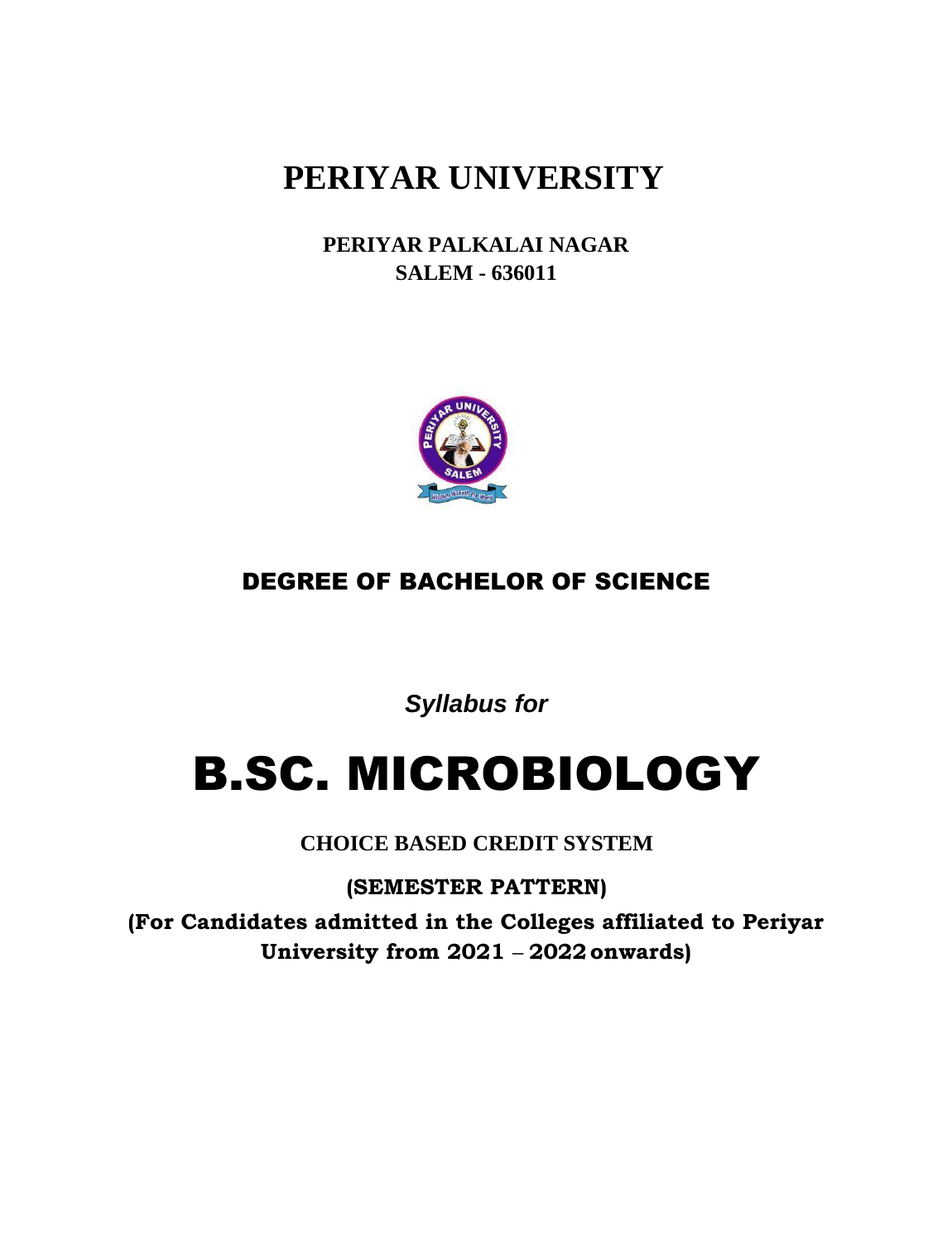# **REGULATIONS**

### **Program specific outcome (PSO) - microbiology**

Bachelor of Science in microbiology students will gain fundamental knowledge about

- ➢ The microbiological equipment especially Microscope, Incubator, Laminar Air Flow chamber, Centrifuge etc.,
- ➢ The microorganism especially Bacteria, Fungi, Algae, Protozoa, Virus.
- ➢ The various fields in microbiology particularly Agricultural, Medical, Environmental, Industrial areas.

# **Condition for admission (OBE pattern)**

A candidate who has passed higher secondary examination in any one of the biological sciences (Botany, Zoology, Biology). (Academic/Vocational stream - Agri, Home Science, Poultry) under higher secondary board of examination, Tamil Nadu or as per norms set by the Government of Tamil Nadu or an examination accepted as Equivalent thereto by the Syndicate subject to such conditions as may be prescribed thereto are permitted to appear and qualify for the BSc., MicrobiologydegreeexaminationofthisUniversityafteracourseofstudyofthreeacademicye ars.

# **Duration of the course**

The course for the degree of Bachelor of Microbiology shall consist of three academic years divided into six semesters.

# **Course of study**

The course of study shall comprise instruction in the following subjects according to the syllabus and books prescribed from time to time.

# **Examinations**

The theory examination shall be three hours duration to each paper at the end of each semester. The candidate failing in any subject(s) will be permitted to appear for each failed subject(s) in the subsequent examinations. The practical examinations for UG course should be conducted in the even semesters.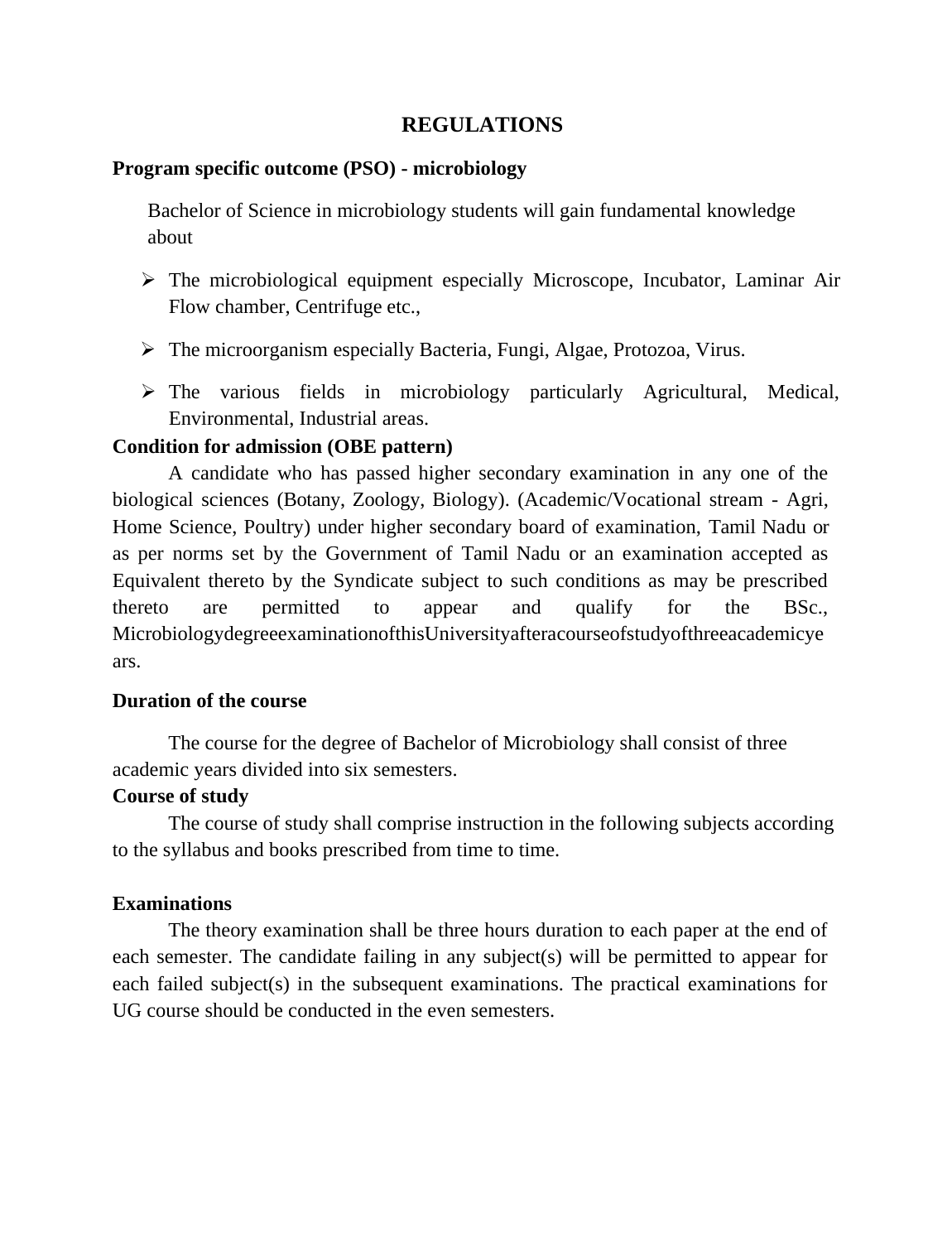### **Maximum Duration for the completion**

The maximum duration for completion of the UG Program shall not exceed twelve semesters.

# **Commencement of this Regulation**

These regulations shall take effect from the academic year 2021-22, i.e., for students who are to be admitted to the first year of the course during the academic year 2021-22 and thereafter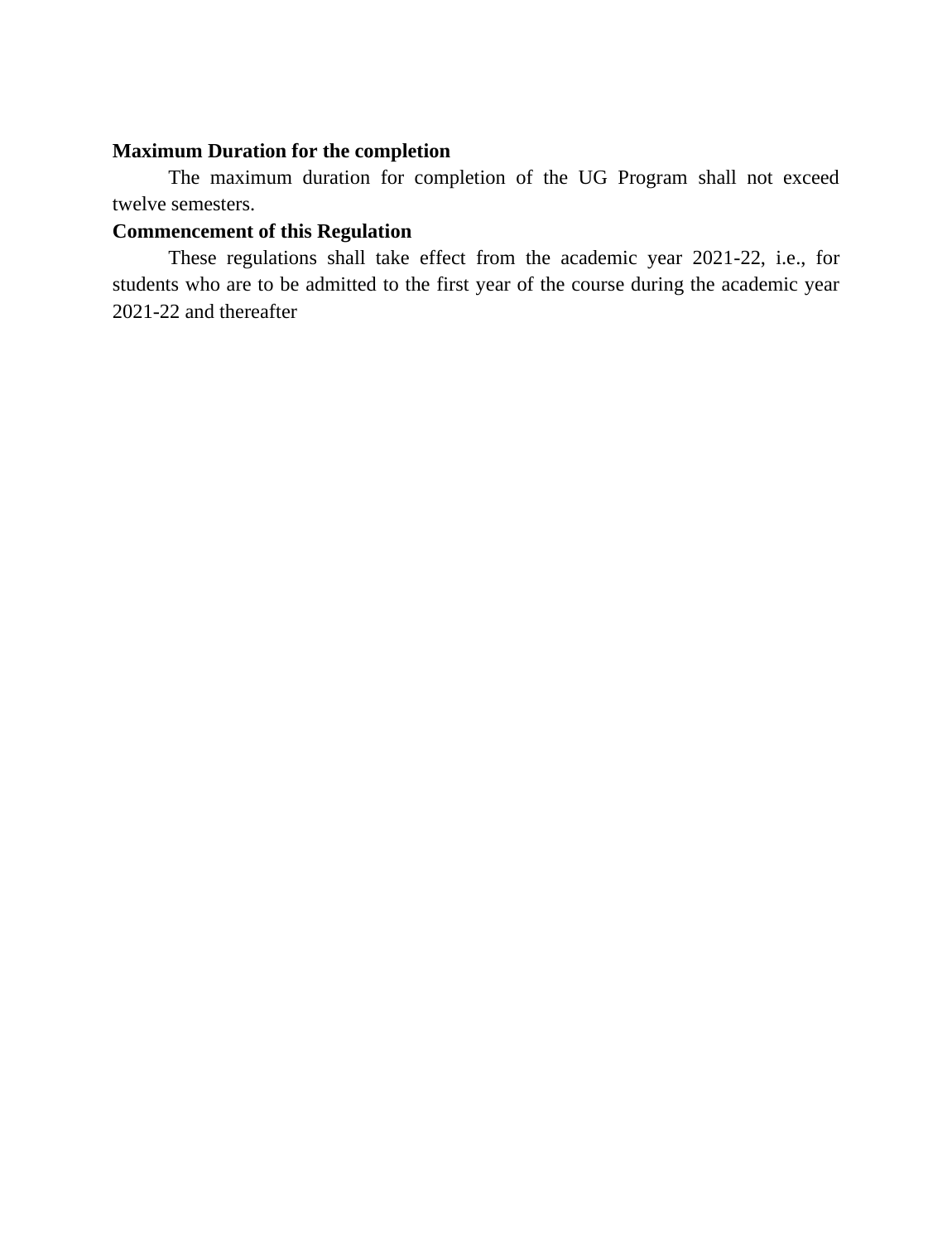# **COURSE OF STUDY AND SCHEME OF EXAMINATION**

# **SEMESTER – I**

| Part         | Paper<br>Code | <b>Course</b>                 | <b>Title</b>                      | Inst.<br>Hrs/  | <b>Credit</b>  | <b>Exam</b>  | <b>Marks</b> |     | <b>Total</b> |
|--------------|---------------|-------------------------------|-----------------------------------|----------------|----------------|--------------|--------------|-----|--------------|
|              |               |                               |                                   | week           |                | <b>Hours</b> | Int          | Ext |              |
| $\mathbf I$  | 21UFTA01      | Language-I<br>(LC)            | Tamil-I<br>/Malayalam<br>/Hindi-I | 6              | 3              | 3            | 25           | 75  | 100          |
| $\mathbf{I}$ | 21UFEN01      | Language-II<br>(ELC)          | English-I                         | 6              | 3              | 3            | 25           | 75  | 100          |
| III          | 21UMB01       | $Core-I(CC)$                  | Basics of<br>Microbiology         | 6              | $\overline{4}$ | 3            | 25           | 75  | 100          |
|              | 21UMBP01      | Core<br>Practical-I<br>(CP)   | <b>Basics</b> of<br>Microbiology  | 3              |                |              |              |     |              |
|              | 21UBCA01      | Allied-I(AC)                  | Biochemistry -I                   | $\overline{4}$ | $\overline{4}$ | 3            | 25           | 75  | 100          |
|              | 21UBCAP01     | Allied<br>Practical-I<br>(AP) | Biochemistry<br>Practical         | 3              |                |              |              |     |              |
| IV           |               | Add-on<br>Course              | Professional<br>English           | 6              | $\overline{4}$ | 3            | 25           | 75  | 100          |
|              | 21UVE01       | Value<br>Education            | Manavalakkalai<br>yoga            | $\overline{2}$ | $\overline{2}$ | 3            | 25           | 75  | 100          |
|              | <b>Total</b>  |                               |                                   |                | 20             |              |              |     | 600          |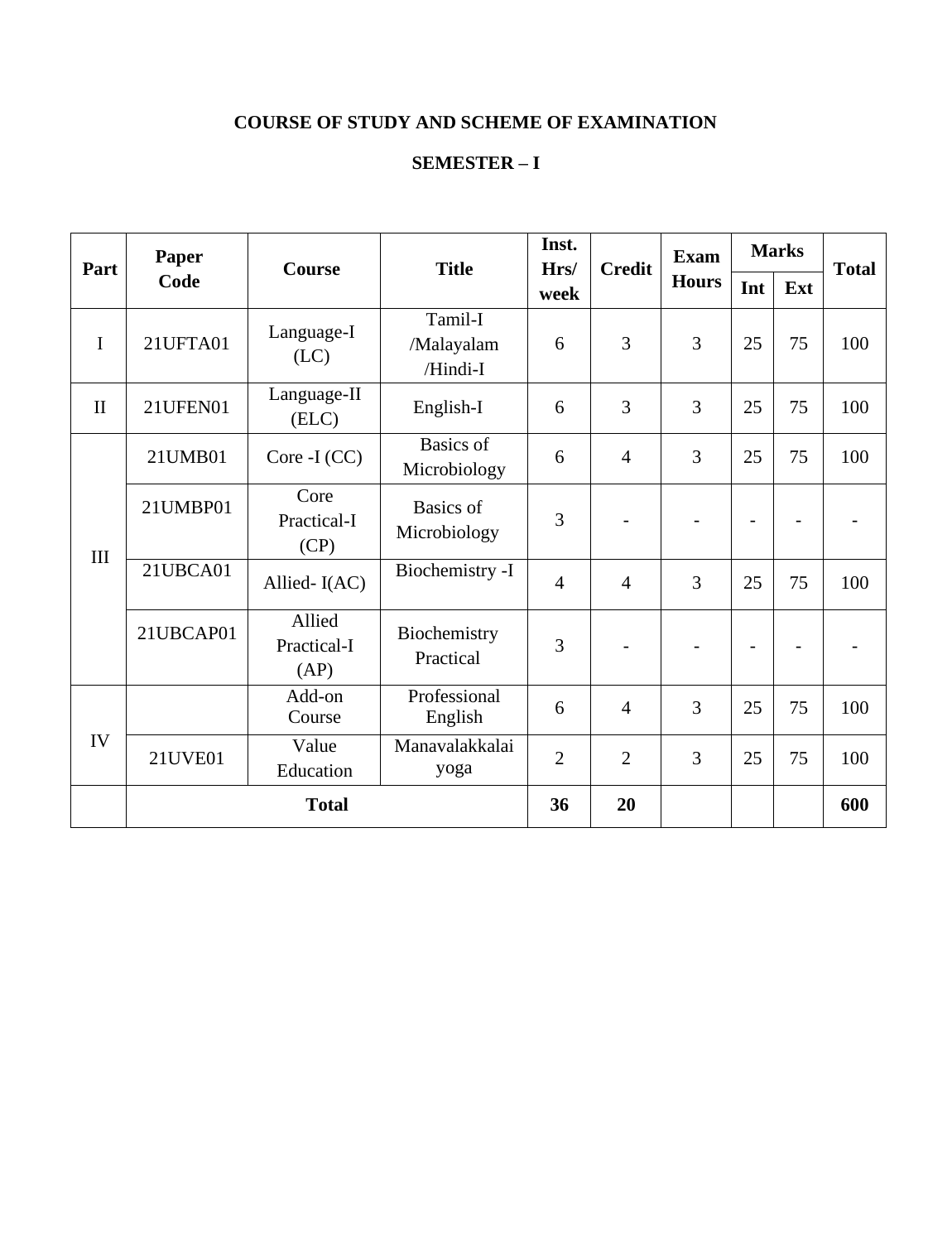# **SEMESTER – II**

| Part         | Paper        | <b>Course</b>                   | <b>Title</b>                           | Inst.<br>Hrs/  | <b>Credit</b>            | <b>Exam</b>  | <b>Marks</b> |     | <b>Total</b> |
|--------------|--------------|---------------------------------|----------------------------------------|----------------|--------------------------|--------------|--------------|-----|--------------|
|              | Code         |                                 |                                        | <b>Week</b>    |                          | <b>Hours</b> | Int          | Ext |              |
| I            | 21UFTA02     | Language-I<br>(LC)              | Tamil-II/<br>Malayalam-<br>II/Hindi-II | 6              | 3                        | 3            | 25           | 75  | 100          |
| $\mathbf{I}$ | 21UFEN02     | Language-II<br>(ELC)            | English-II                             | 6              | 3                        | 3            | 25           | 75  | 100          |
|              | 21UMB02      | Core - II(CC)                   | Microbial<br>Physiology                | 6              | $\overline{4}$           | 3            | 25           | 75  | 100          |
|              | 21UMBP02     | Core<br>Practical-II<br>(CP)    | Microbial<br>Physiology                | 3              | $\overline{4}$           | 6            | 40           | 60  | 100          |
| III          | 21UMBP01     | Core<br>Practical-I<br>(CP)     | <b>Basics</b> of<br>Microbiology       |                | $\overline{4}$           | 6            | 40           | 60  | 100          |
|              | 21UBCA02     | Allied -II(AC)                  | Biochemistry -II                       | $\overline{4}$ | $\overline{4}$           | 3            | 25           | 75  | 100          |
|              | 21UBCAP01    | Allied<br>Practical-I<br>(AP)   | Biochemistry<br>Practical              | 3              | $\overline{4}$           | 3            | 40           | 60  | 100          |
|              |              | <b>Add-on Course</b>            | Professional<br>English                | 6              | $\overline{4}$           | 3            | 25           | 75  | 100          |
| IV           | 21UES01      | Environmental<br><b>Studies</b> | Environmental<br><b>Studies</b>        | $\overline{2}$ | $\overline{\phantom{0}}$ | 3            | 25           | 75  | 100          |
|              | <b>Total</b> |                                 |                                        |                | 30                       |              |              |     | 900          |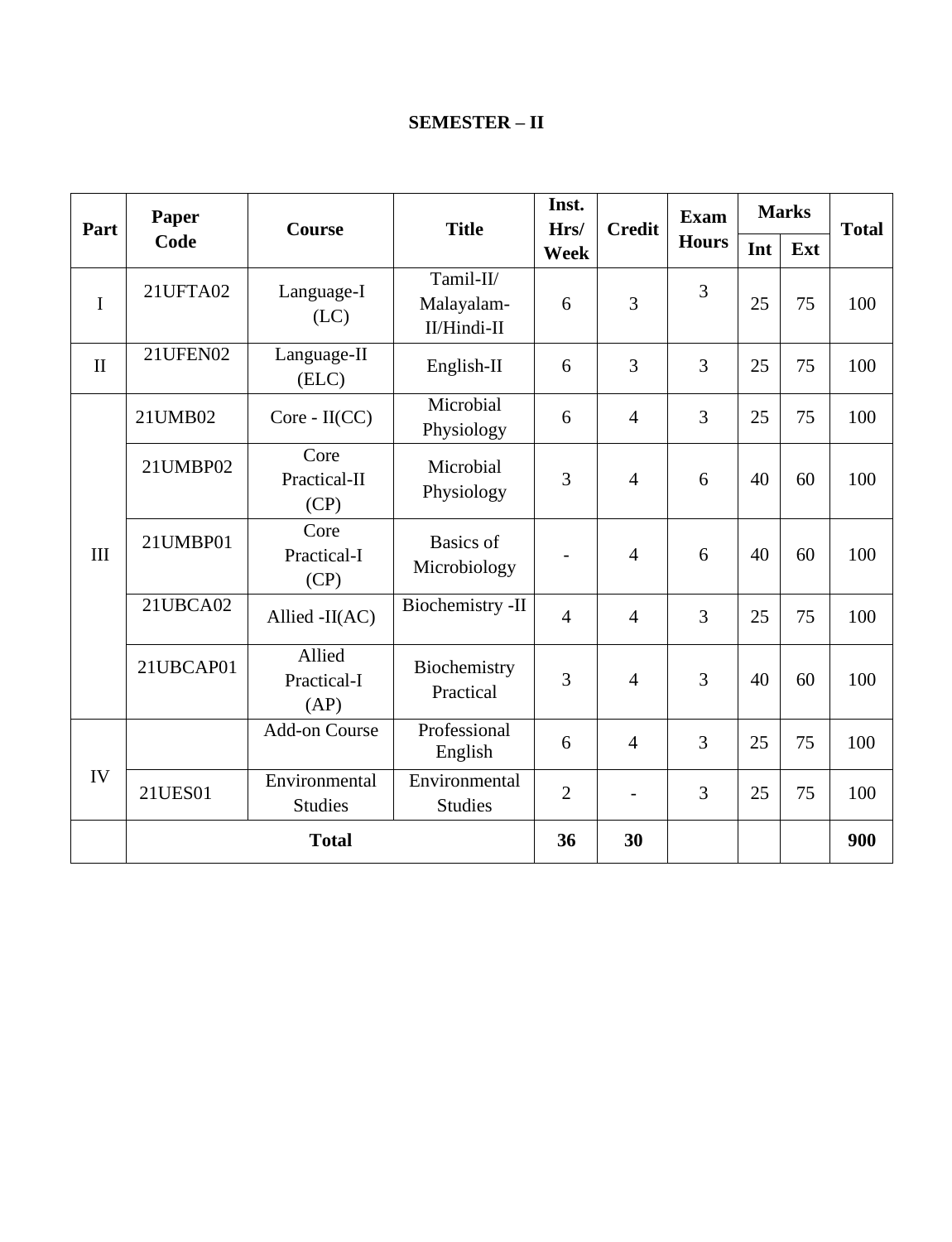| Part         |                   | Course                        | <b>Title</b>                                             | Inst.<br>Hrs/  | <b>Credit</b>  | <b>Exam</b>  | <b>Marks</b> |     | <b>Total</b> |
|--------------|-------------------|-------------------------------|----------------------------------------------------------|----------------|----------------|--------------|--------------|-----|--------------|
|              | <b>Paper Code</b> |                               |                                                          | <b>Week</b>    |                | <b>Hours</b> | Int          | Ext |              |
| $\mathbf{I}$ | 21UFTA03          | Language-<br>I(LC)            | Tamil-III/<br>Malayalam-<br>III/Hindi-III                | 6              | 3              | 3            | 25           | 75  | 100          |
| $\mathbf{I}$ | 21UFEN03          | Language -II<br>(ELC)         | English-III                                              | 6              | 3              | 3            | 25           | 75  | 100          |
| III          | 21UMB03           | Core -<br>III(CC)             | Microbial<br>Genetics and<br>Molecular<br>biology        | $\overline{4}$ | $\overline{4}$ | 3            | 25           | 75  | 100          |
|              | 21UMBP03          | Core<br>Practical-<br>III(CP) | Microbial<br>Genetics and<br>Molecular<br><b>Biology</b> | 3              |                |              |              |     |              |
|              |                   | Allied -<br>III(AC)           | Computer<br>Application -<br>I                           | $\overline{4}$ | $\overline{4}$ | 3            | 25           | 75  | 100          |
|              |                   | Allied<br>Practical - II      | Computer<br>Application<br>practical                     | 3              |                |              |              |     |              |
|              | 21UMBS01          | SBEC - I                      | Applied bio<br>techniques                                | $\overline{2}$ | 3              | 3            | 25           | 75  | 100          |
| IV           |                   | $NMEC-I$                      | Choose from<br>Other<br>Department                       | $\overline{2}$ | $\overline{2}$ | 3            | 25           | 75  | 100          |
|              |                   | <b>Total</b>                  |                                                          | 30             | 19             |              |              |     | 600          |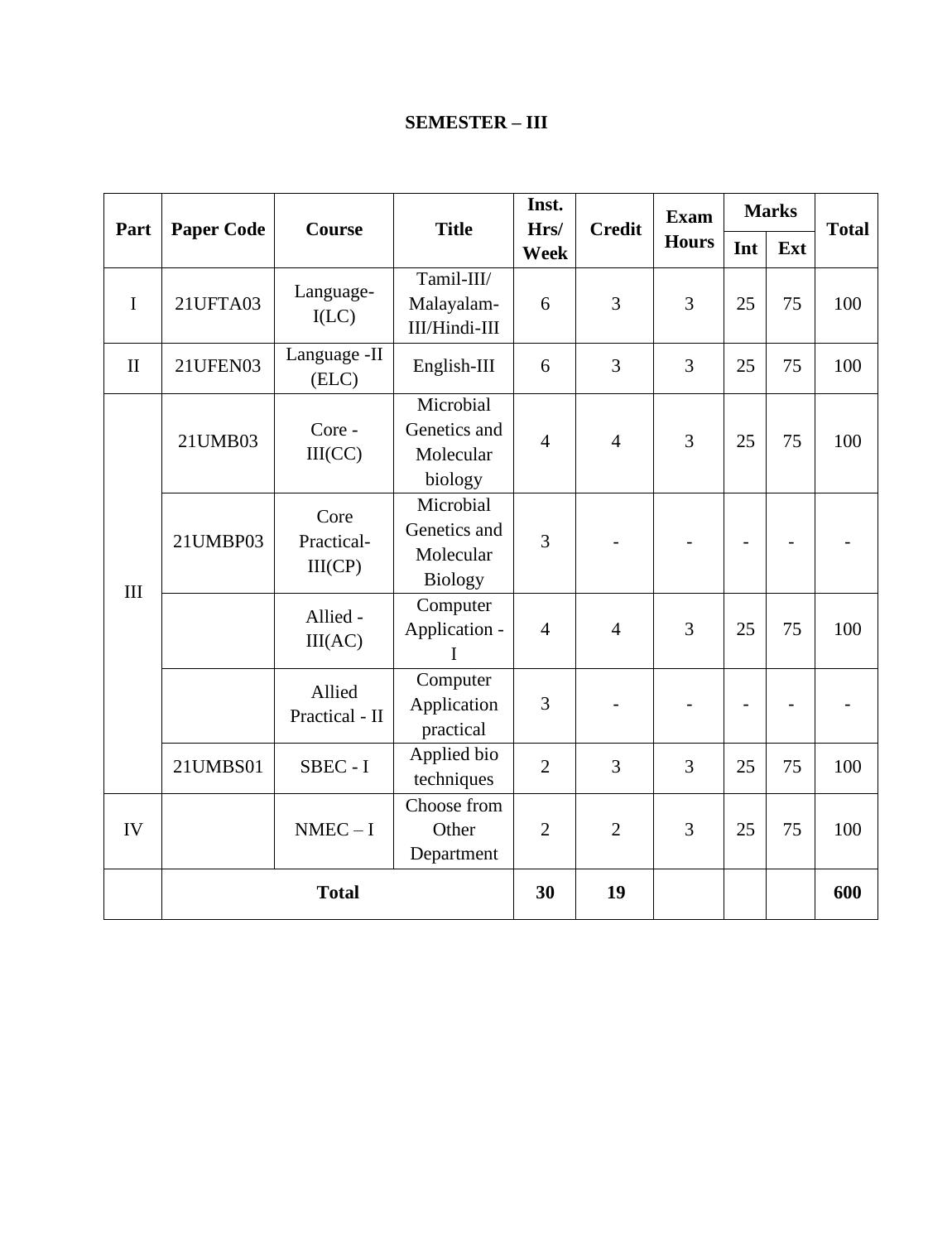# **SEMESTER – IV**

|              |            |                                | Title                                                        | Inst.          | Hrs/<br>Credit | Exam  | <b>Marks</b> |     | Total |
|--------------|------------|--------------------------------|--------------------------------------------------------------|----------------|----------------|-------|--------------|-----|-------|
| Part         | Paper Code | Course                         |                                                              | Week           |                | Hours | Int          | Ext |       |
|              |            |                                | Tamil-IV/                                                    |                |                |       |              |     |       |
| $\mathbf I$  | 21UFTA04   | Language-I(LC)                 | Malayalam-<br>IV/Hindi-IV                                    | 6              | 3              | 3     | 25           | 75  | 100   |
| $\mathbf{I}$ | 21UFEN04   | Language-II<br>(ELC)           | English-IV                                                   | 6              | 3              | 3     | 25           | 75  | 100   |
|              | 21UMB04    | $Core$ – $IV(CC)$              | Immunology and<br>Immunotechnology                           | $\overline{4}$ | $\overline{4}$ | 3     | 25           | 75  | 100   |
|              | 21UMBP04   | Core<br>Practical-<br>IV(CP)   | Immunology and<br>Immunotechnology                           | 3              | $\overline{4}$ | 6     | 40           | 60  | 100   |
| III          | 21UMBP03   | Core<br>Practical-<br>III(CP)  | <b>Microbial Genetics</b><br>and Molecular<br><b>Biology</b> |                | $\overline{4}$ | 6     | 40           | 60  | 100   |
|              |            | Allied -IV(AC)                 | Computer<br>Application - II                                 | $\overline{4}$ | $\overline{4}$ | 3     | 25           | 75  | 100   |
|              |            | Allied<br>Practical-<br>II(AP) | Computer<br>Application practical                            | 3              | $\overline{4}$ | 3     | 40           | 60  | 100   |
|              | 21UMBS02   | SBEC - II                      | Mushroom<br>Cultivation<br>Techniques                        | $\overline{2}$ | 3              | 3     | 25           | 75  | 100   |
| IV           |            | $NMEC - II$                    | Choose from Other<br>Department                              | $\overline{2}$ | $\overline{2}$ | 3     | 25           | 75  | 100   |
|              |            | <b>Add-on Course</b>           | Internship                                                   |                |                |       |              |     |       |
|              | Total      |                                |                                                              |                | 31             |       |              |     | 900   |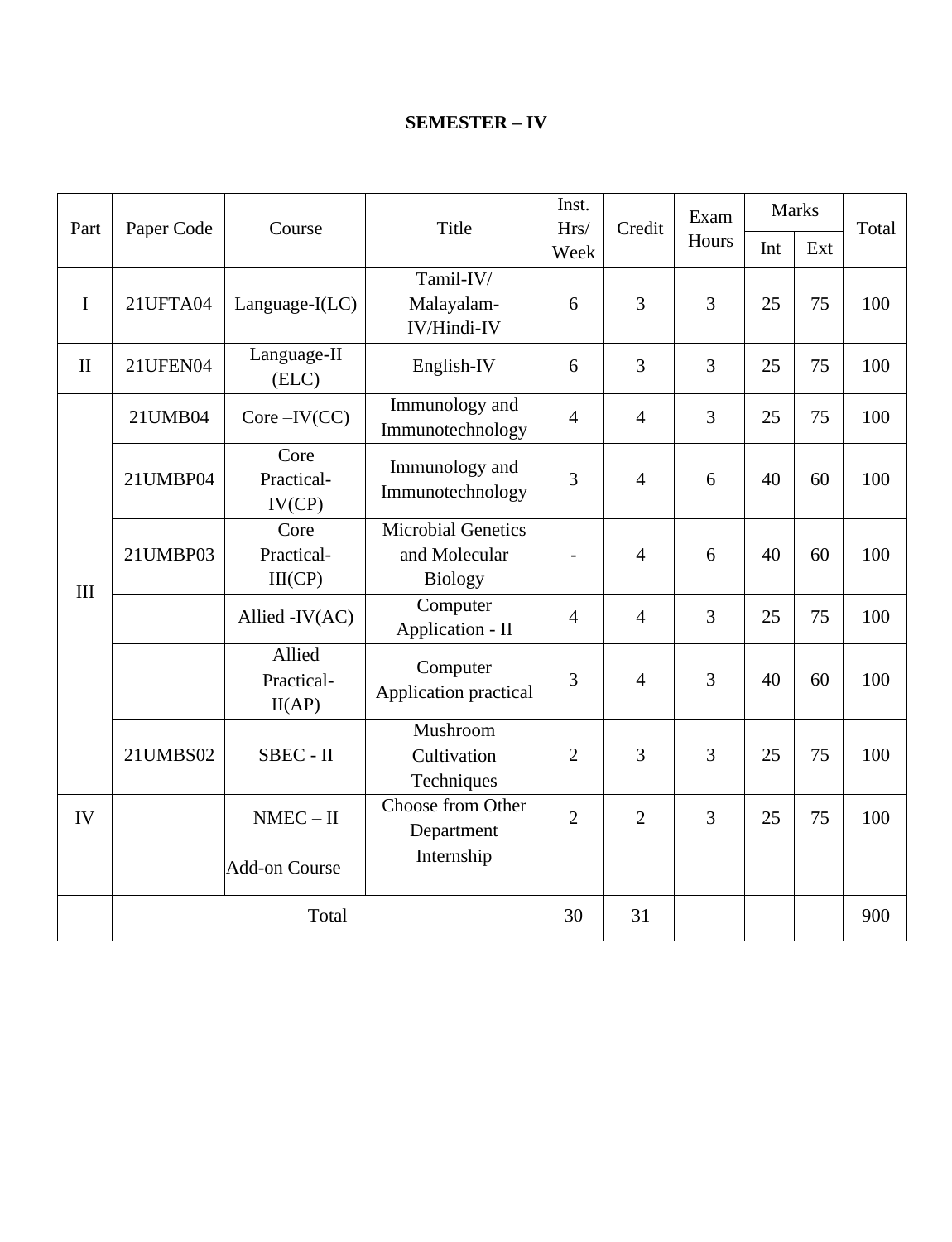# **SEMESTER – V**

|      |                   |                             |                                     | Inst.          |                | <b>Exam</b>  | <b>Marks</b>   |     |              |
|------|-------------------|-----------------------------|-------------------------------------|----------------|----------------|--------------|----------------|-----|--------------|
| Part | <b>Paper Code</b> | Course                      | <b>Title</b>                        | Hrs/<br>Week   | <b>Credit</b>  | <b>Hours</b> | Int            | Ext | <b>Total</b> |
|      | 21UMB05           | Core-V<br>(CC)              | Medical<br>Bacteriology             | 5              | $\overline{4}$ | 3            | 25             | 75  | 100          |
| III  | 21UMB06           | Core-VI<br>(CC)             | Food<br>Microbiology                | 5              | $\overline{4}$ | 3            | 25             | 75  | 100          |
|      | 21UMB07           | Core-VII<br>(CC)            | Medical<br>Virology                 | 5              | $\overline{4}$ | 3            | 25             | 75  | 100          |
|      | 21UMBP05          | Core<br>Practical-V<br>(CP) | Medical and<br>Food<br>Microbiology | 5              |                |              |                |     |              |
|      | 21UMBE01          | Elective - I                | Medical<br>Parasitology             | 5              | $\overline{4}$ | 3            | 25             | 75  | 100          |
|      | 21UMBS03          | SBEC - III                  | Microbial<br>Biotechnology          | 3              | 3              | 3            | 25             | 75  | 100          |
|      |                   |                             | Physical/Moral<br>Education         | $\overline{2}$ |                |              | $\blacksquare$ |     |              |
|      | <b>Total</b>      |                             |                                     | 30             | 19             |              |                |     | 500          |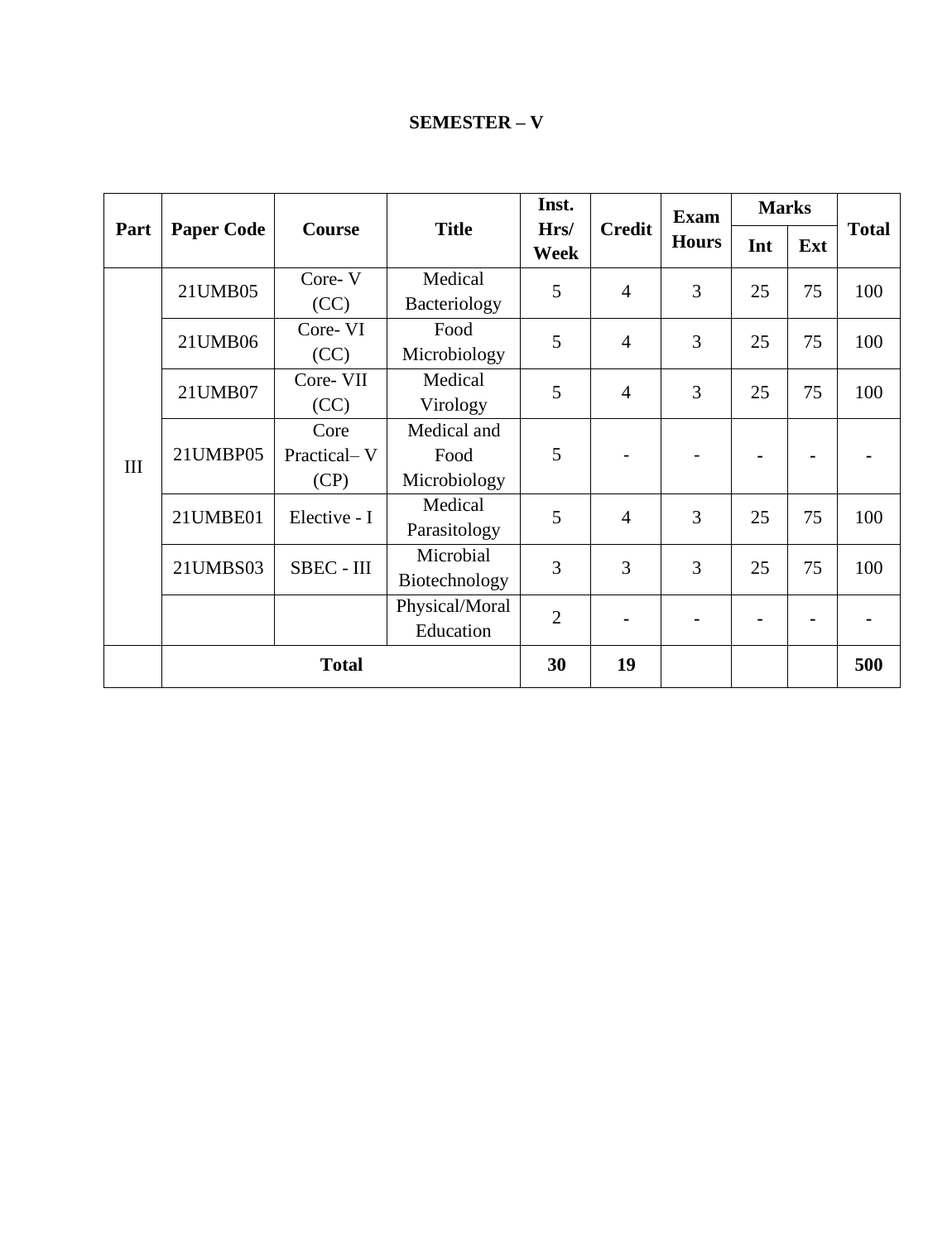# **SEMESTER – VI**

| Part | Paper          | <b>Course</b>                | <b>Title</b>    | Inst.<br>Hrs/  | <b>Credit</b>  | <b>Exam</b>  | <b>Marks</b>   |      | <b>Total</b> |
|------|----------------|------------------------------|-----------------|----------------|----------------|--------------|----------------|------|--------------|
|      | Code           |                              |                 | Week           |                | <b>Hours</b> | Int            | Ext  |              |
|      |                |                              | Soil &          |                |                |              |                |      |              |
|      | 21UMB08        | Core - VIII (CC)             | Agricultural    | 5              | $\overline{4}$ | 3            | 25             | 75   | 100          |
|      |                |                              | Microbiology    |                |                |              |                |      |              |
|      | 21UMB09        | Core - IX(CC)                | Environmental   | 5              | $\overline{4}$ | 3            | 25             | 75   | 100          |
|      |                |                              | Microbiology    |                |                |              |                |      |              |
|      | 21UMB10        | $Core - X (CC)$              | Industrial      | 5              | $\overline{4}$ | 3            | 25             | 75   | 100          |
|      |                |                              | Microbiology    |                |                |              |                |      |              |
|      | 21UMBP0<br>6   | Core<br>Practical-VI<br>(CP) | Agricultural,   | 5              |                |              |                | 60   |              |
| III  |                |                              | Environmental   |                | $\overline{4}$ | 6            | 40             |      | 100          |
|      |                |                              | and Industrial  |                |                |              |                |      |              |
|      |                |                              | Microbiology    |                |                |              |                |      |              |
|      | 21UMBP0<br>5   | Core                         | Medical and     |                |                |              | 40             |      |              |
|      |                | Practical-V                  | Food            |                | $\overline{4}$ | 6            |                | 60   | 100          |
|      |                | (CP)                         | Microbiology    |                |                |              |                |      |              |
|      | 21UMBE0        | Elective - II                | Medical         | 5              | $\overline{4}$ | 3            | 25             | 75   | 100          |
|      | $\overline{2}$ |                              | Mycology        |                |                |              |                |      |              |
|      | 21UMBS0        | <b>SBEC - IV</b>             | Entrepreneurial | 3              | 3              | 3            | 25             | 75   | 100          |
|      | $\overline{4}$ |                              | Microbiology    |                |                |              |                |      |              |
| V    | 21UEX01        | Extension                    |                 | $\overline{2}$ | $\overline{2}$ |              | $\overline{a}$ |      |              |
|      |                | Activities                   |                 | 30             |                |              |                |      |              |
|      | <b>Total</b>   |                              |                 |                | 29             |              |                |      | 700          |
|      |                | <b>Grand Total</b>           | 192             | 148            |                |              |                | 4200 |              |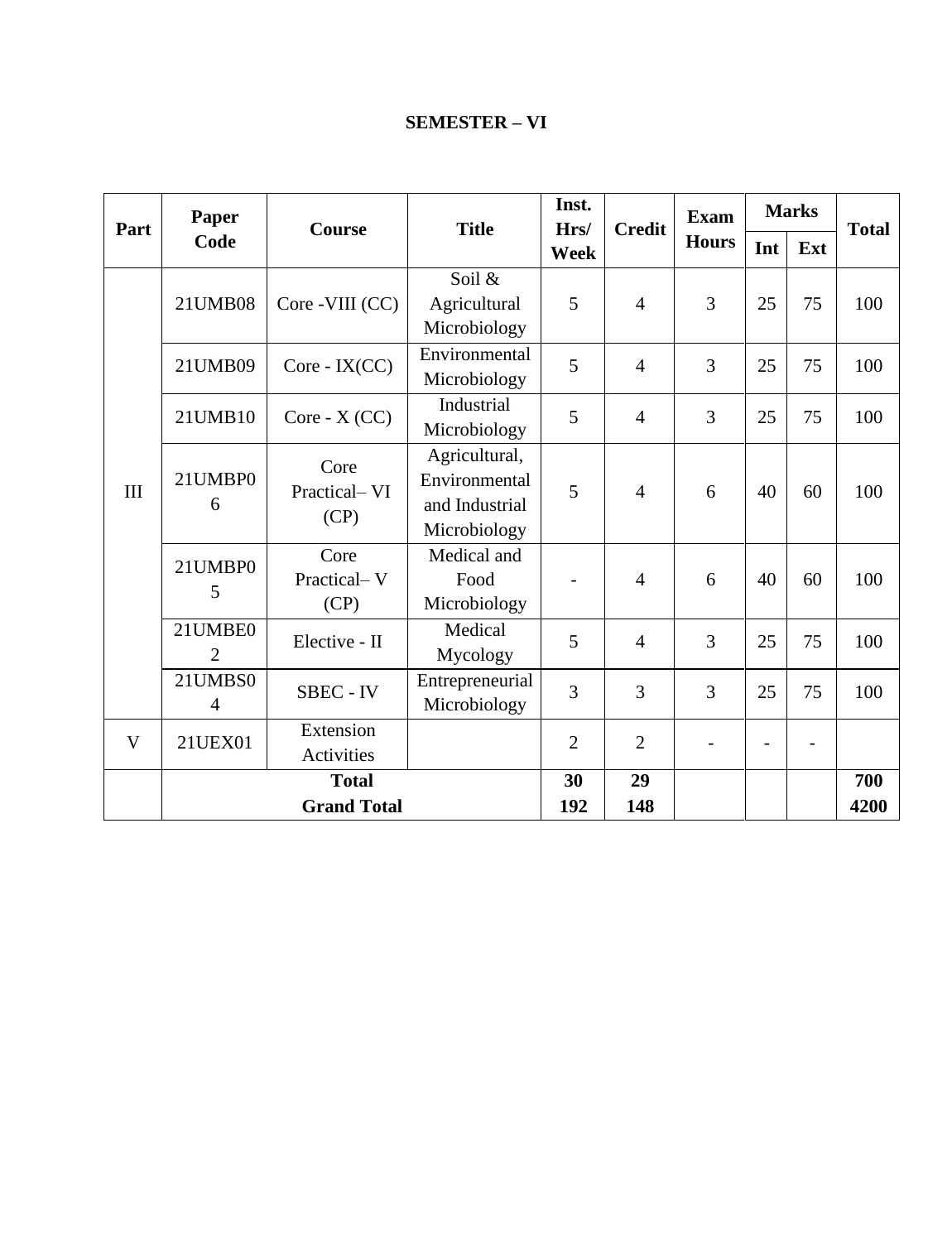#### **B.Sc., Microbiology**

# **(CBCS Pattern) THEORY QUESTION PAPER PATTERN**

Time: 3hour Max. Marks: 75

**Part- A** (15 Marks) (Answer all the Question)  $15x \, 1 = 15$  (Choose the best answer) (3 Questions each unit) **Part- B** (5 Marks) (Answer any two questions)  $2 \times 5 = 10$  (One question in each unit) **Part – C** (50 Marks)(Either or Choice)  $5 \times 10 = 50$  (Two question from each unit)

# **B.Sc., Microbiology (CBCS Pattern) CORE PRACTICAL QUESTION PAPER PATTERN**

Time : 6 hours

| Maximum Marks (University Exam) |                          | 60                    |
|---------------------------------|--------------------------|-----------------------|
| Major Practical - 1             |                          | 20 Marks              |
| Minor Practical - $1 \& 2$      | $\overline{\phantom{a}}$ | $2 X 10 = 20 (A & B)$ |
| <b>Spotters</b>                 |                          | $5 X 2 = 10$          |
| Record                          |                          | 05                    |
| Viva voce                       |                          | 05                    |
| <b>Internal Marks</b>           | -                        | 40                    |
| Total                           |                          | 100                   |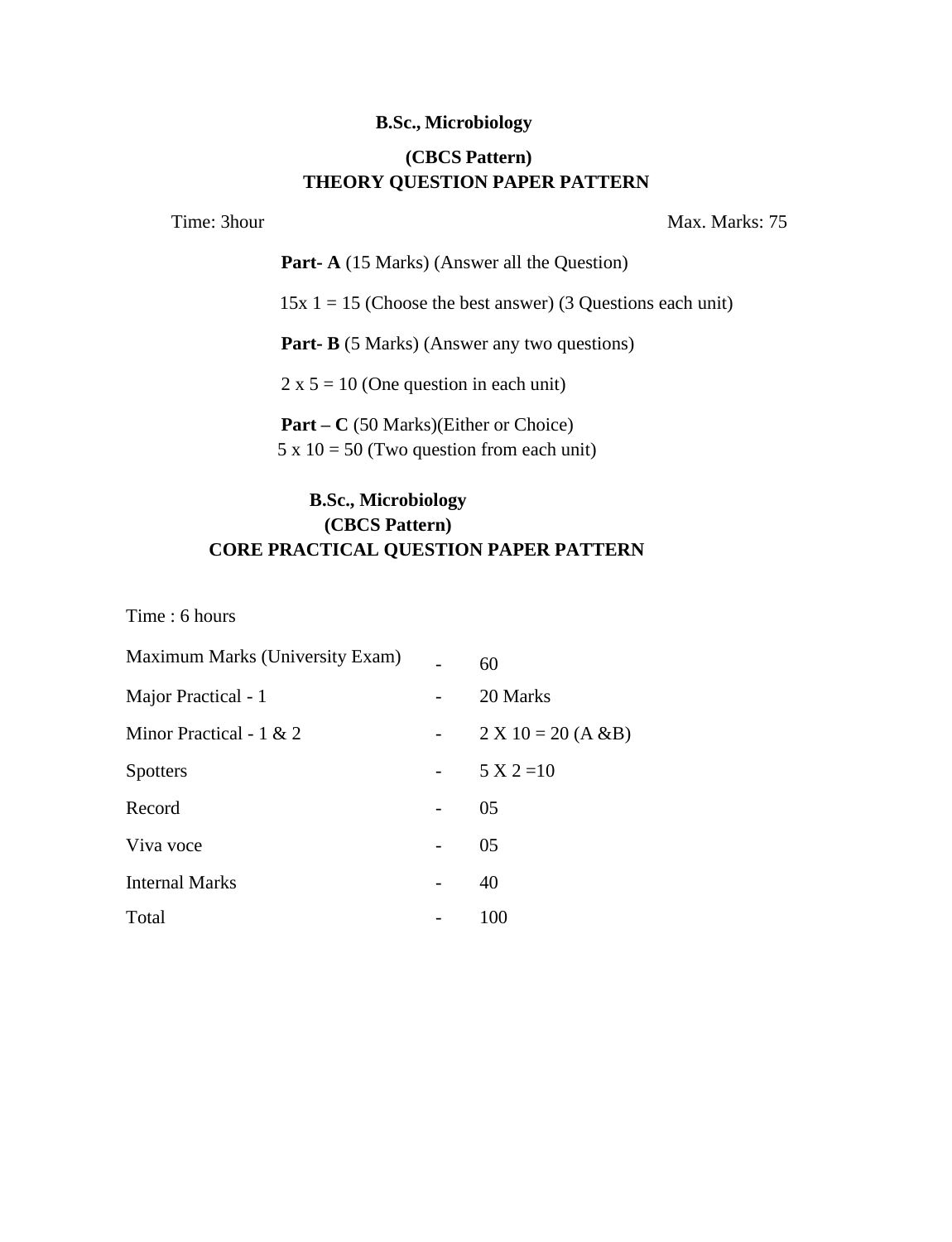# **LIST OF COURSES**

- 1. Basics of Microbiology
- 2. Microbial Physiology
- 3. Microbial Genetics and Molecular Biology
- 4. Immunology and Immunotechnology
- 5. Medical Bacteriology
- 6. Food Microbiology
- 7. Medical Virology
- 8. Soil and Agricultural Microbiology
- 9. Environmental Microbiology
- 10. Industrial Microbiology
- 11. Core Practical-1
- 12. Core Practical-2
- 13. Core Practical-3
- 14. Core Practical-4
- 15. Core Practical-5
- 16. Core Practical-6

# **ELECTIVE COURSES**

- 1. Elective -1-Medical Parasitology
- 2. Elective–2 –Medical Mycology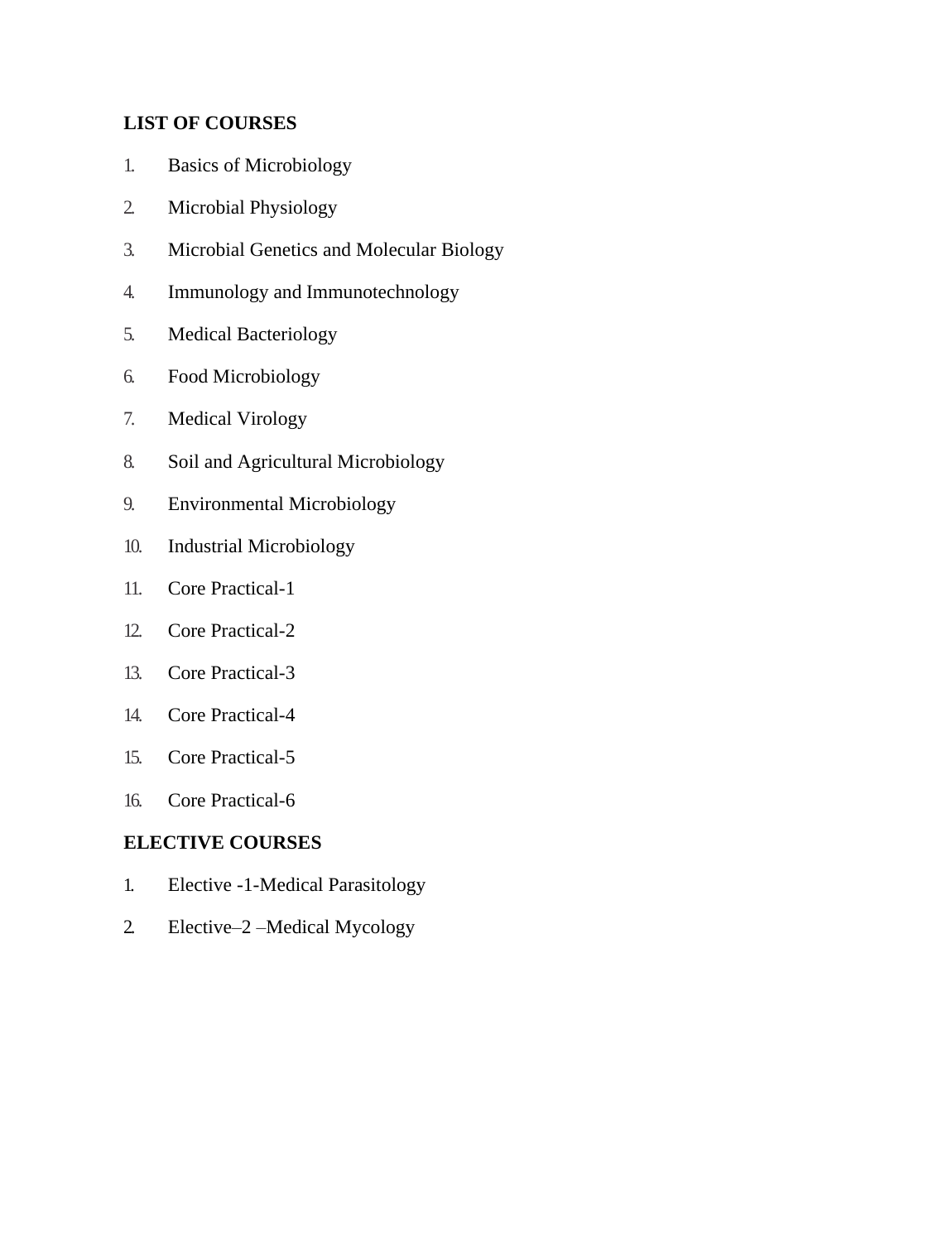# **SKILL BASED ELECTIVE COURSES (SBEC)**

- 1. SBEC-1- Applied Bio techniques
- 2. SBEC-2- Mushroom Cultivation Techniques
- 3. SBEC-3- Microbial Biotechnology
- 4. SBEC-4- Entrepreneurial Microbiology

# **ALLIED COURSES**

- 1. Biochemistry -I
- 2. Biochemistry -II
- 3. Computer Application I
- 4. Computer Application -II
- 5. Allied practical I Biochemistry
- 6. Allied practical II Computer Application

# **NON MAJOR ELECTIVE COURSES (NMEC)**

- 1. NMEC 1 Bio-Fertilizer Technology
- 2. NMEC 2 Mushroom Technology
- 3. NMEC 3 Clinical Lab Technology
- 4. NMEC 4- Quality Control in Industry

# **PART-IV**

- 1. Environmental Studies
- 2. Value Education-Yoga

# **PART-V**

1. Extension Activities(Awareness program conducted based on hygiene practicesto the other department students /nearby school students /village people)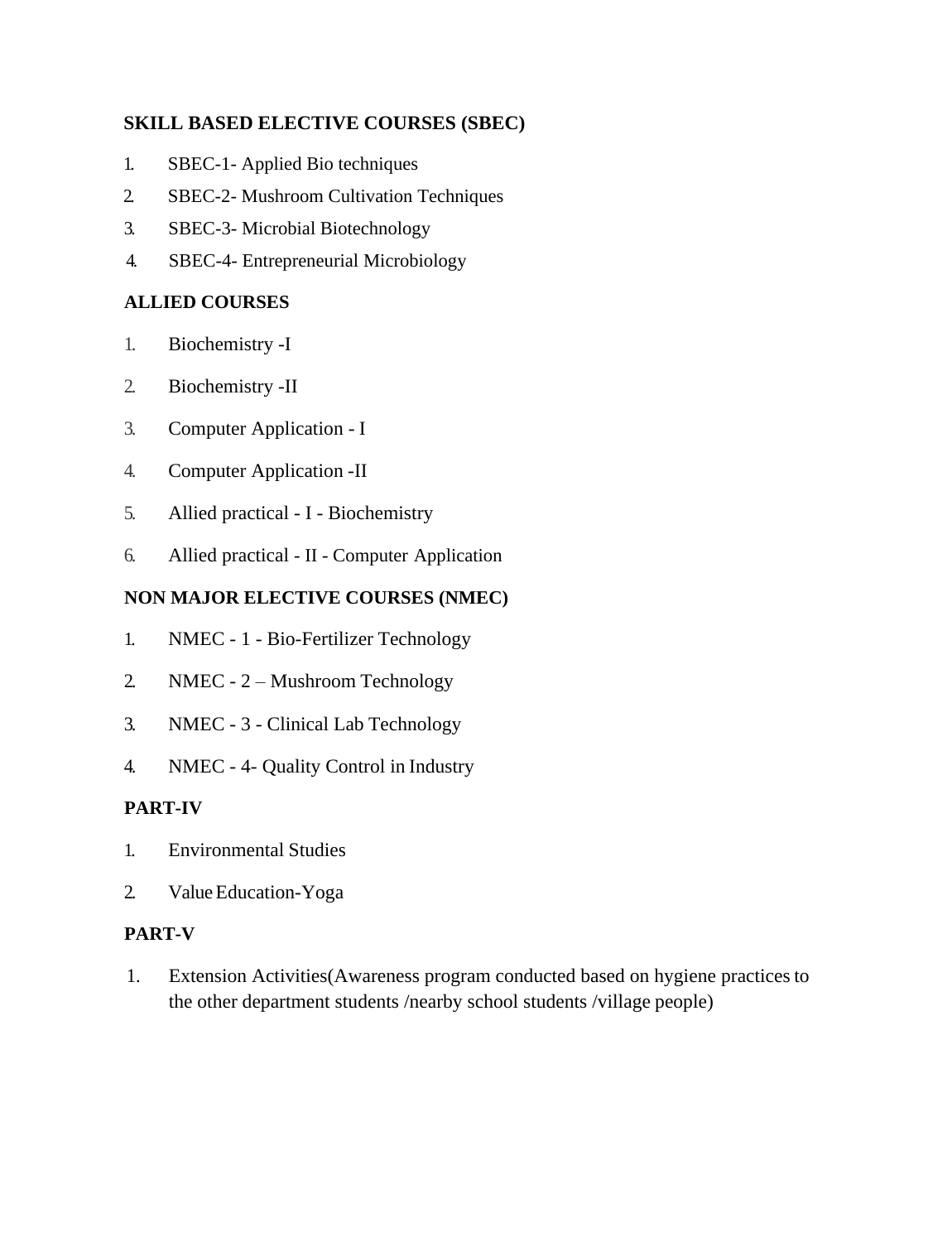# **B.Sc., MICROBIOLOGY SEMESTER I CORE - I - BASICS OF MICROBIOLOGY**

#### **Course Objectives**

This subject aims to introduce the history and development of Microbiology. The contents of this course will help students to understand the history, biology, growth and control of microorganisms. Thus the beginners are rightly exposed to understand about Microbiology which would lead them towards progressive advancement of the subject.

#### **Unit- I**

Definition and scope of Microbiology – History and recent developments Spontaneous generation – Biogenesis Contributions of Leeuwenhoek, Louis Pasteur, Robert Koch, Elie Metchnikoff and Fleming.

#### **Unit- II**

Microscopy – Simple and compound Microscopy – Dark field – Phase contrast – Fluorescence and Electron Microscopy.

#### **Unit- III**

Microbial Evolution and Diversity - Endosymbiotic theory.Binomial nomenclature of Microbes.Classification - Five kingdoms concept - Eight kingdoms concept (Cavalier Smith).

#### **Unit- IV**

Anatomy of prokaryotes - cell wall, cytoplasmic membrane, cilia, flagella capsule, cytoplasmic inclusions,sporulation. Stain and Staining techniques – Simple, differential and special staining.

#### **Unit - V**

Sterilization - methods of sterilization and Disinfection. Antimicrobial chemotherapy tests for sensitivity to antimicrobial agents.

#### **Course Outcome**

- ❖ Students will get overall understanding about the fundamentals of microbiology.
- ❖ To understand the concepts of microscopy.
- ❖ Gain knowledge about the microbial evolution and diversity.
- ❖ Acquire information on anatomy of prokaryotes**.**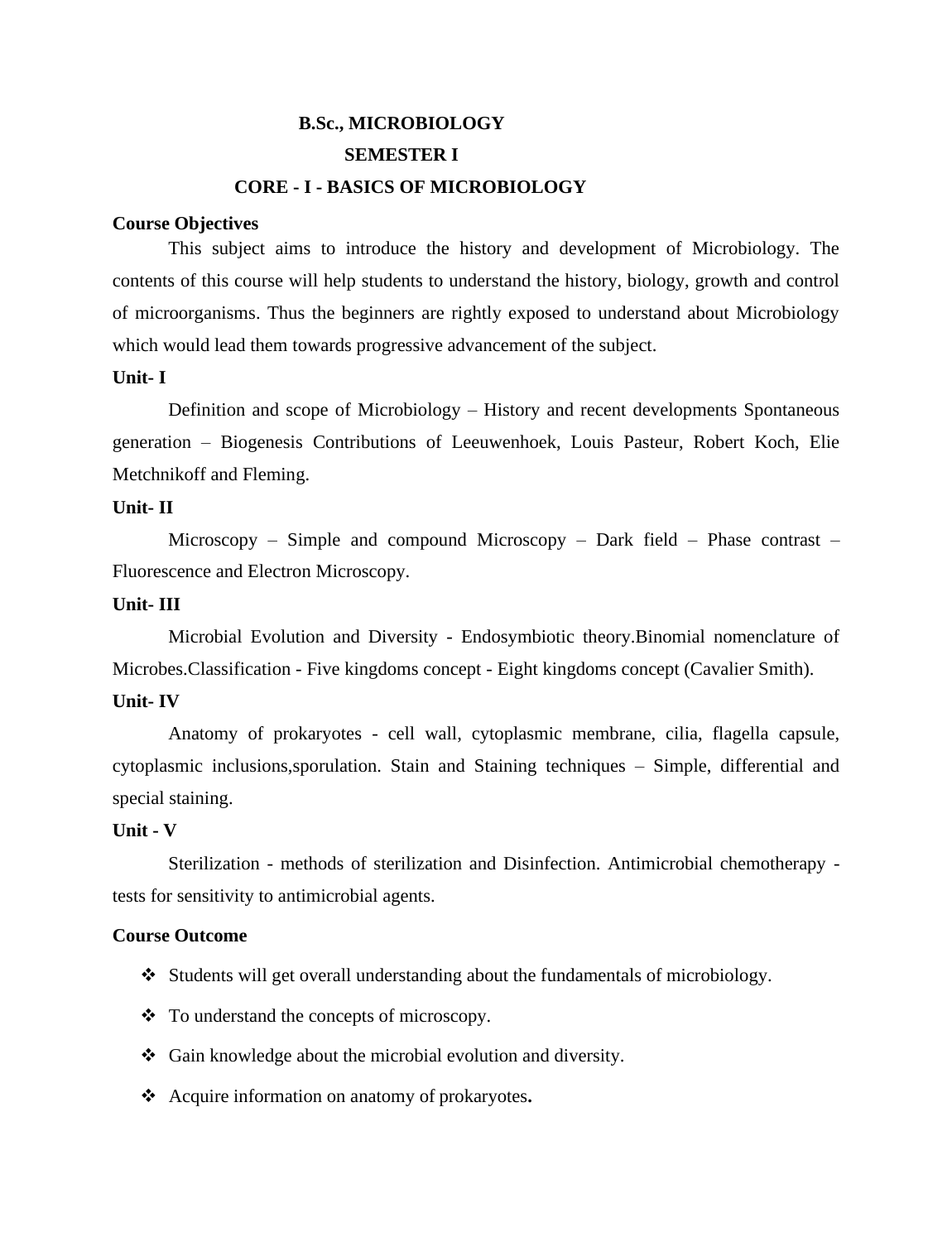- 1. Dubey RC and Maheswari DK (2005). A Text book of Microbiology. S.Chand&Company Ltd., NewDelhi.
- 2. SundaraRajan S (2003). College Microbiology. Volume 1 & 2. Revised Edition, Vardhana Publications, Bangalore.
- 3. Prescott LM, JP Harley and DA Klein (1993). Microbiology, 2nd Edition, WM, C BrownPublishers.
- 4. Joanne Willey and Kathleen Sandman and Dorothy Wood, 2020, Prescott's Microbiology, ISBN10: 1260211886 Willey
- 5. Pelczar Jr. M.J. Chan. E.C.S and Kreig. N.R (2006). "Microbiology"- 5th Edition McGraw Hill Inc. New York.
- 6. [https://www.elsevier.com/books/encyclopedia-of-microbiology/schmidt/978-0-12-](https://www.elsevier.com/books/encyclopedia-of-microbiology/schmidt/978-0-12-811736-1) [811736-1](https://www.elsevier.com/books/encyclopedia-of-microbiology/schmidt/978-0-12-811736-1)
- 7. [https://www.researchgate.net/publication/324037626\\_Basic\\_Medical\\_Microbiology](https://www.researchgate.net/publication/324037626_Basic_Medical_Microbiology)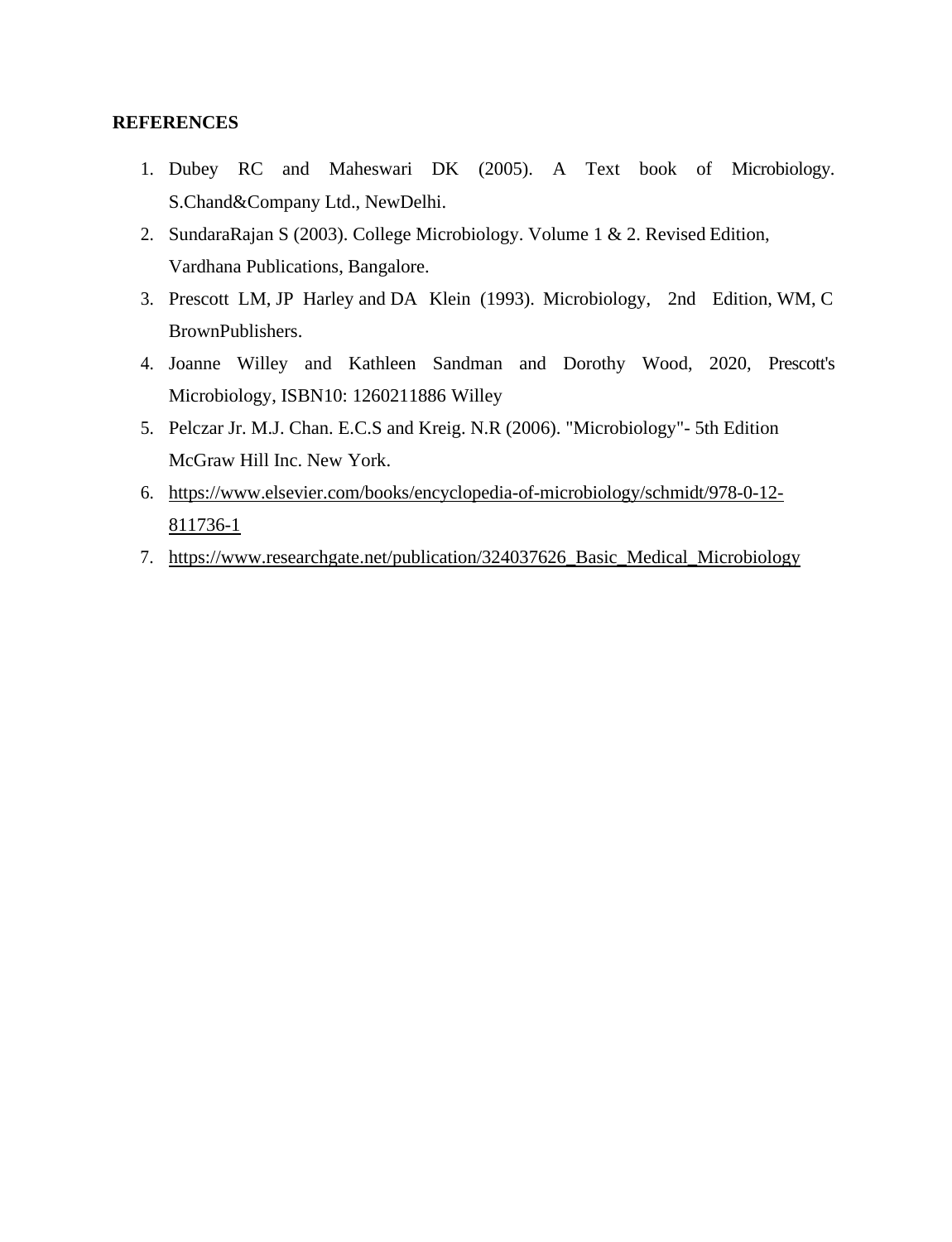# **B.Sc., MICROBIOLOGY SEMESTER II CORE - II - MICROBIAL PHYSIOLOGY**

#### **Course Objectives**

To understand the kinetics of microbial growth and influence of varied physio chemical parameters. The information on energy deriving process of a living cell from organic and inorganic substances explained through metabolic reactions. To endow with the process of synthesizing macromolecules and their role in metabolism.

#### **Unit - I**

Nutritional requirements of Microorganisms- Autotrophs, Heterotrophs, Chemotrophs, Copiotrophs and Oligotrophs. Transport Mechanisms - Diffusion- Facilitated Diffusion, Active transport- Group translocation.

#### **Unit- II**

Different phases of growth - Growth curve - Generation time - Factors influencing microbial growth - Temperature, pH, hydrostatic pressure and radiation synchronous growth and continuous cultivation. Diauxic growth, Sporulation – Endospore formation in bacteria.

#### **Unit- III**

Metabolism - EMP, HMP, EDPathway - TCA cycle - Electron transport chain, Phosphorylation, Oxidative Phosphorylation, Substrate level Phosphorylation

#### **Unit- IV**

Anaerobic respiration - sulphur, nitrogenous compounds and C02 as a final electron acceptor- Fermentation: Alcoholic fermentation, mixed acid fermentation, lactic acid fermentation

#### **Unit- V**

Photosynthesis - Characteristics and types of Photosynthetic Prokaryotes. C02 fixation Oxygenic and Anoxygenic - Bio luminescence.

#### **Course Outcome**

- ❖ The students will get an overall understanding of basic cell structure and classification of microorganisms based on its nutritional requirements.
- ❖ Gain knowledge on the growth pattern of microorganisms and the influence of nutrients to obtain active growth phase.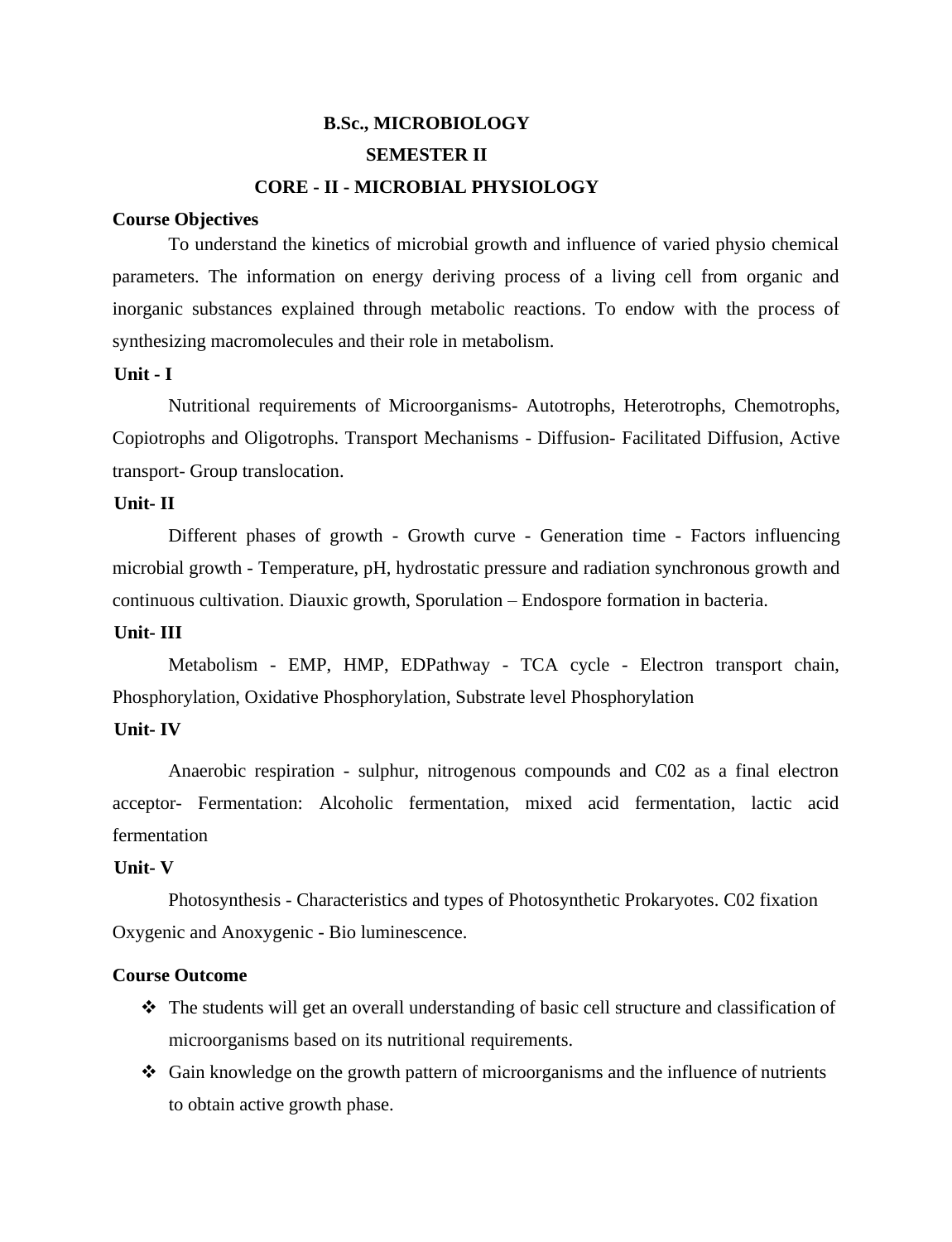- ❖ Information on energy deriving mechanism from different energy sources.
- ❖ Acquire information on synthesis of organic molecules via photosynthetic process

- 1. Prescott L M, J P Harley and D A Klein (2005). Microbiology. Sixth edition, International edition, McGraw Hill.
- 2. Dubey RC and Maheswari DK (2012). A Text of Microbiology. Revised edition, S. Chand and Company Ltd., New Delhi.
- 3. PelczarTR M JChan ECS and Kreig N R (2006). Microbiology. Tata McGraw-Hill INC., New York.
- 4. Moat G, John W. Foster and Michael P.Spector (2002). Microbial physiology. Fourth edition, A John Wiley sons, Inc. publication. New Delhi.
- 5. Lehninger, Principles of Biochemistry (IE)  $7<sup>th</sup>$  Edition (2017) by David L. Nelson
- 6. [https://www.elsevier.com/books/bacterial-physiology-and](https://www.elsevier.com/books/bacterial-physiology-and%20metabolism/sokatch/978-1-4832-3137-2) [metabolism/sokatch/978-1-4832-3137-2](https://www.elsevier.com/books/bacterial-physiology-and%20metabolism/sokatch/978-1-4832-3137-2)
- 7. [https://www.frontiersin.org/journals/microbiology/sections/microbial](https://www.frontiersin.org/journals/microbiology/sections/microbial-physiology-and-metabolism)[physiology-and-metabolism](https://www.frontiersin.org/journals/microbiology/sections/microbial-physiology-and-metabolism)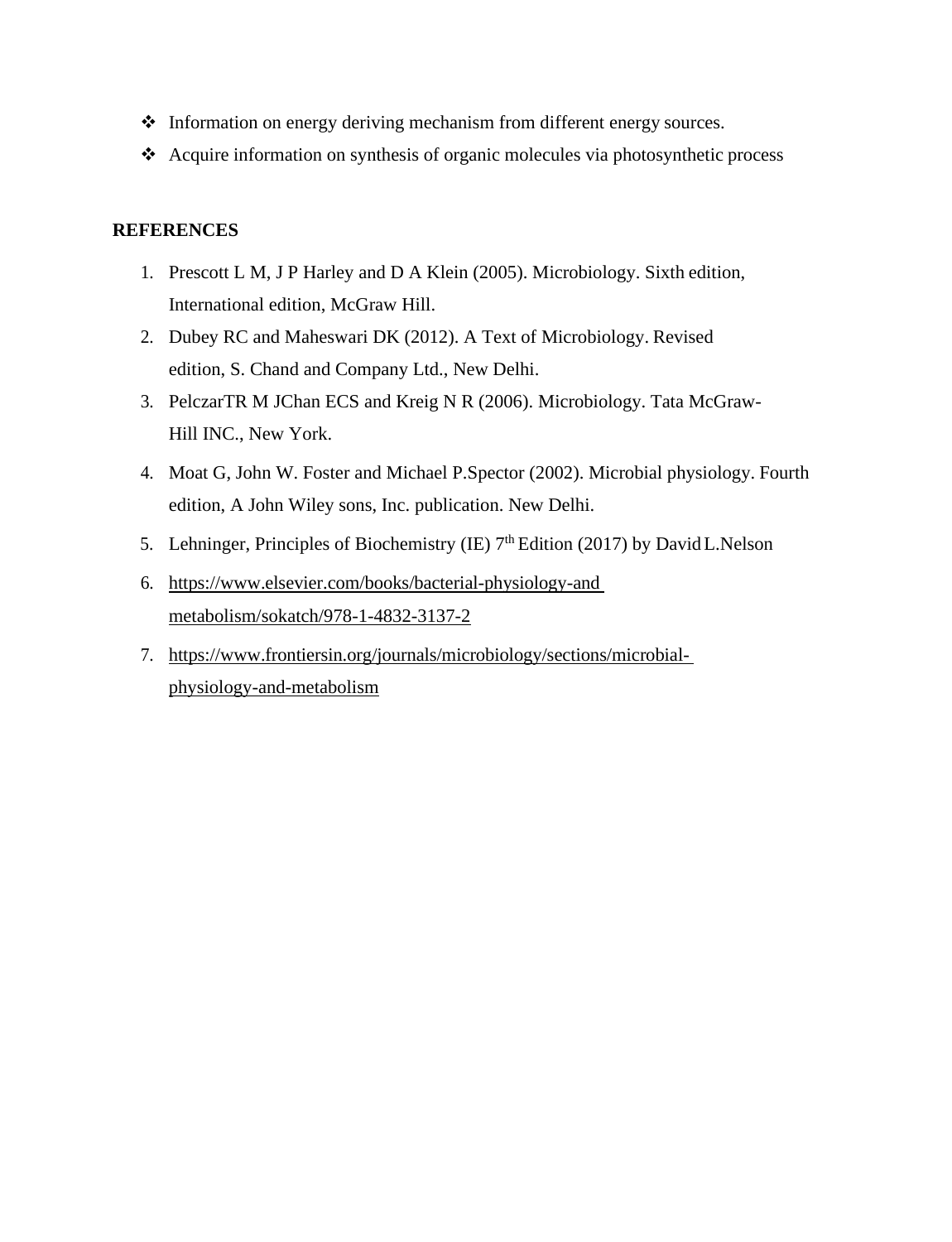# **B.Sc., MICROBIOLOGY SEMESTER III**

### **CORE - III - MICROBIAL GENETICS AND MOLECULAR BIOLOGY**

#### **Course objectives**

To make the students to understand the genetics and molecular biology of microbes. To gather the sound knowledge about gene expressions of target genes. To bring advancement in human life.

#### **Unit - I**

Historical introduction - DNA and RNA as the genetic material - DNA double helix plasmid structure and its types. Bacterial chromosome organization, structure and function of DNA, RNA and its types.

#### **Unit - II**

DNA Replication in prokaryotes - enzymology of replication – DNA polymerase III structure - Rolling circle replication. Replication of RNA – reverse transcriptase.

#### **Unit -III**

Mutation - types of mutation - spontaneous and induced mutation - mutagens. Detection of mutants- Ames test. DNA repair mechanisms.

#### **Unit - IV**

Transcription – Enzymatic synthesis of RNA, Classes of RNA molecules, Translation - Genetic code – Regulation of gene expression in prokaryotes – Operon concept – lac and trp operons.

#### **Unit - V**

Gene transfer mechanisms - Transformation, Conjugation and Transduction (Specialized and Generalized).Transposons.

#### **Course outcome**

- ❖ Understand the knowledge about the genetic material and DNA replication.
- ❖ Created an understanding about mutation and its types.
- ❖ Procured the knowledge about Transcription and Translation.
- ❖ Learned about gene transfer mechanisms in bacteria.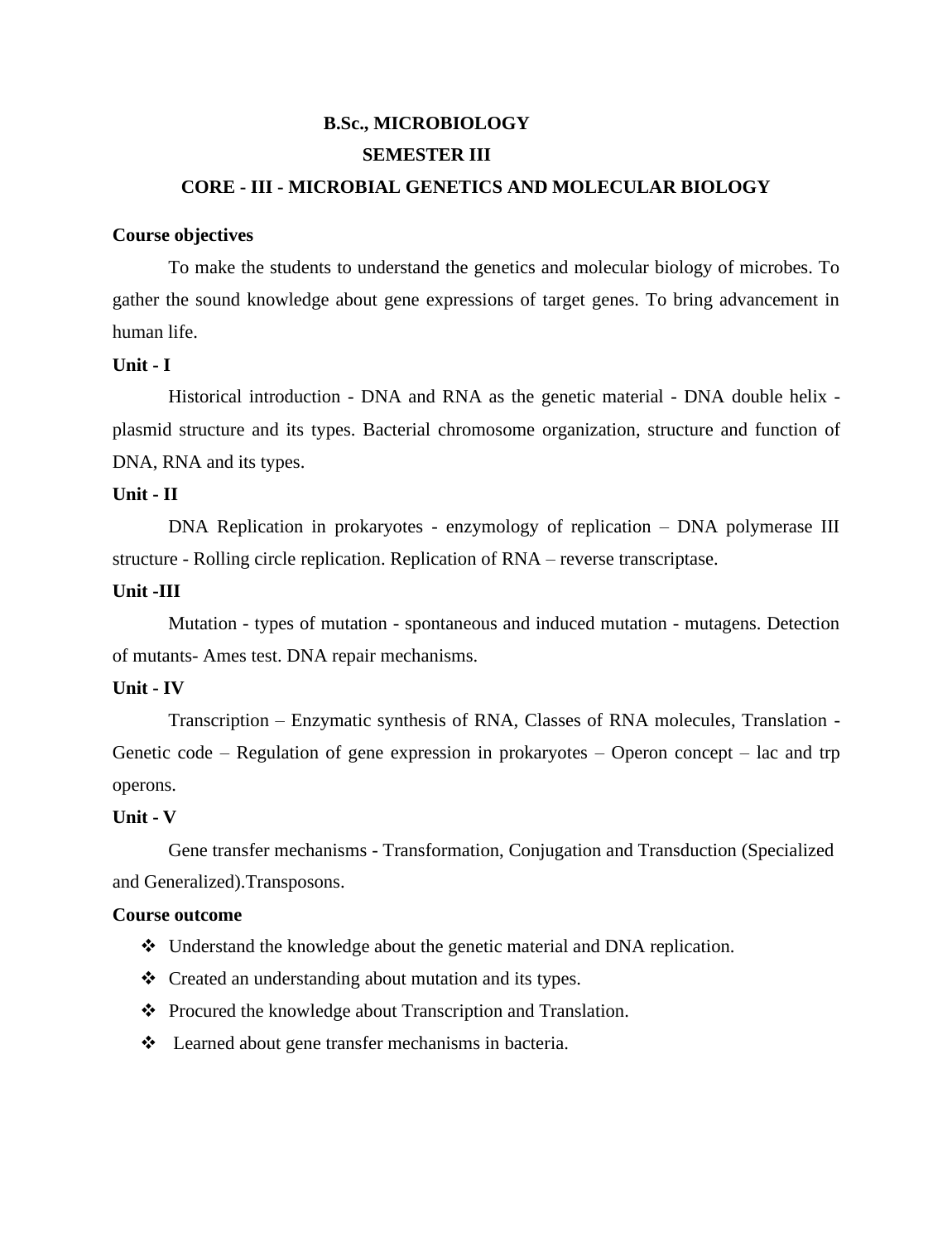- 1. Klug. W.S. and Gummings. M.R., (1996), Essentials of Genetics. Mentics Hail. Newjersey.
- 2. Gardner. E.J. Simmons, M.J. and D.P. Snusted, (1991), Principles of Genetics, S'h edition. John Wiley and Sons, NY.
- 3. Peter J Russell PJ. Genetics- A Molecular Approach. 3rd edition, Benjamin Cummings. 2009.
- 4. David Friefelder (1995). Molecular biology.Narosa publishing house, New Delhi.
- 5. Daniel L Hartl and Elizabeth W Jones. Genetics-Analysis of Genes and Genomes, Jones and Bartlett publishers, UK, 2001.
- 6. <https://openstax.org/books/concepts-biology/pages/9-2-dna-replication>
- 7. [https://en.wikipedia.org/wiki/Transcription\\_\(biology\)](https://en.wikipedia.org/wiki/Transcription_(biology))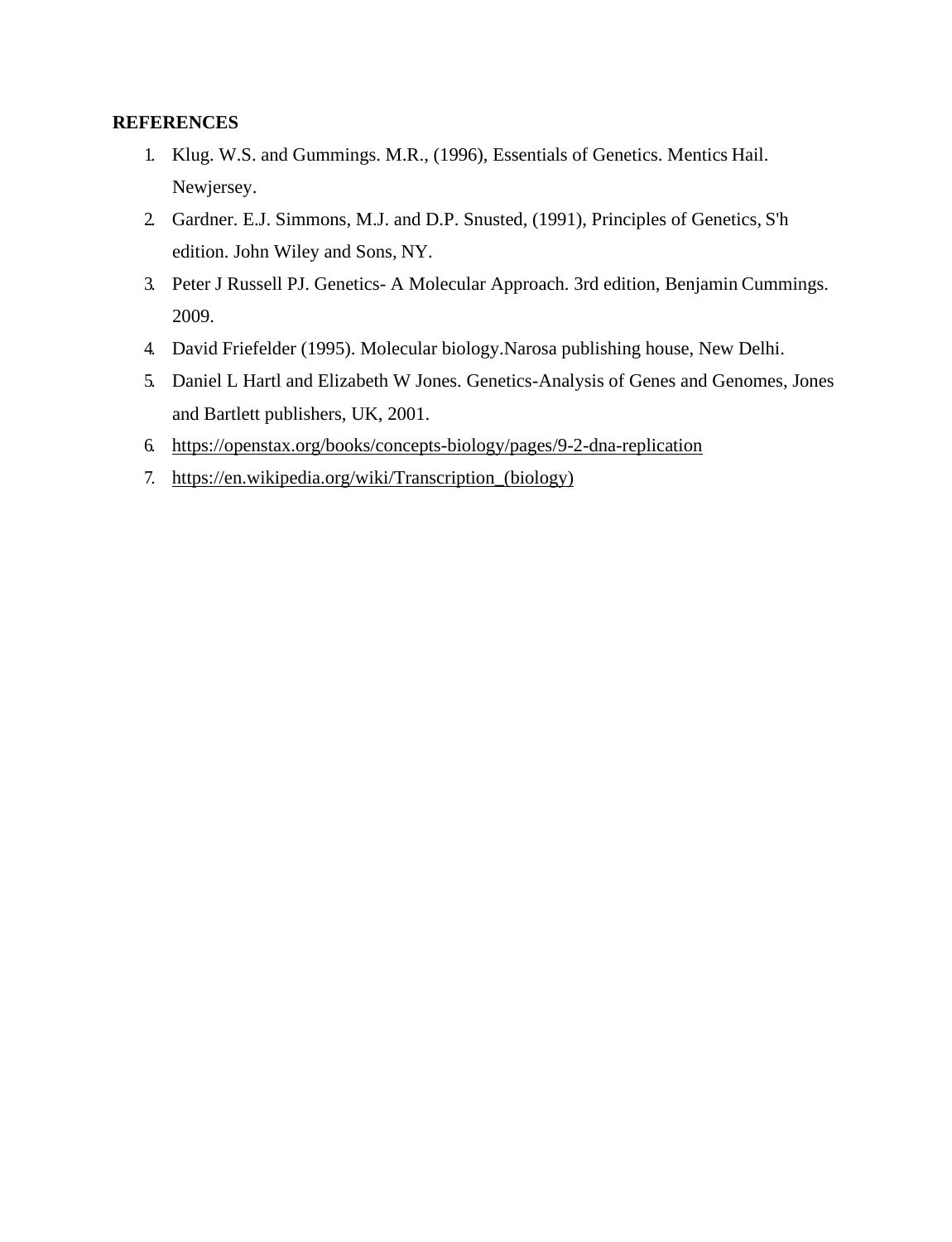# **B.Sc., MICROBIOLOGY SEMESTER III SBEC - I - APPLIED BIOTECHNIQUES**

#### **Course objectives:**

To introduce the structure andfunction of macromolecules in living organisms. It reveals the basic concepts of instrumentation used inbiotechniques.It imparts the knowledge on identification of physical properties of biochemical composition to provide better chemical information. To improve the efficacy of qualitative and quantitative analysis of different molecules involved in biochemical reactions.

#### **Unit - I**

Colorimetry - Principles, Instrumentation and Applications–Spectrophotometry: -UV – VIS and IR, Fluorometry, Flame photometry, NMR, ESR - Principles, Instrumentation and Applications. Analysis –Qualitative and Quantitative.pH meter and the types of electrodes

## **Unit - II**

Centrifugation: Principle and applications - types of centrifuges.- low speed, high speed, ultra centrifuge, Differentialcentrifugation - density gradient centrifugation.

#### **Unit -III**

Chromatography: Principles, Instrumentation, Types and Detection methods – Paper, TLC, HPLC, GC, Ion-exchange, Column, Gel permeation and applications. Electrophoresis – .Principles, Instrumentation and types. Staining and Detection methods – Isoelectrophoresis – isoelectric focusing – Western blotting -Applications.

#### **Course outcome**

- ❖ To acquire the basic science behind the research techniques.
- ❖ Students will become familiar with biotechniques like chromatography, electrophoresis and spectrophotometry for quantitative and qualitative analysis
- ❖ Students will be inculcated with precise and accurate interpretation skills in the research sector.
- ❖ To imbibe the knowledge on modernised analytical methods to step in hi-tech industries.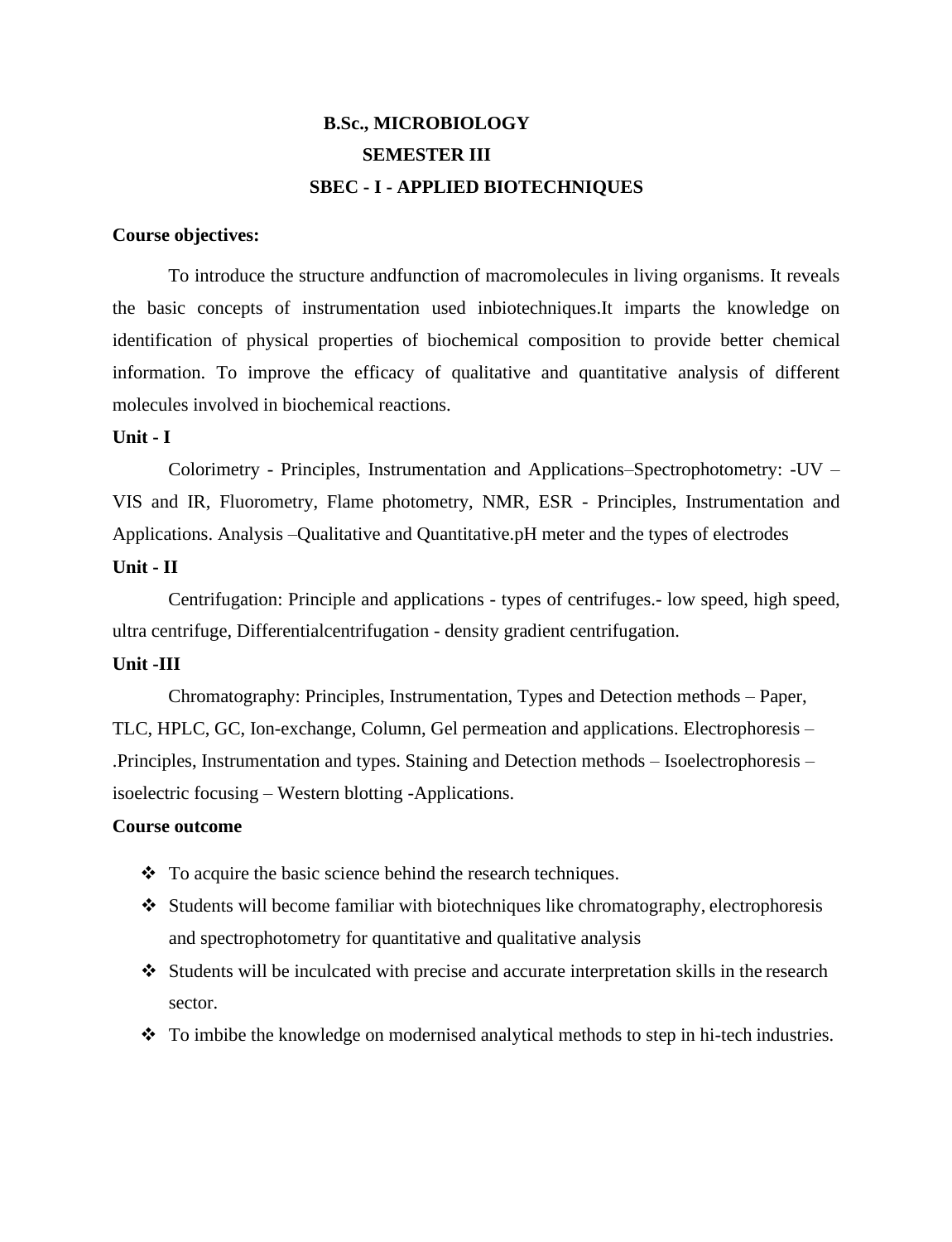- 1. Physical Biochemistry: David Freifelder. .
- 2. Practical Biochemistry, Keith Wilson and John Walker, 4 ed 1994.
- 3. BajpaiPK (2010). Biological Instrumentation and Methodology. Revised edition, S.Chand&Co.Ltd., New Delhi.
- **4.** Subramanian MA (2005). Biophysics Principles and Techniques. First edition, **MJP** Publishers, AUnit of Tamil Nadu Book House, Chennai.
- 5. John G Webster (2004). Bioinstrumentation. Student edition. John Wiley and Sons, Ltd.
- 6. <https://chromatography.conferenceseries.com/events-list/applications-of-chromatography>
- 7. [http://www.biologydiscussion.com/biochemistry/centrifugation/centrifuge-introduction](http://www.biologydiscussion.com/biochemistry/centrifugation/centrifuge-introduction-)types-uses-and-other-details-with-diagram/12489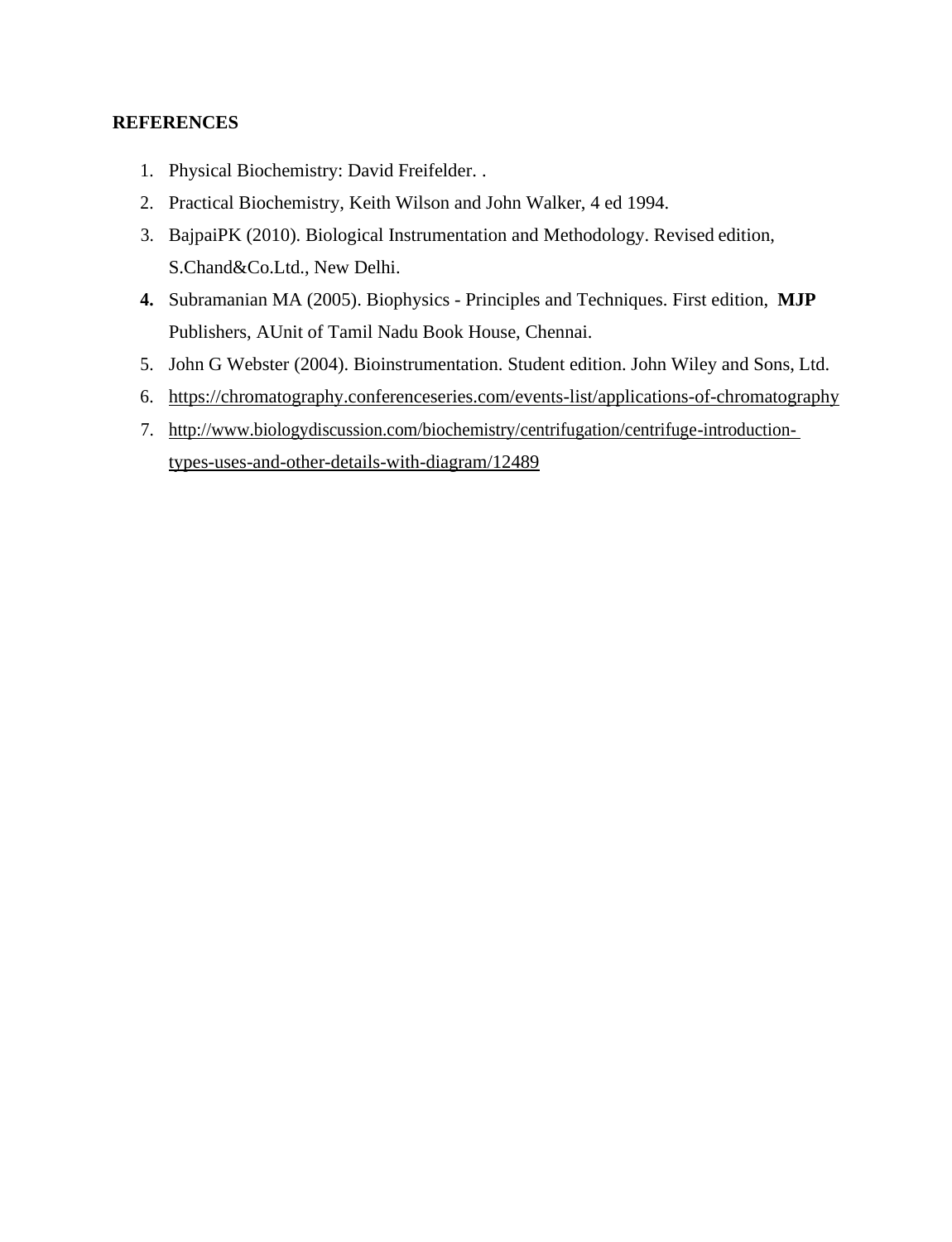# **B.Sc., MICROBIOLOGY SEMESTER V CORE - IV - IMMUNOLOGY AND IMMUNOTECHNOLOGY**

#### **Course objectives**

Impart knowledge on immune cells and organs and elementary principles of antigen antibody interactions. Understanding the transplantation immunology, hypersensitivity reactions, autoimmunity, vaccines and its response to immune system.

#### **Unit - I**

History of Immunology, Innate immunity and acquired immunity, Haematopoeisis, Cells and organs ofimmune system. B -cell and T- cell activation. Phagocytosis.

#### **Unit- II**

Antigen – Antigenicity, Immunogenicity, Properties of antigen, immunogen, Adjuvant, Hapten.Antibody- structure and types. Antigen - Antibody interactions, Complement system classical and alternative pathways.

#### **Unit- III**

Hypersensitivity reactions - types, Antibody mediated (Type- I, Type II, Type III) and Cell mediated (Type- IV). Auto immune diseases - Types and mechanisms.

#### **Unit-IV**

Immuno - hematology, Blood group, Rh - incompatibilities. Transplantation Immunology - HLA Tissue Typing - Mechanism of acceptance and rejection. Vaccines – Types and Immunization schedule.

#### **Unit- V**

Immunotecquniques - Antigen - Antibody interaction -Agglutination - Precipitation - Flocculation - ODD - RIA- IFT- CFT- ELISA - Immunoelectrophoresis. Monoclonal antibodies (Hybridoma technology).

#### **Course outcome**

- ❖ The students will get overall understanding of history and evolution of immunology and immune response developed by human system
- ❖ To understand the concepts of antigen, antibody interactions and influence on human immune system via hypersensitivity reactions, autoimmune diseases etc.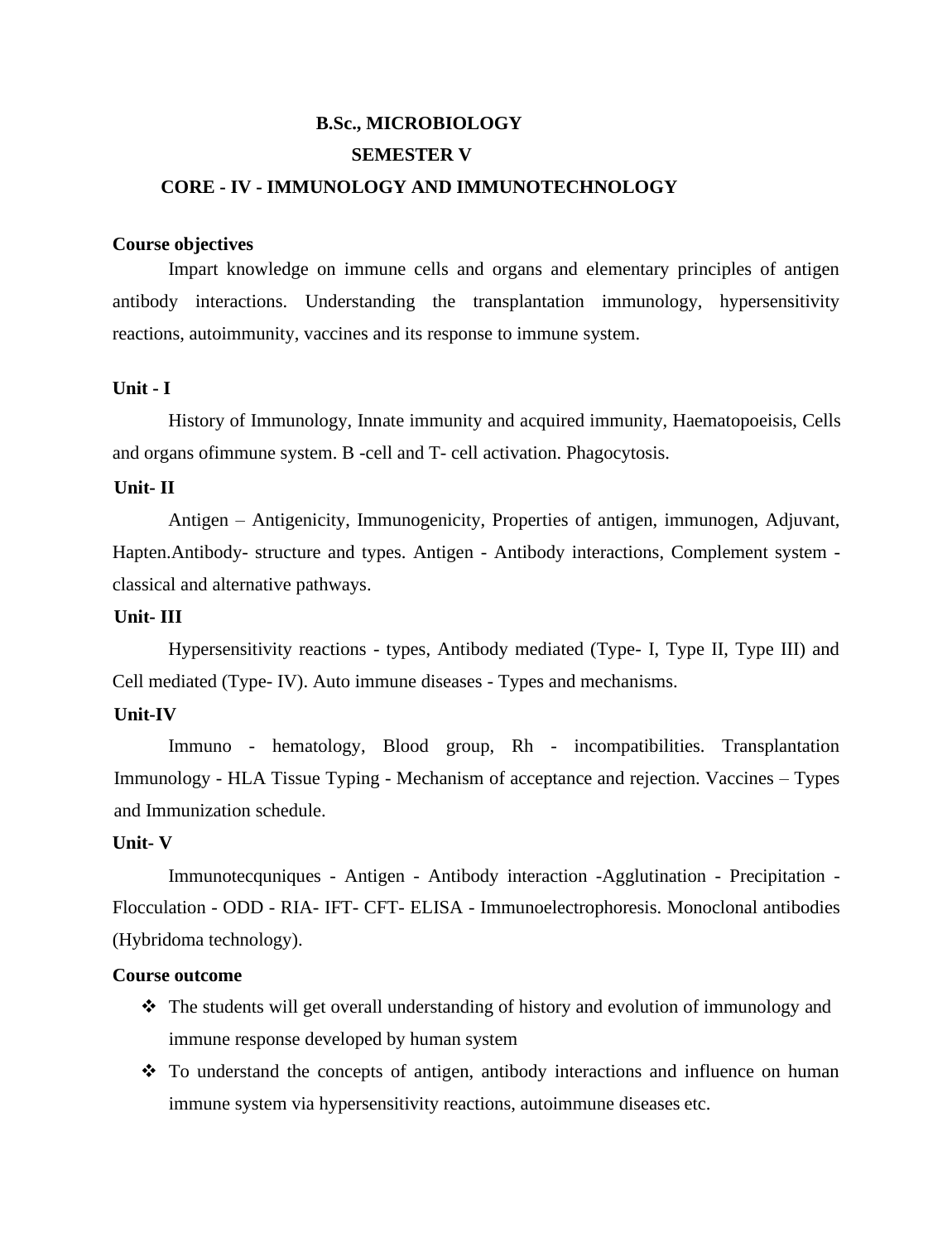- ❖ Detailed understanding of Immunoheamatology, Transplanatation Immunology and Vaccines which will make the minds aware of infection, prevention and control.
- ❖ Help the students to learn techniques involved in immunological concepts and its role in diagnostic immunology

- 1. Kuby Immunology Richard A Goldsby, Thomas J Kindt. Barbara A Osborne, (2000). Fourth edition, W H Freeman and company. NewYork.
- 2. Ananthanarayan&Paniker's. (2013). Text Book of Microbiology, 9th Edition, Universities Press.
- 3. Tizard K (1983). Immunology. An Introduction. Saunders college publishing, Philadelphia.
- 4. Roitt, IM (1988). Essentials of Immunology. ELBS-Blackwell Scientific Publishers, London.
- 5. Chakravarthy A R (2006) Immunology and Immunotechnology, First Edition, Oxford University Press, India. ISBN: 9780195676884
- 6. <https://www.ncbi.nlm.nih.gov/books/NBK10779/>
- 7. [http://www.imgt.org/IMGTeducation/Tutorials/ImmuneSystem/UK/the\\_immune\\_system](http://www.imgt.org/IMGTeducation/Tutorials/ImmuneSystem/UK/the_immune_system.pdf) [.pdf](http://www.imgt.org/IMGTeducation/Tutorials/ImmuneSystem/UK/the_immune_system.pdf)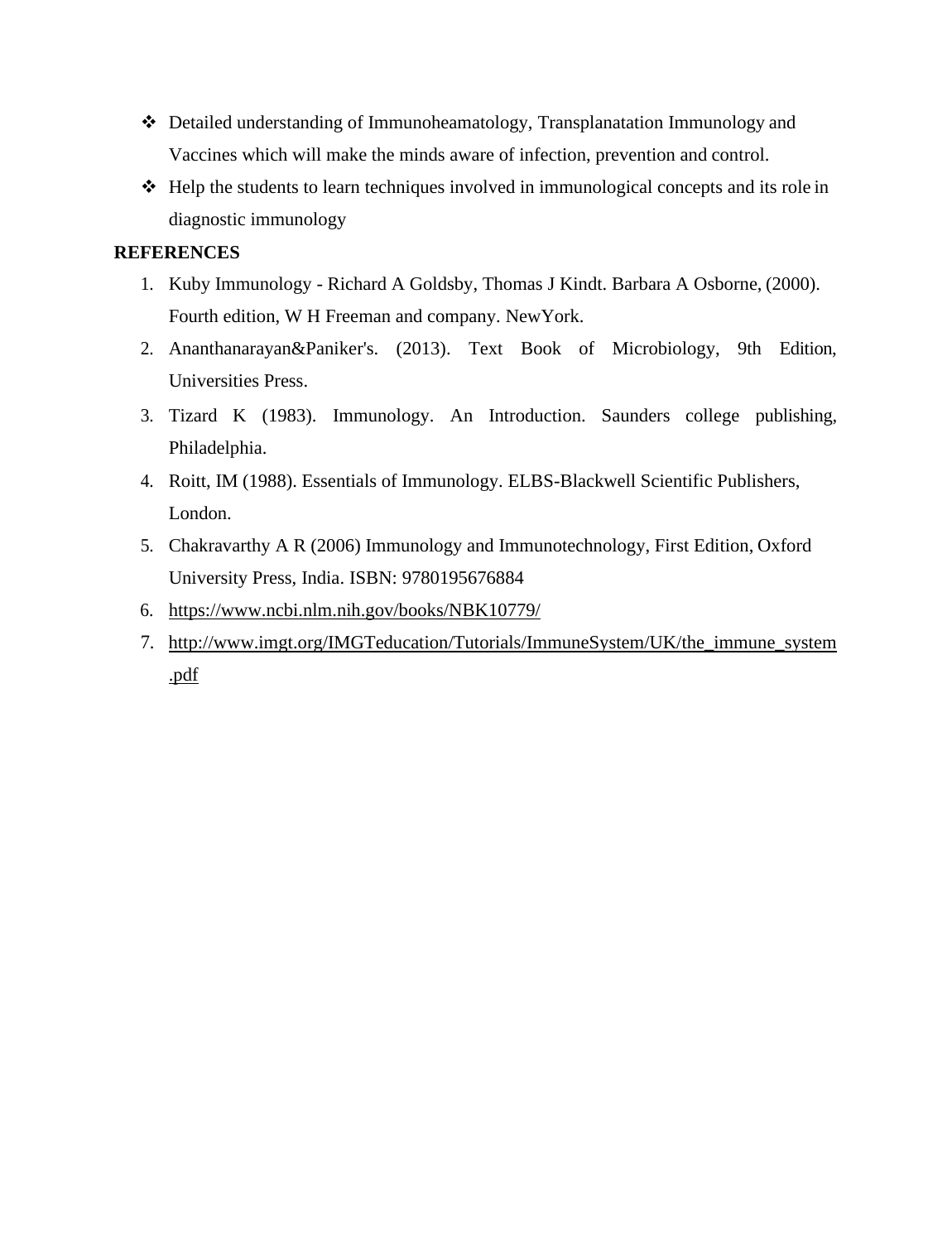# **B.Sc., MICROBIOLOGY SEMESTER IV SBEC - II – MUSHROOM - CULTIVATION TECHNIQUES**

#### **Course objectives**

To make the students to understand about the mushroom techniques, spawn preparation,diseases control and cultivation ethics.

#### **Unit -I**

Edible and non-ediblemushroom (Historical account, most commonly cultivated mushrooms in the world, distribution and production in various countries).Cultivation of button mushroom -morphology raising a pure culture & spawn preparation. Preparation of compost & cultivation methods, harvest.

#### **Unit -II**

Cultivation of oyster and paddy straw mushroom - preparation of pure culture  $\&$  spawn cultivation methods, harvest.Pests and diseases ofEdible mushrooms (Environmental, fungal, bacterial, viral, insect pests and Nematode diseases and competitor moulds.

#### **Unit -III**

Ethics of mushroom cultivation while selecting the area, spawn preparation, spawn run, during cropping harvesting etc..Mushroom recipes (western and Indian recipes, pickles, powders, jams etc.)

#### **Course outcome**

- ❖ Able to get basic idea about mushroom cultivation**.**
- ❖ Learned techniques about spawn multiplication**.**
- ❖ Learned about the diseases of ediblemushrooms**.**
- ❖ Made the students ideally skilledforself-employment.

- 1. Zadrazil. F & K. Grabbe 1983 "Edible Mushroom, Biotechnology" Vol. 3, Weinheim: VerlagChemie,Berlin.
- 2. Kannaiyan. 2001. Handbook of Edible Mushrooms"TNAUPublication
- 3. Marimuthu,*etal.,*(1991).OysterMushroom,Dept.ofPlantPathology,TNAU,Coimbatore.
- 4. NitaBahl(1988).HandbookofMushroom,2ndEdition,Vol.I&II.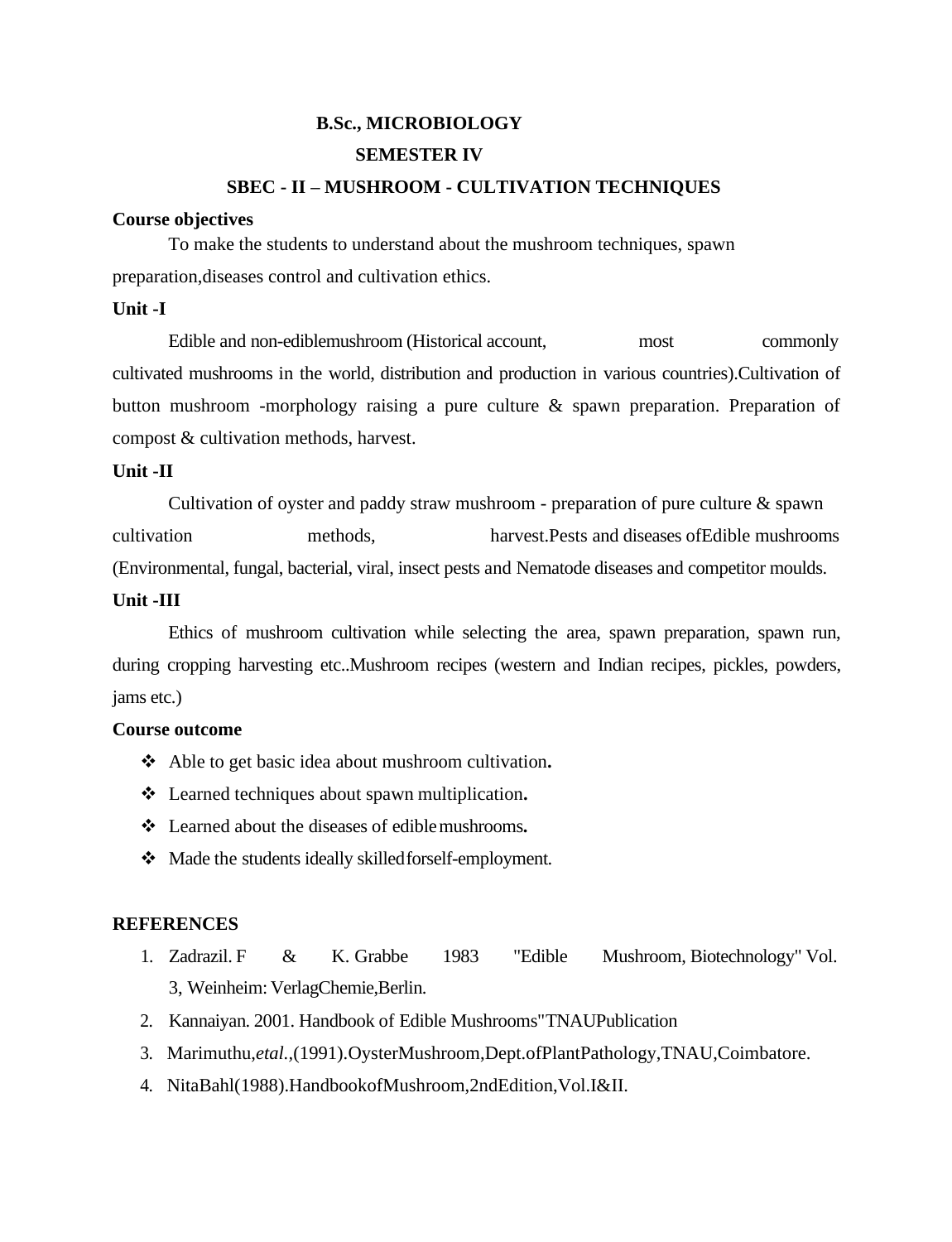- 5. Tewariand PankajKapoor, S.C. (1988). Mushroom Cultivation. Mittal Publication,Delhi.
- 6. researchgate.net/publication/316967767\_Mushroom\_Cultivation\_Book\_Preprint\_version
- 7. [https://books.google.co.in/books/about/Manual\\_on\\_Mushroom\\_Cultivation.html?id=](https://books.google.co.in/books/about/Manual_on_Mushroom_Cultivation.html?id=-vxHAAAAYAAJ&amp%3Bredir_esc=y) vxHAAAAYAAJ[&redir\\_esc=y](https://books.google.co.in/books/about/Manual_on_Mushroom_Cultivation.html?id=-vxHAAAAYAAJ&amp%3Bredir_esc=y)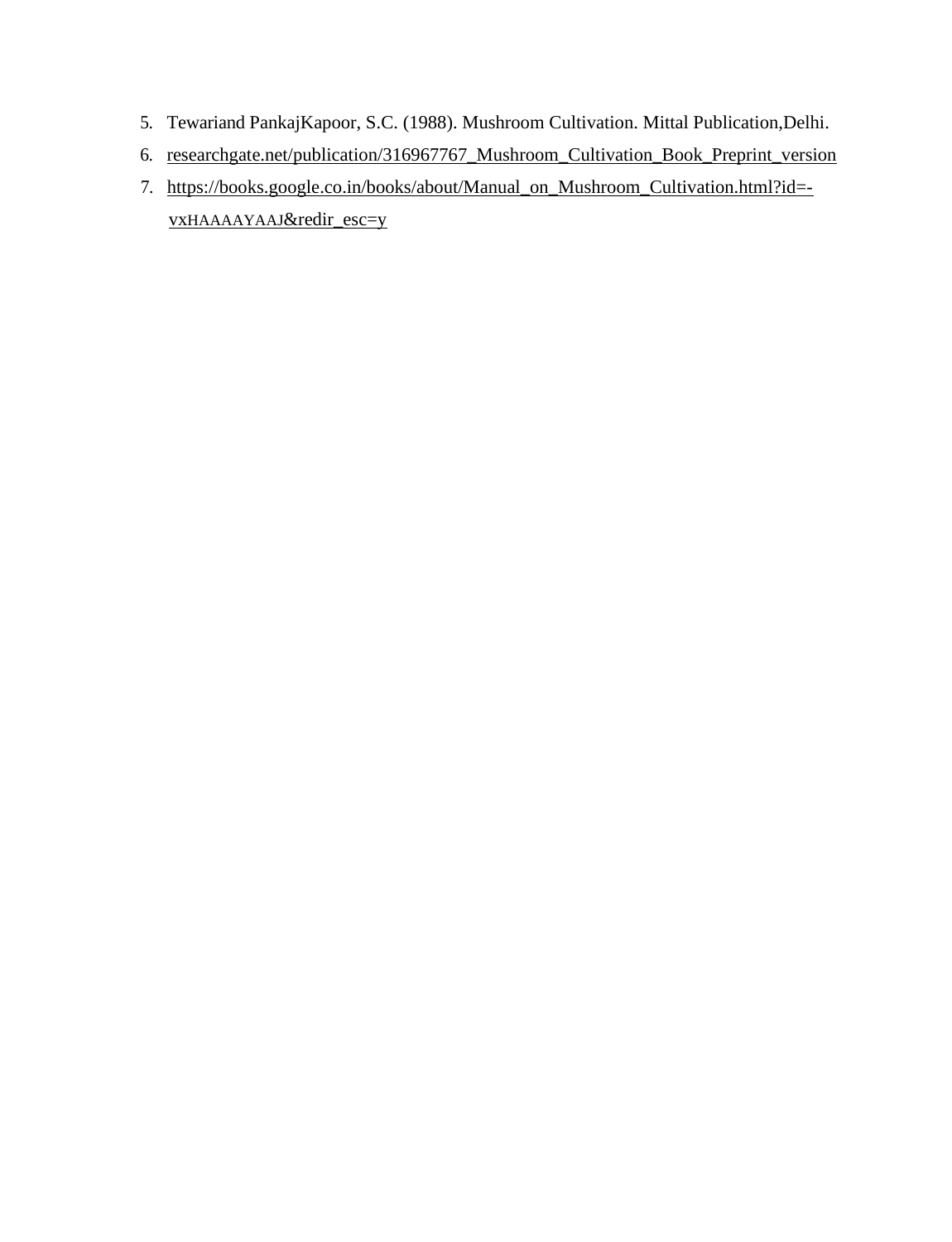# **B.Sc., MICROBIOLOGY SEMESTER V CORE - V - MEDICAL BACTERIOLOGY**

#### **Course objectives**

Designed to develop a basic understanding about infection and the causative bacteria, their differentiation and to gain knowledge on various diseases generated during the pathogenic role of those organisms, this course also deals with the diagnostics and treatment

#### **Unit - I**

Infections - sources of infections, Types of infections - methods of infections - Definitions - epidemic, pandemic, endemic, Acute, Chronic, systemic and opportunistic diseases. Virulence factors of bacteria causing human infections -carriers and types. Normal flora of human.

#### **Unit- II**

Morphology, Pathogenicity, Biochemical laboratory diagnosis and prevention of bacterial diseases- *Staphylococcus aureus, Streptococcus pyogens,* S. *pneumoniae, Neisseria sps.*

#### **Unit- III**

Morphology, pathogenicity, biochemical laboratory diagnosis and prevention of bacterial diseases – *Bacillus anthracis, C.diphtheriae, Clostridium tetani, Mycobacterium tuberculosis, M.leprae.*

#### **Unit-IV**

Morphology, pathogenicity, biochemical laboratory diagnosis and prevention of bacterial diseases - *Salmonella typhi, Shigelladysentriae, Vibrio cholerae, E.coli, Proteus vulgaris, Klebsiellapneumoniae,Pseudomonasaeruoginosa, Yersinia pestis.*

#### **Unit- V**

Morphology, pathogenicity, biochemical laboratory diagnosis and prevention of bacterial diseases - *Treponemapallidum, Leptospirainterrogans, Mycoplasma pneumoniae, Haemophilusinfluenzae.*

#### **Course outcome**

❖ Understood the basic and general concepts of infections and the various parameters of causing infections. Assessment of their severity including the broad categorization of the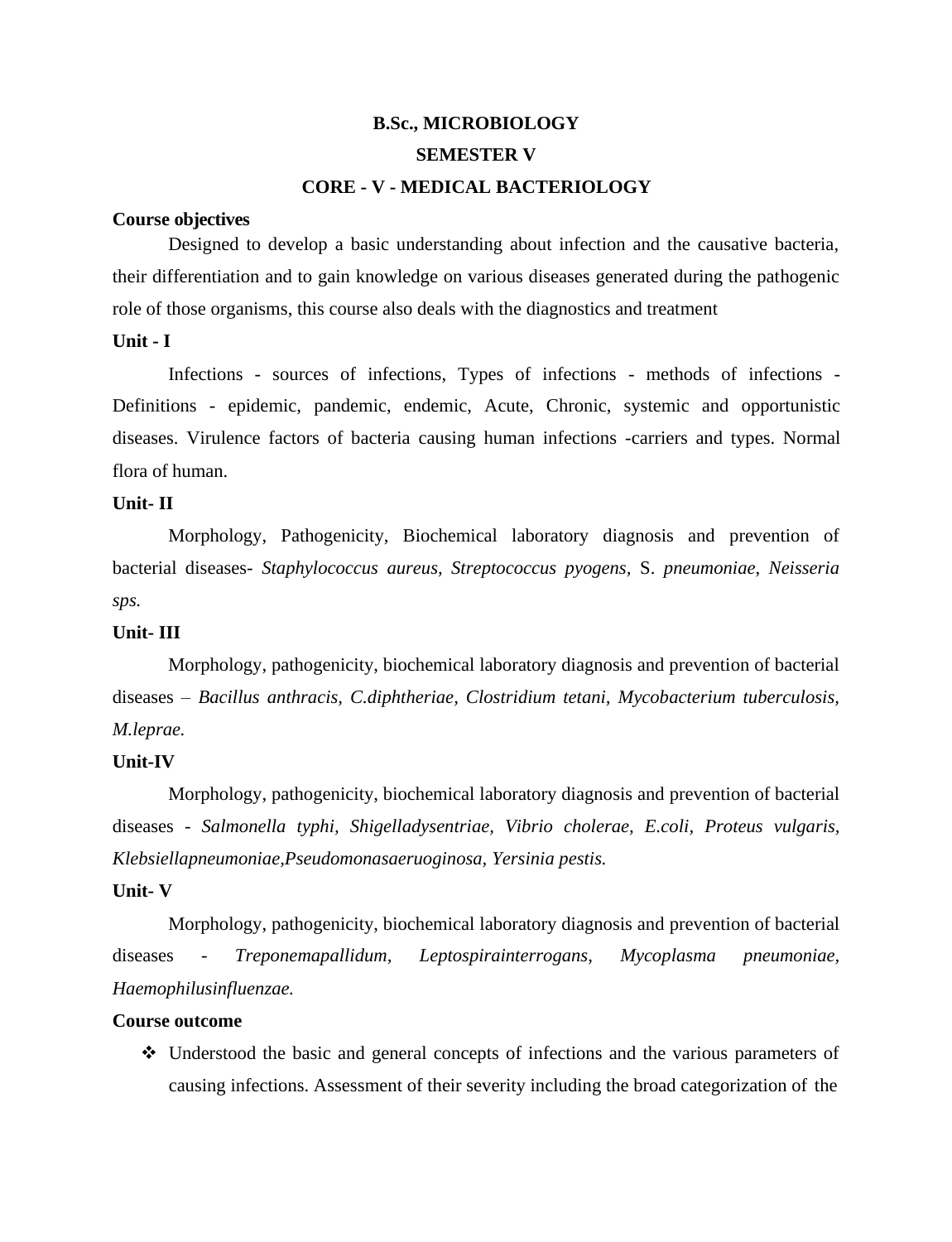methods of diagnosis.

- ❖ Developed a thorough understanding of common Gram positive bacterial diseases of human being.
- ❖ Conceptualized the role of the some bacteria as well as the mechanisms underlying the pathogenicity of them.
- ❖ Developed a thorough understanding of some special pathogenic bacteria affecting the human organ systems

- 1. Ananthanarayan R. and Paniker C.K.J. (2017) Textbook of Microbiology.  $10^{th}$  edition, Kanungo, Reba (Ed).Orient Blackswan Publication.
- 2. Brooks G.F., Carroll K.C., Butel J.S., Morse S.A. and Mietzner, T.A. (2016) Jawetz, Melnick and Adelberg's Medical Microbiology. 27<sup>th</sup> edition. McGraw HillPublication.
- 3. Willey JM, Sherwood LM, and Woolverton CJ. (2017) Prescott, Harley and Klein's Microbiology. 9<sup>th</sup> edition. McGraw Hill Higher Education.
- 4. Madigan , Bender, Buckley, Sattley and Stahl. (2018). Brock Biology of Microorganisms. 15<sup>th</sup> edition. Pearson Global Edition.
- 5. Tortora GJ, Funke BR, and Case CL. (2016). Microbiology: An Introduction. 11<sup>th</sup>edition Pearson Education India.
- 6. <https://mechpath.com/2015/12/01/mycobacterium-leprae/>
- 7. [https://www.slideshare.net/El\\_Omda/anthrax-15737452](https://www.slideshare.net/El_Omda/anthrax-15737452)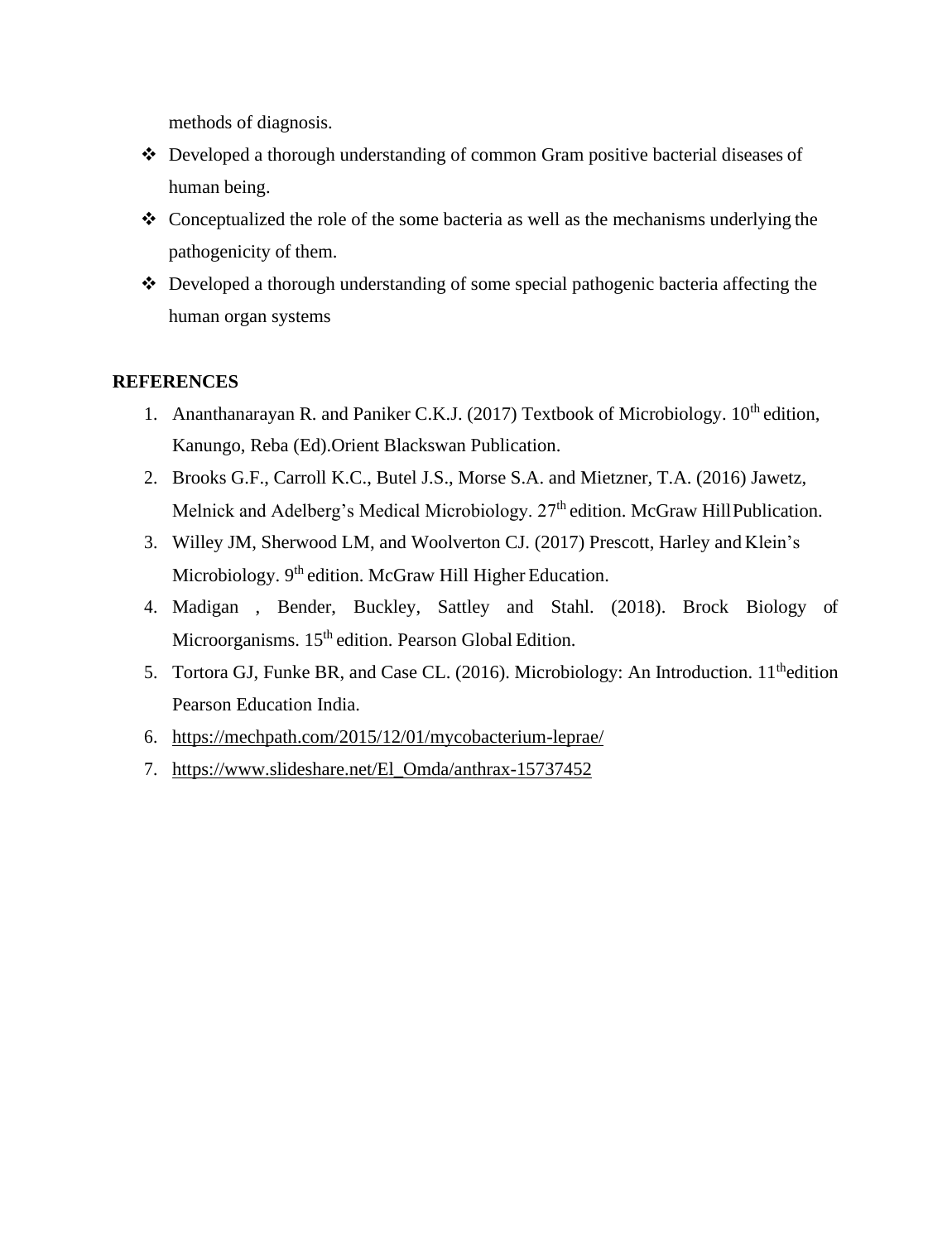# **B.Sc., MICROBIOLOGY SEMESTER V CORE – VI - FOOD MICROBIOLOGY**

#### **Course Objectives**

To educate students about the food micro flora, role of microbes in food fermentation, food preservation, food spoilage and food safety regulations.

#### **Unit - I**

Food and microorganisms -Important microorganisms in food (bacteria, molds and yeasts).Sources of contamination of food.Factors that influence microbial growth in food - Intrinsic factors -extrinsic factors.Microbes as food - single cell protein (SCP) - probiotic and symbiotic – benefits and applications.

#### **Unit - II**

Food sanitation and principles of food preservation - Food sanitation, good manufacturing process - hazard analysis, critical control points and personnel hygiene. General principles methods of food preservation – asepsis, removal of microorganisms, anaerobic conditions, high temperature, low temperature, drying, radiation, smoking, chemical preservatives and food additives.

#### **Unit - III**

Spoilage of food and fermented food products - Sources, contamination, spoilage, preservation and control - cereals and cereals products, vegetables and fruits, meat and meat products, sugar and sugar products, egg and poultry, fish and sea foods, canned foods. Fermented food – bread, sauerkraut and soy sauce.

#### **Unit - IV**

Production and spoilage of various dairy products - Sources, contamination, spoilage, preservation of milk and milk products – yoghurt, cheese and butter - Quality control of milk – MBRT, litmus milk, alkaline phosphatase test and resazurin test.

#### **Unit - V**

Food borne diseases, food standards and quality assurance - Food borne infections – bacterial, algal, protozoan andmycotoxins.Sea food poisoning – investigation of food poisoning and its outbreaks.Food standards and quality assurance – HACCP, FDA, WHO, FSSAI, ISI, EPA, BIS, AGMARK, INFOSAN.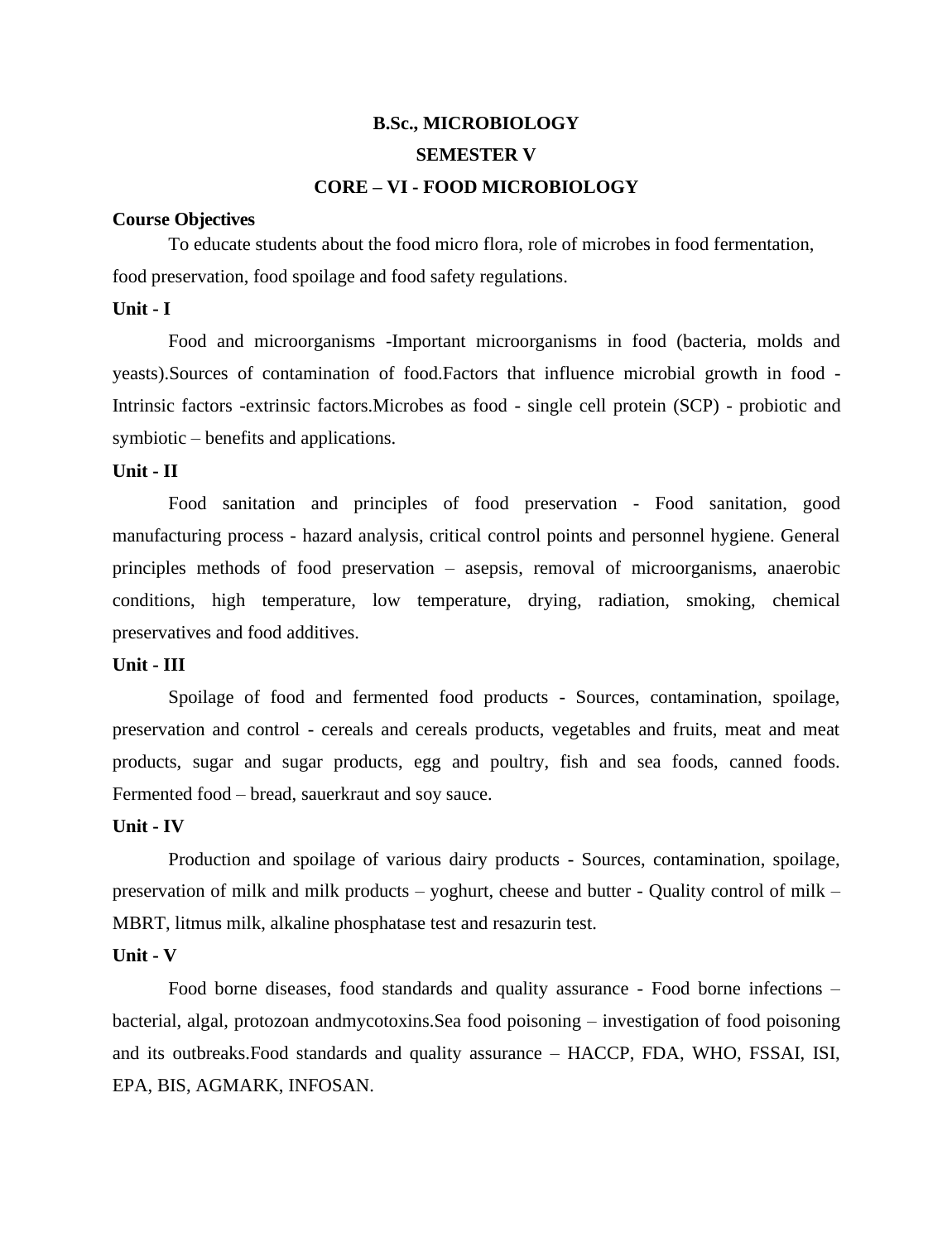#### **Course outcome**

- ❖ Know the positive and negative role of microbes in food.
- ❖ Gain knowledge about fermented food products.
- ❖ Understand the significance of food borne diseases.
- ❖ Realize the importance of food sanitation and quality assurance.

- 1. Frazier WC and Westhoff DC. (2014) Food Microbiology, Fifth edition, Tata McGraw-Hill Publishing Ltd., New Delhi.
- 2. Adams MR and Moss MO (2008) Food Microbiology, fourth edition, published by the royal society of chemistry, Cambridge,.
- 3. Hobbs BC, Roberts D (1993). Food Poisoning and Food Hygiene Edward Arnold, London.
- 4. Kulshreshtha SK. 1994, Food Preservation, Vikas Publishing House Pvt. Ltd.,New Delhi.
- 5. KhetarpaulNeelam. Food Processing and Preservation, Daya Publishing House, Delhi. 2005.
- 6. <https://www.fda.gov/>
- 7. [https://en.wikipedia.org/wiki/Food\\_Safety\\_and\\_Standards\\_Authority\\_of\\_India](https://en.wikipedia.org/wiki/Food_Safety_and_Standards_Authority_of_India)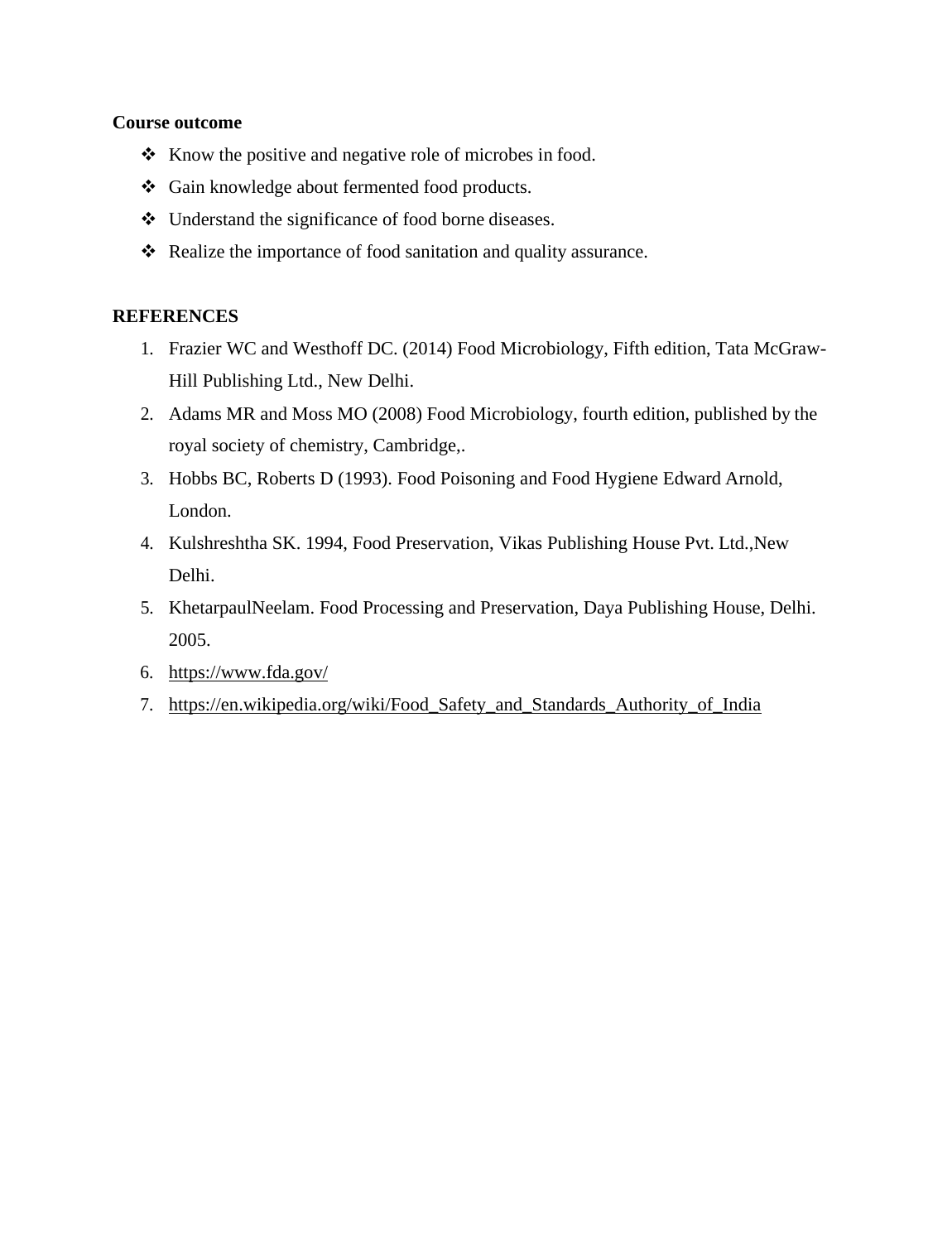# **B.Sc., MICROBIOLOGY SEMESTER V CORE - VII - MEDICAL VIROLOGY**

#### **Course objectives**

It covers the knowledge on history, general characters, and the classification of the viruses and also it is designed to comprehend the mechanisms of different viral infections affecting human, knowledge on the diagnostic methods and their prophylactic measures. This course also describes about the current viral epidemics threatening the whole world.

#### **Unit- I**

General properties - Structural- Classification- Cultivation - Isolation and identification of viruses - Serodiagnosis and molecular diagnosis of viral infections.Antiviral Agents.

#### **Unit- II**

Pox viruses - Variola, Herpes viruses - Herpes Simplex Virus, Cytomegalo Virus, Epstein Barr Virus.

#### **Unit- III**

Adena viruses, Hepatitis viruses, Papova viruses, Papilloma, Polyoma, Parvo virus, Retro virus - HIV.

#### **Unit- IV**

Picorna viruses - Polio, Rhino virus, Orthomyxovirus - Influenza, Paramyxo virus - Parainfluenza, Mumps, Measles, Rhabdo virus, Rota virus.

#### **Unit– V**

Arbo viruses: Flavi viruses- Yellow fever viruses- Dengue virus- Chickungunya virus - Japanese encephalitis virus. Emerging viral epidemcs – Inflenza H1N1, Nipah, corona - covid 19, Zika and Ebola Viruses. Vaccines for viral diseases.

#### **Course outcome**

- ❖ Understood and Recognize characters of different types of viruses causing infections, assessment of their severity, methods of diagnosis and their prophylaxis.
- ❖ Recognize how the two different classes, DNA and RNA viruses causing viral diseases in human beings.
- ❖ Conceptualized the role of viruses as well as the mechanisms underlying the pathogenicity of them, their detection and prophylaxis.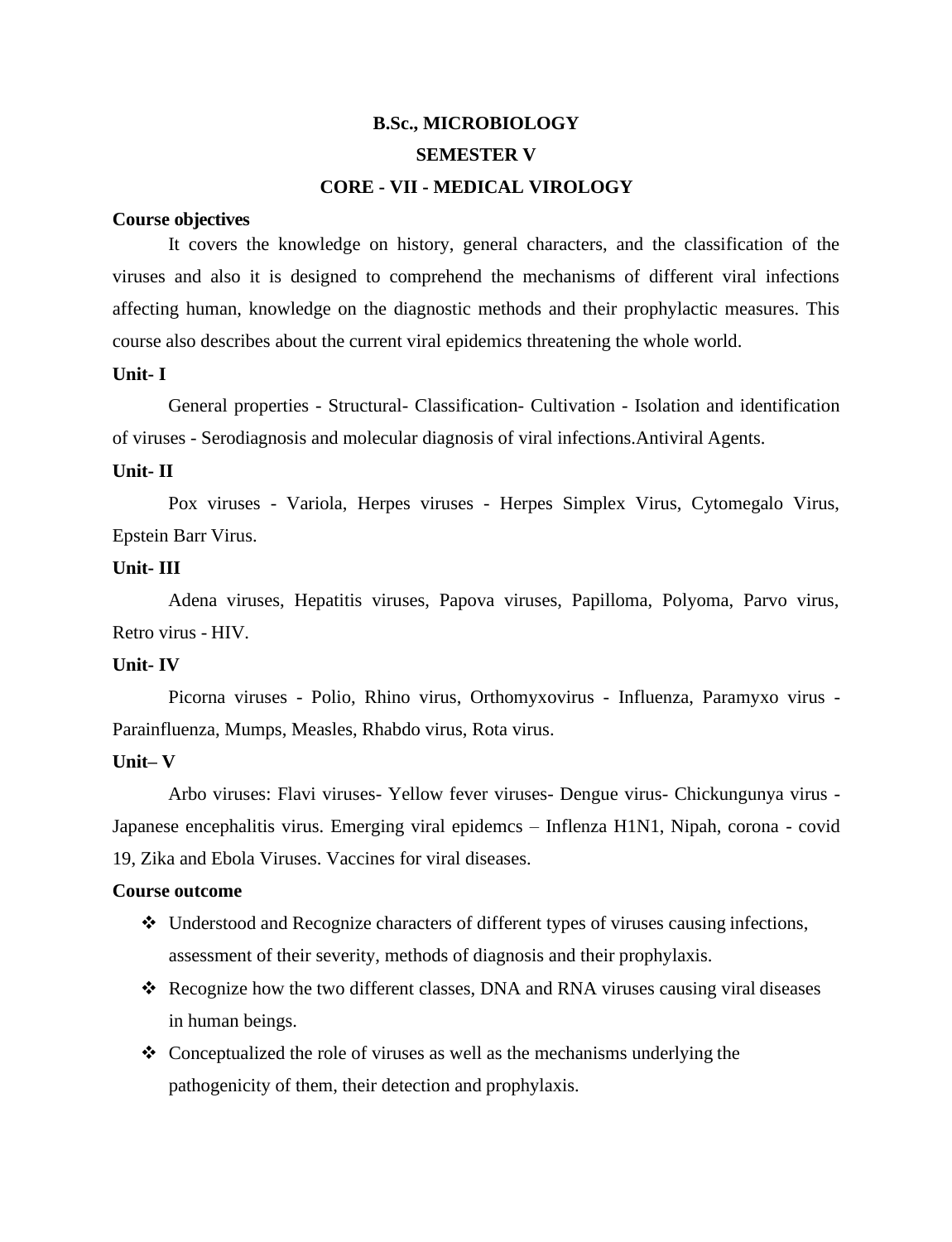❖ Developed a thorough understanding of some special pathogenic viruses causing recent epidemics and threatening the whole world.

- 1. Ananthanarayan R. and Paniker C.K.J. (2017) Textbook of Microbiology.  $10^{th}$  edition, Kanungo, Reba (Ed).Orient Blackswan Publication.
- 2. Brooks G.F., Carroll K.C., Butel J.S., Morse S.A. and Mietzner, T.A. (2016) Jawetz, Melnick and Adelberg's Medical Microbiology. 27<sup>th</sup> edition. McGraw HillPublication.
- 3. Morag C and Timbury MC. (1994). Medical Virology. Tenth edition, Churchill Livingstone, London.
- 4. Dimmok NJ, Primrose SB (1994). Introduction to modern virology Fourth edition, Blackwell scientific company publications.
- 5. Patrie R Murray. (1990). Medical Microbiology. Mosby Publications.
- 6. <https://www.who.int/health-topics/coronavirus>
- 7. [https://www.webmd.com/cold-and-flu/what-are-epidemics-pandemics-outbreak](https://www.webmd.com/cold-and-flu/what-are-epidemics-pandemics-outbrea)s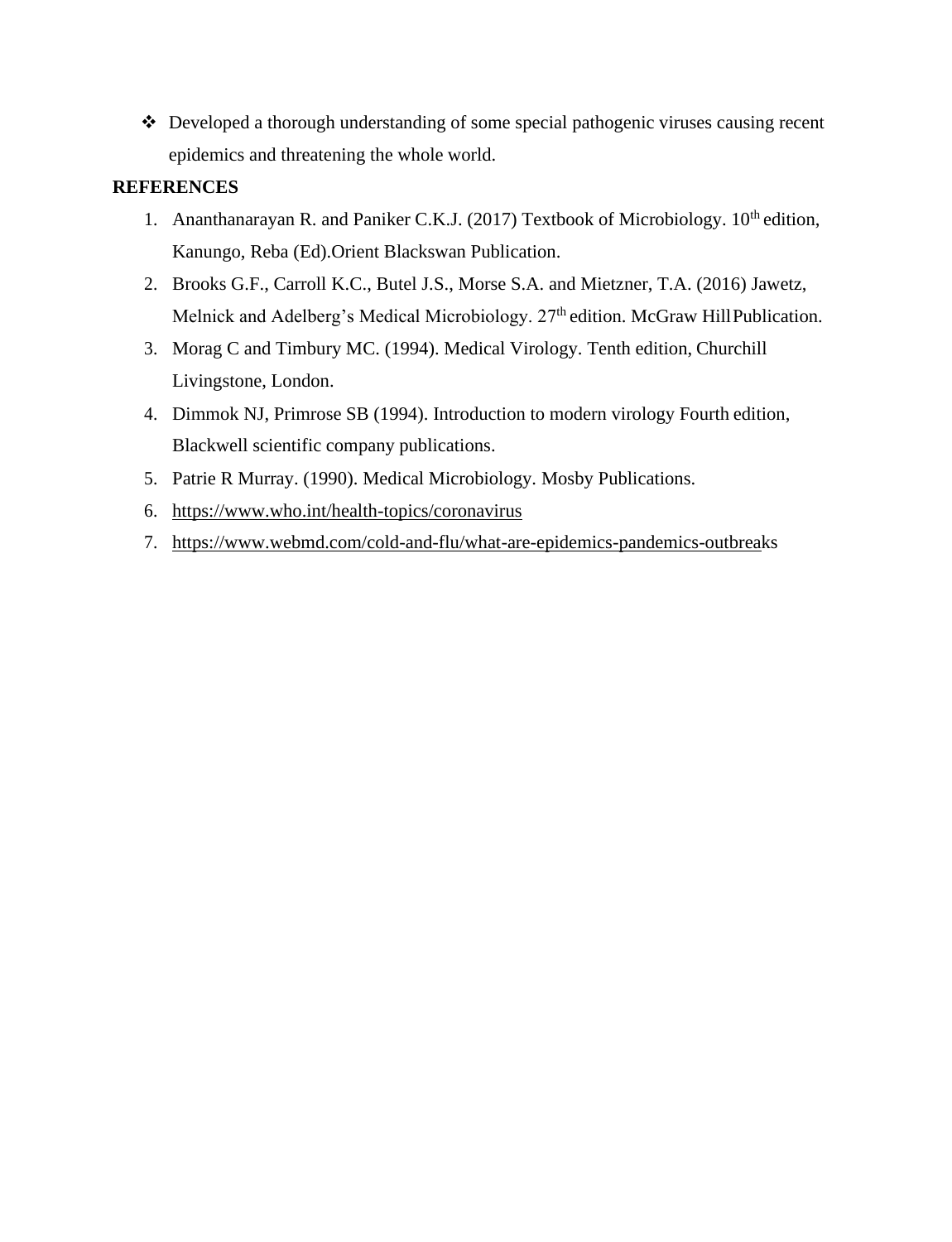#### **B.Sc., MICROBIOLOGY**

#### **SEMESTER V**

#### **ELECTIVE - MEDICAL PARASITOLOGY**

#### **Course objectives**

The candidate will gain knowledge about the morphology of protozoans and helminthes, life cycle patterns, pathogenesis, clinical findings, transmission of parasites, identification and treatment.

#### **Unit - I**

Introduction to Parasitology, Classification, Host-Parasite relationship.Lab diagnosis of parasitic infections. Examination of faeces – Direct and concentration methods, examination of blood – Thin and Thick smear method.

#### **Unit - II**

Morphology, Transmission, Lifecycle, Pathogenesis, Clinical manifestations, Culture, Lab Diagnosis and treatment of Protozoans – *Entamoeba histolytica*, *Giardia intestinalis*, *Trichomonas vaginalis*, *Balantidium coli*

#### **Unit - III**

*Leishmaniadonovani*, Trypanosomes –*Trypanosomacruzi*, Sporozoites – Malarial parasites (*Plasmodium falciparum*, *P.vivax*, *P.ovale*)

#### **Unit - IV**

Cestodes – Taeniasolium, Taeniasaginata, Trematodes– Fasciola hepatica, Paragonimus westermani, Nematodes–Ascaris limbricoides, Ancylostoma duodenale, Enterobius vermicularis, Filarial worm –Wuchereria bancrofti.

#### **Unit – V**

Medical Entomology – Vectors - Classification, morphology and metamorphosis of insects–Mosquitoes, Sand fly, Ticks, Fleas, Housefly and Mites. Vector borne diseases and its control measures.

#### **Course outcome**

- ❖ Understanding of taxonomy of parasite and host parasite interaction.
- ❖ In depth knowledge on clinical diagnosis, pathogenicity and life cycle of protozoans
- ❖ Assimilate various lab technologies for diagnosis of medically important protozoans and their treatment.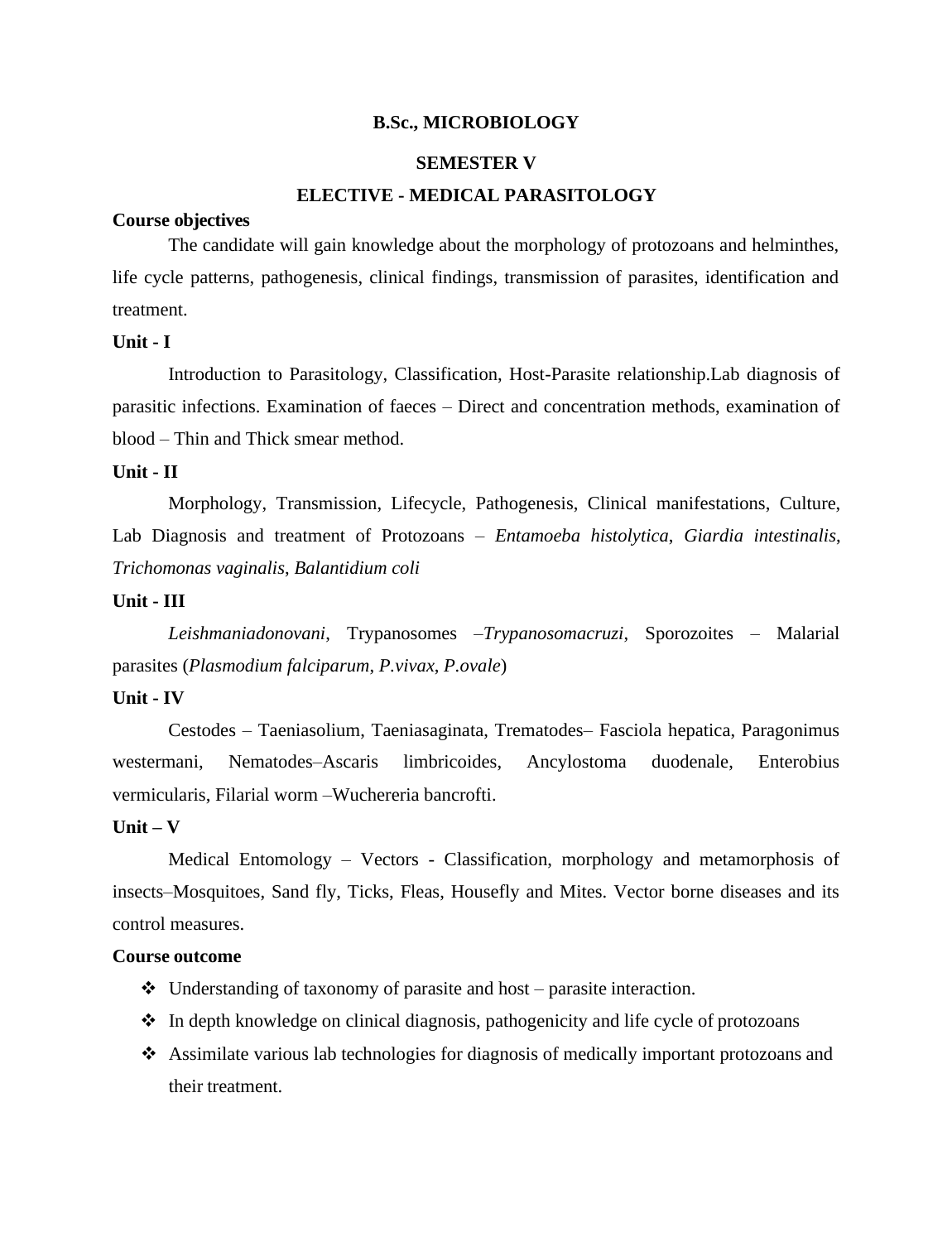❖ Articulate the major means of transmission of parasites by insect vectors and their control measures.

- 1. Subhas Chandra Parija (2004). Text book of Medical Parasitology. Second edition, All India Publishersand Distributors, Medical Books Publishers, New Delhi.
- 2. JayaramPanikerCK (2004). Text book of Medical Parasitology. Fifth edition, JaypeeBrothersMedical Publishers (P) Ltd., New Delhi.
- 3. KaryaKarte RP and Damle AS (2005). Medical Parasitology. Revised edition, Books and Allied(P) Ltd., Kolkata.
- 4. Monica Cheesbrough (2003). District Laboratory Practice in Tropical Countries. Part 1 & 2 Low-Priceedition, Cambridge University Press.
- 5. ChatterjeeK D (2016). Parasitology, Protozoology& Helminthology. 13th Edition.
- 6. <https://www.pharmaceutical-journal.com/>
- 7. [https://cvet.tu.edu.iq/images/lectures/2018-2019/parasite\\_3rd/protozoa/](https://cvet.tu.edu.iq/images/lectures/2018-2019/parasite_3rd/protozoa/)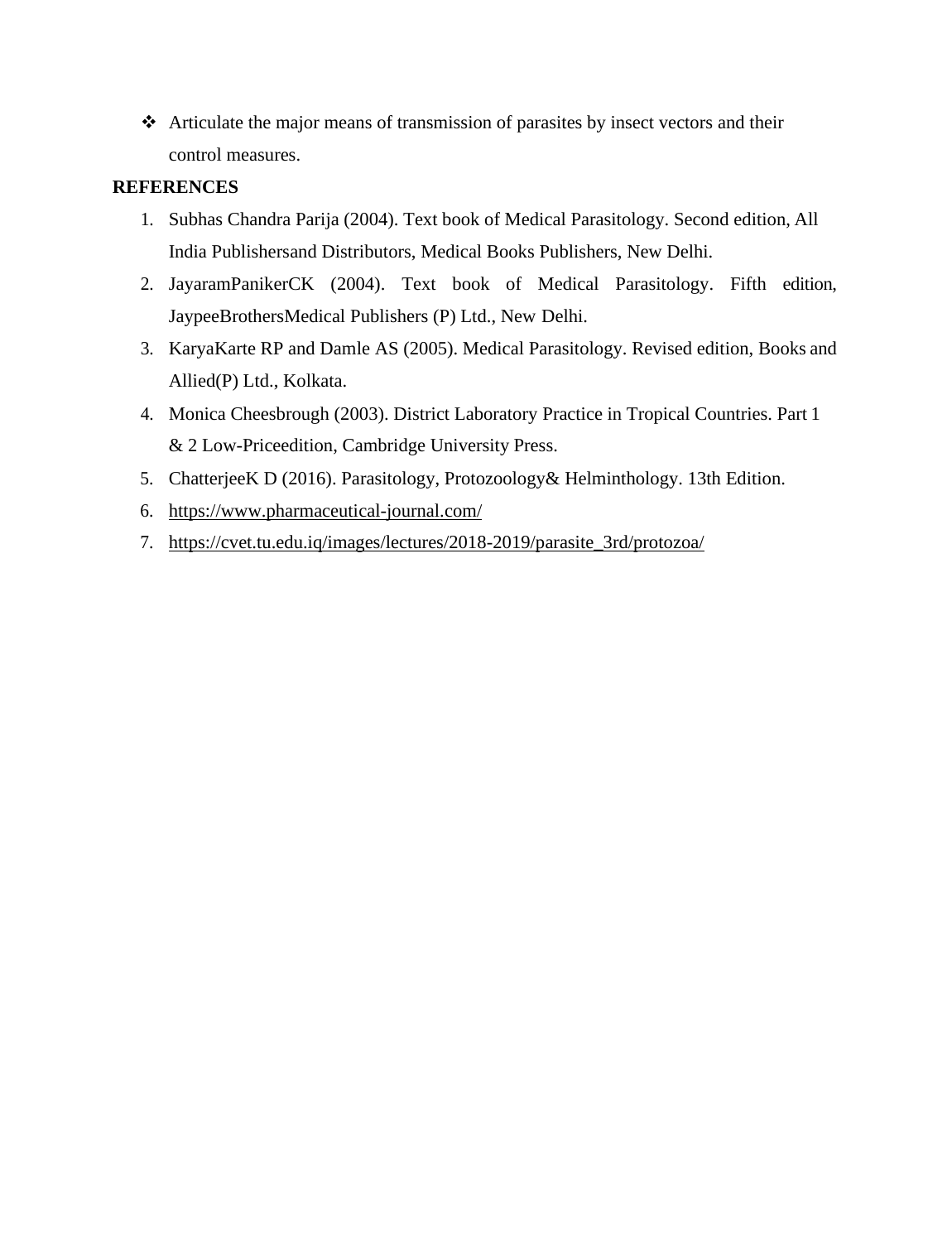# **B.Sc., MICROBIOLOGY SEMESTER V SBEC - III – MICROBIAL BIOTECHNOLOGY**

#### **Course objectives**

To understand the Microbial biotechnology. To gather the sound knowledge about desirable characteristics can be improved in the living bodies by controlling expressions of target genes. This technology has multidisciplinary applications and the potential to deal with important aspects of life.

#### **Unit - I**

Introduction, Milestones in rDNAtechnology, strategies involved in gene cloning.Construction of cDNA library and genomic DNA library.

#### **Unit - II**

Restriction enzymes, Nomenclature, Typesand its applications.DNA modifying enzymes.DNA ligases. Plasmid vectors -pBR and pUC series, Bacteriophage lambda and M13 based vectors. Phagemid.Cosmids.Shuttle vectors.YACs.

#### **Unit - III**

Transformation – electroporation, Biolistic method (gene gun), Microinjection. Screening and selection of recombinants –Colony hybridization.PCR and applications, -DNA Sequencing. Blotting techniques.Transgenic Plants.

#### **Course outcome**

- ❖ Understand the knowledge about The Basic Principles of Gene Cloning.
- ❖ Acquire knowledge about Molecular Cloning Tools
- ❖ Created an understanding about Cloning Vectors Gene transfer Techniques
- ❖ Procure the knowledge about Methods in Molecular Cloning

- 1. Brown TA. (2010). Gene Cloning and DNA Analysis. 6th edition. Blackwell Publishing, Oxford, U.K.
- 2. Clark DP and Pazdernik NJ. (2009). Biotechnology: Applying the Genetic Revolution. Elsevier Academic Press, USA
- 3. Primrose SB and Twyman RM. (2006). Principles of Gene Manipulation and Genomics, 7th edition. Blackwell Publishing, Oxford, U.K.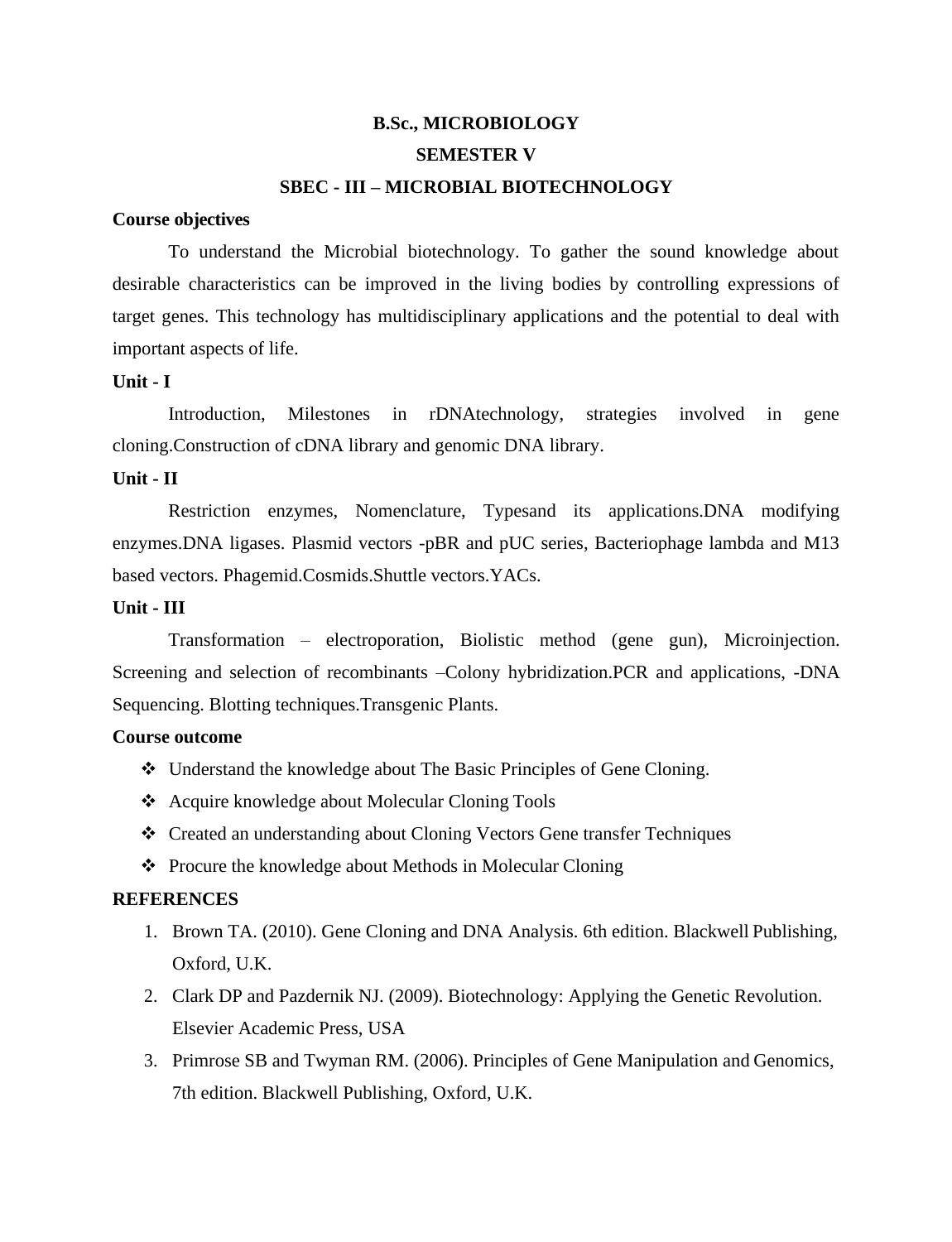- 4. Sambrook J and Russell D. (2001). Molecular Cloning-A Laboratory Manual. 3rd edition. Cold Spring Harbor Laboratory Press
- 5. David Friefelder (1995). Molecular biology.Narosa publishing house, New Delhi.
- 6. [https://en.wikipedia.org/wiki/Cloning\\_vector](https://en.wikipedia.org/wiki/Cloning_vector)
- 7. <https://openstax.org/books/concepts-biology/pages/9-2-dna-replication>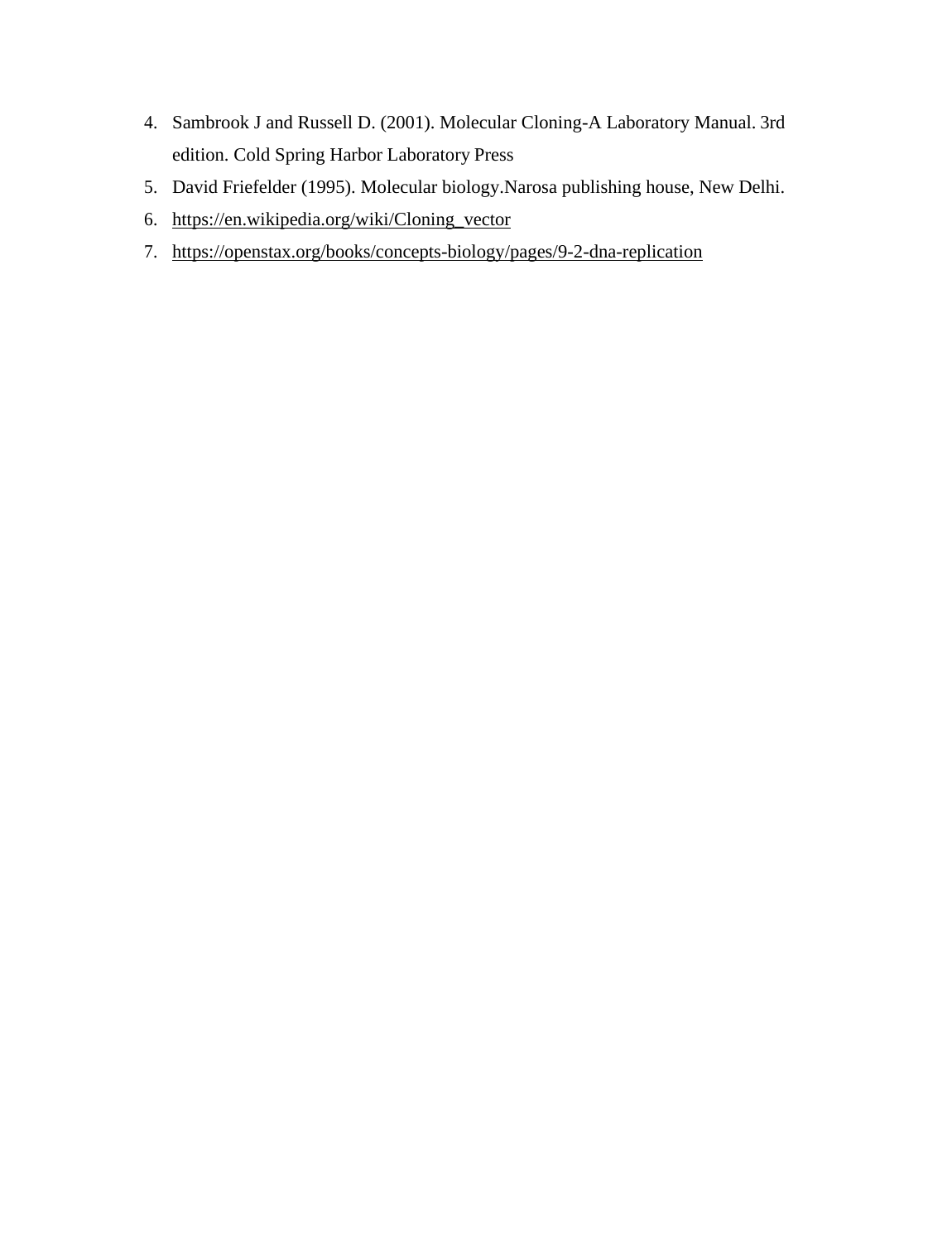# **B.Sc., MICROBIOLOGY SEMESTER VI**

#### **CORE – VIII -SOIL AND AGRICULTURAL MICROBIOLOGY**

#### **Course objectives**

Transforming student society caring nature as an eco-friendly one by introducing the relationship between microbes and nature, its roles and its utilization for the creation of sustainable environment.

#### **Unit - I**

Development of Soil Microbiology - Distribution of microorganisms in soil - quantitative and qualitative microflora of different soils - Role of microorganisms in soil fertility –Factors Influencingthe soil microflora

#### **Unit - II**

Microorganisms in soil processes - carbon cycle - organic matter decomposition - Humus formation - Nitrogen cycle – Mineralization - Ammonification - Nitrification, Denitrification reactions - organisms involved - Nitrogen fixation – symbiotic andnon-symbiotic- process of nitrogen fixation.

#### **Unit - III**

Microbial transformation of phosphorus, sulphur and micronutrients in soil - phosphorus solubilization by phosphobacteria - sulphur cycle,sulphur bacteria and their importance. Interrelationships between plants and microorganisms - Rhizosphere - spermosphere phyllosphere.

#### **Unit - IV**

Mycorrhiza - ecto and endomycorrhiza – distribution and importance – Plant growth regulators and phytotoxin production by microorganisms - use of soil microorganisms for pest and disease control - Pesticide and soil microflora - interactions.

#### **Unit -V**

Symptoms, characters of pathogens and control measures.Bacterial diseases – Citrus canker, Blight of rice. Fungal diseases – Red rot of sugarcane, Tikka leaf spot of ground nut. Viral diseases – TMV, Vein clearing disease of Bhendi (*Abelmoschusesculentus*).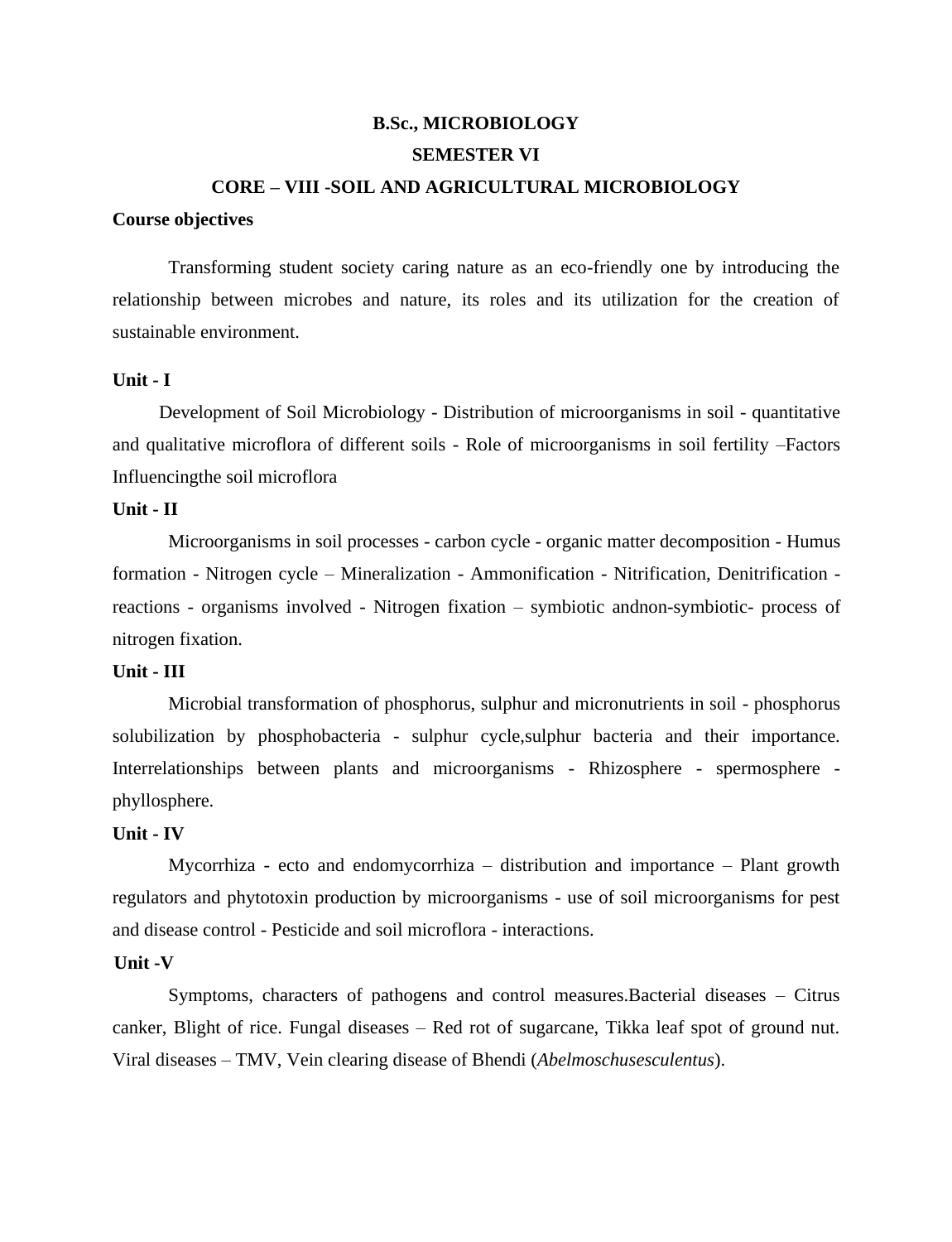### **Course outcome**

- ❖ Able to understand the distribution of microbes in soil
- ❖ Capable to get information about biogeochemical cycle
- ❖ Able to get the knowledge about microbial interaction
- ❖ Capable to get idea about plant disease

- 1. Alexande, M 1976, Introduction to soil microbiology Willy Eastern Ltd. New Delhi.
- 2. Coyne, M.S. 2000. Soil Microbiology, CBS Publications, New Delhi.
- 3. Rangaswamy G and Bagyaraj. 2001. AgriculturalMicrobiology, Prentice Hall of India Pvt. ltd, New Delhi.
- 4. RamanathanN.2015.Objective Agricultural Microbiology,KalyaniPublishers,New Delhi .
- 5. SubbaRao, N.S 2007. Soil Microbiology, Oxford and IBH publishing House. India
- 6. [http://marghampublications.com/index.php/text-books/maths/soil-and-agricultural](http://marghampublications.com/index.php/text-books/maths/soil-and-agricultural-microbiology-b-nagamani)[microbiology-b-nagamani](http://marghampublications.com/index.php/text-books/maths/soil-and-agricultural-microbiology-b-nagamani)
- 7. [https://www.abebooks.com/Introduction-Soil-Agricultural-Microbiology-GPrabakaran/](https://www.abebooks.com/Introduction-Soil-Agricultural-Microbiology-GPrabakaran/%20356572514/bd) [356572514/bd](https://www.abebooks.com/Introduction-Soil-Agricultural-Microbiology-GPrabakaran/%20356572514/bd)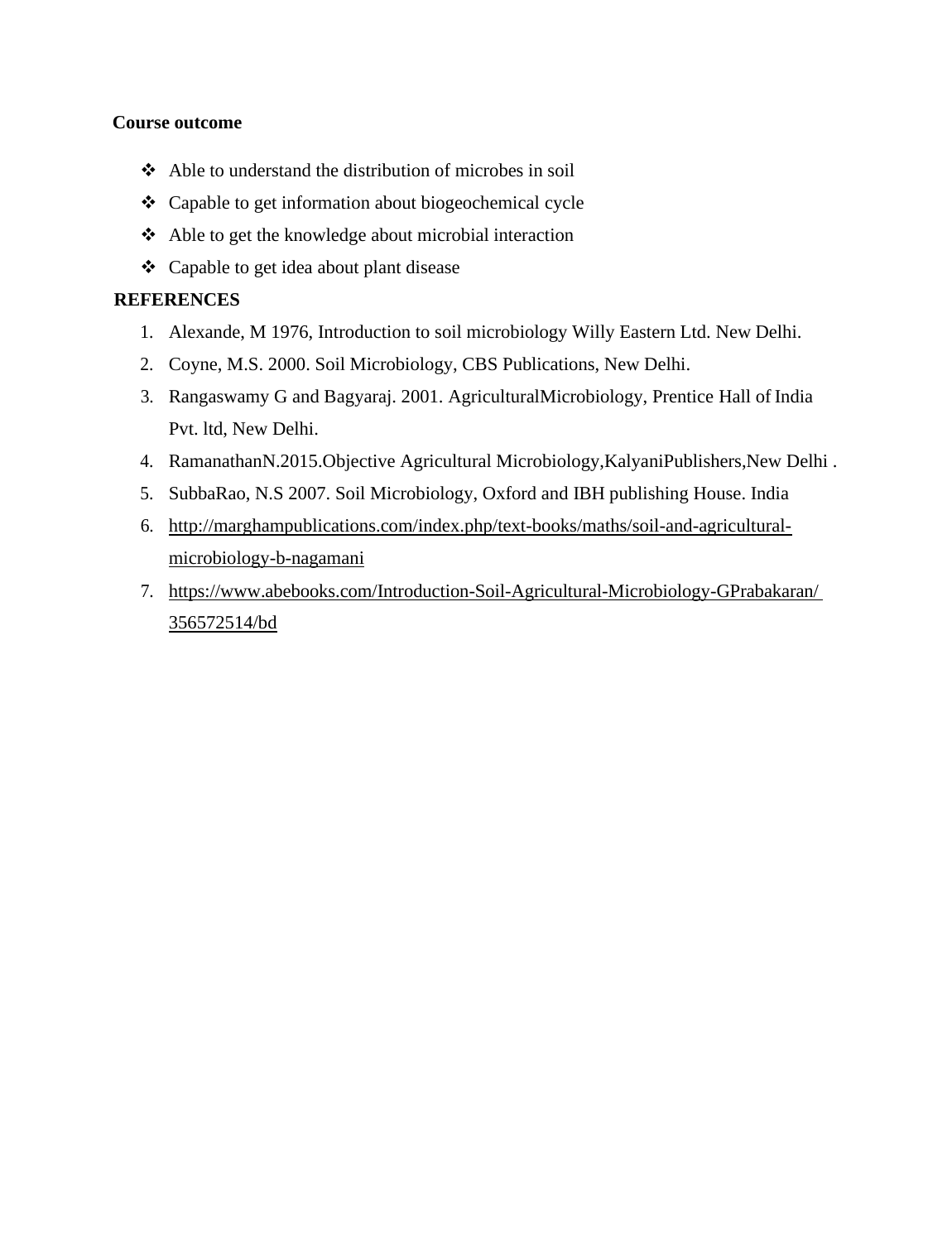# **B.Sc., MICROBIOLOGY SEMESTER VI CORE - IX - ENVIRONMENTAL MICROBIOLOGY**

#### **Course objectives**

To provide a Fundamental and applied knowledge about the various scopes in Environmental microbiology. To study the distribution and role of microorganisms in Biosphere for improvement of environmental quality, the discovery of microorganisms with metabolic potentials that can be employed Pollution control.

#### **Unit - I**

Concept and scope of environmental microbiology: Biodiversity, Distribution of microorganisms in nature, adaptations of microbes, Environmental problems and microbial solutions. Microorganisms inhabiting extreme environments.Environmental education.Environmental organizations and conventions.

#### **Unit - II**

Biosphere- three major ecosystems. Lithosphere – Composition- soil microbes, factors influencing their distribution, Energy flow, food chain and food web. Hydrospherewatermicrobes, bioluminescence, energy flow, pyramid of biomass.Atmosphere- regions of atmosphere – Aeromicroflora of hospitals and other houses.Air sampling and disease forecasting.

#### **Unit - III**

Microbial interactions – Plant- microbe interactions and Microbe-microbe interactions-Beneficial- commensalism, synergism, symbiosis.Harmful- competition, amensalism, predation and parasitism.Solid waste management, Vermicomposting, Biogas technology, anaerobic digestion by methanogens.

#### **Unit - IV**

Pollution- classification of pollution, pollutants -Soil pollution- plastic, fertilizer, pesticide pollution.Water pollution- sources and nature of pollutants in water, BOD, COD, Eutrophication.Water borne diseases, Purification of waste water- Air Pollution – Acid rain – impact on ecosystem – gaseous emission – Green house effect – Global warming, Ozone layer depletion.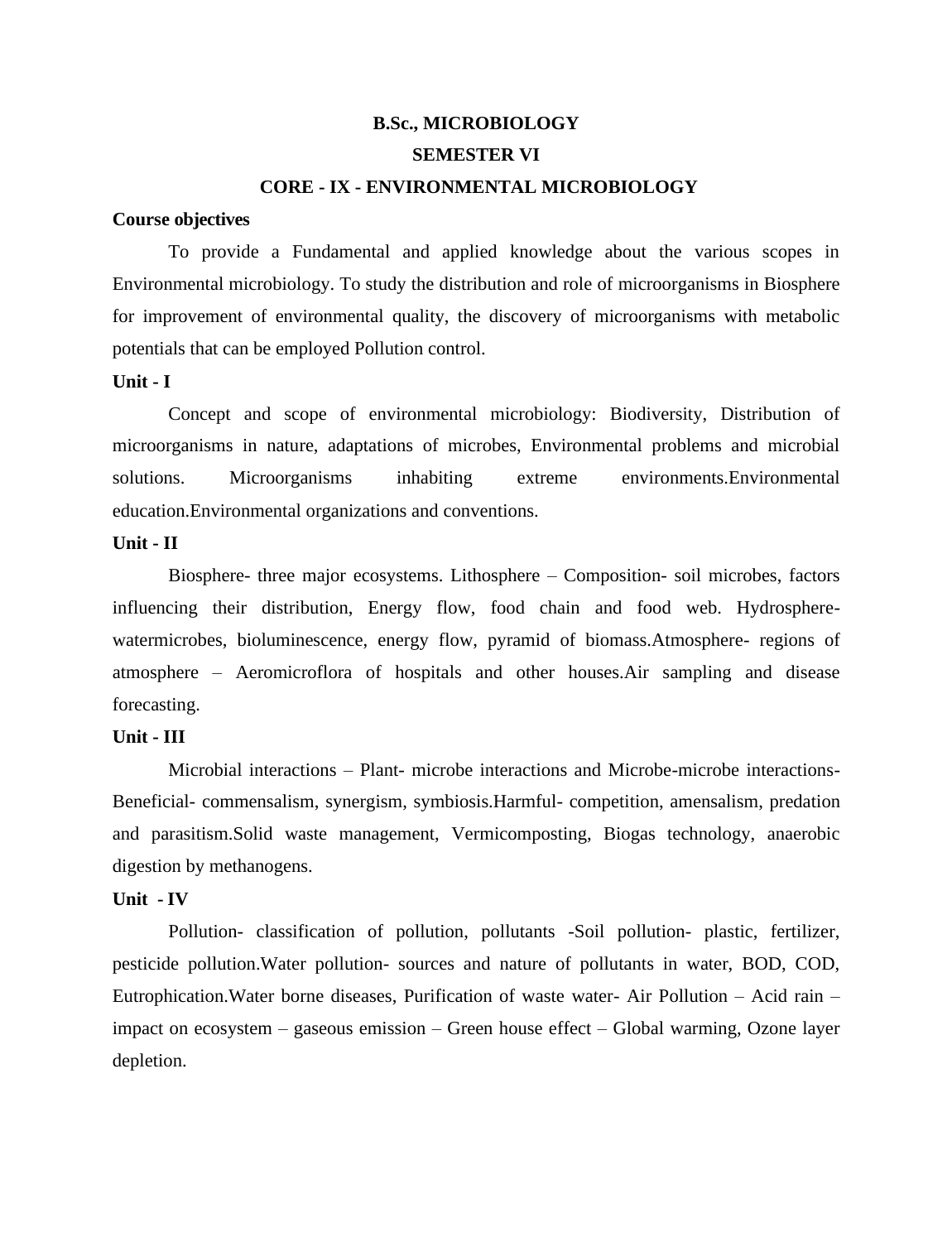#### **Unit -V**

Bioremediation concepts - Mineral leaching by bacteria –Biomining of metals – Heavy metal pollutants removed by bioaccumulation. Microbial extraction of oil, Biodegradation of petroleum, Microbial degradation of xenobioties –Microorganisms in abatement of heavy metal pollution – Heavy metal tolerance in microbes – Microbial plastics

#### **Course outcome**

- ❖ Able to understand about the microbial diversity in environmental
- ❖ Capable to get information about the ecosystem
- ❖ Able to get overall understand the pollution
- ❖ Capable to understand basic knowledge about bioremediation

- 1. Abbassi S.A. 1998. Environmental pollution and its control. Cogent International, Pondicherry.
- 2. Joseph C Daniel (1999). Environmental aspects of Microbiology. Bright Sun Publications, Chennai.
- 3. Asthana and MeeraAsthana. 2005. Environmental problems and Solutions. S.Chand and Co Ltd, New Delhi
- 4. Ramanathan, N 2018. *Environmental Microbiology*. Kalyani Publishers, New Delhi .ISBN 978-93-272-8844-5. 221 pages.
- 5. Mitchell R (1974). Introduction to Environmental Microbiology. Prantice Hall. Inc., Englewood Cliffs, NewJersey.
- 6. <https://www.asmscience.org/content/book/10.1128/9781555812188>
- 7. <https://onlinelibrary.wiley.com/doi/book/10.1002/9780470495117>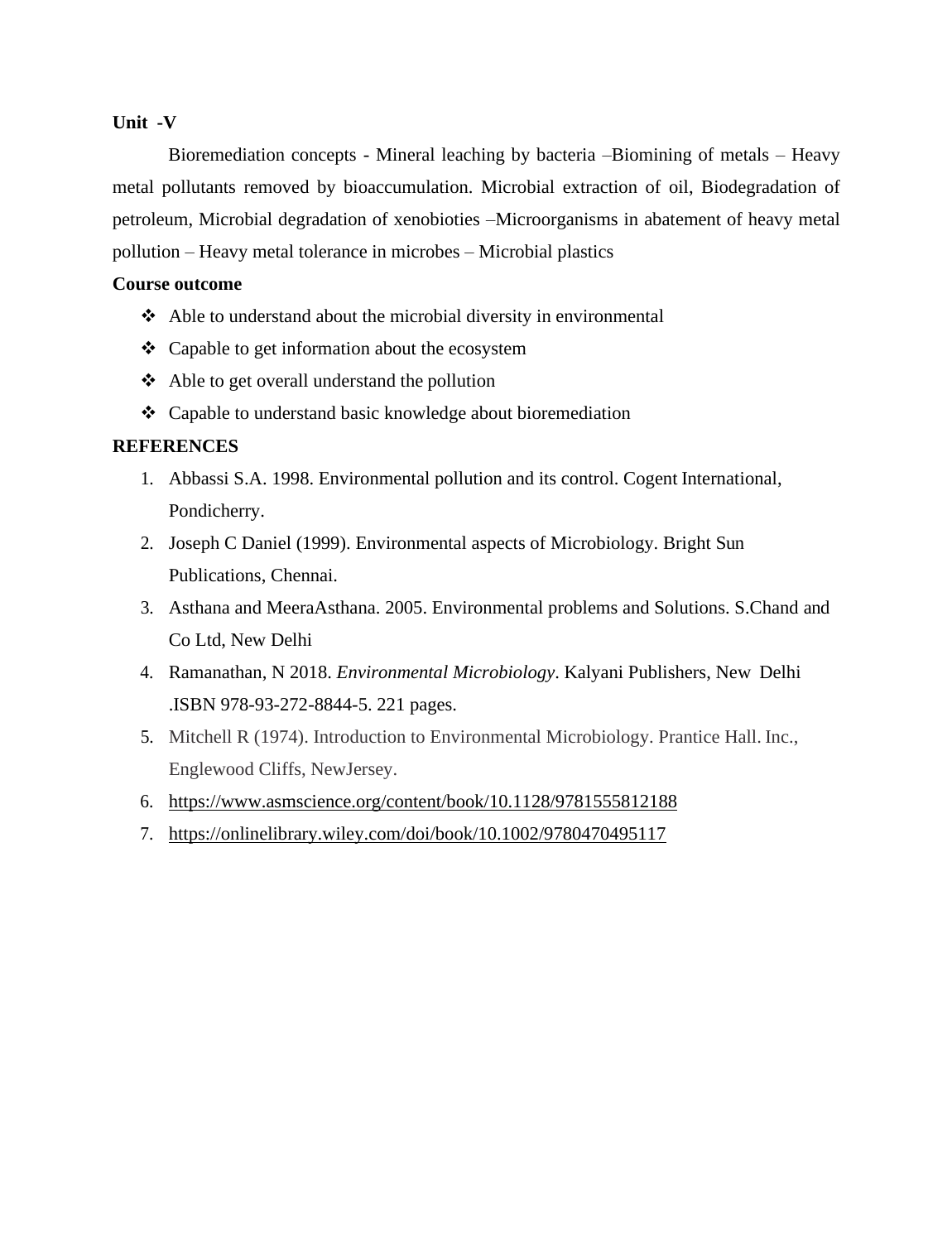# **B.Sc., MICROBIOLOGY SEMESTER VI CORE – X - INDUSTRIAL MICROBIOLOGY**

#### **Course objectives**

To introduce the role of microbes in industries. To impart knowledge on different types of fermentors and fermentation processes. To familiarize with the various industrial production process involving microbes. To provide the information on the role of various factors influencing the fermentation processes.

#### **Unit - I**

Industrially important microorganisms - Screening Techniques- Primary and Secondary - Preservation of cultures - Strain improvement- Development of inoculum for various fermentation processes.

#### **Unit - II**

Fermentor - Components, Types of fermentors, Control systems in fermentation - pH, Temperature,Oxygen and foam.Computer applications in fermentation technology

# **Unit - III**

Media for industrial fermentation - submerged and solid state fermentation- Downstream processing-Recovery and purification of intra cellular and extracellular products.

#### **Unit - IV**

Microbial production Alcoholic beverages - Wine, beer,ethanol.Organic acids - Citric acid and Acetic acid.

#### **UNIT V**

Microbial production of Amino acid- Lysine.Enzyme- Alpha amylase and protease.Vitamin B12- Antibiotics- Penicillin,Streptomycin.

#### **Course outcome**

- ❖ Able to select and design a fermentation process for a specific product
- $\triangleleft$  Capable of identifying industrially important microbes and its potential applications
- ❖ Able to device means to improve the production rate of existing fermentation processes
- ❖ Capable of designing processes for higher production yield at economically cheaper rate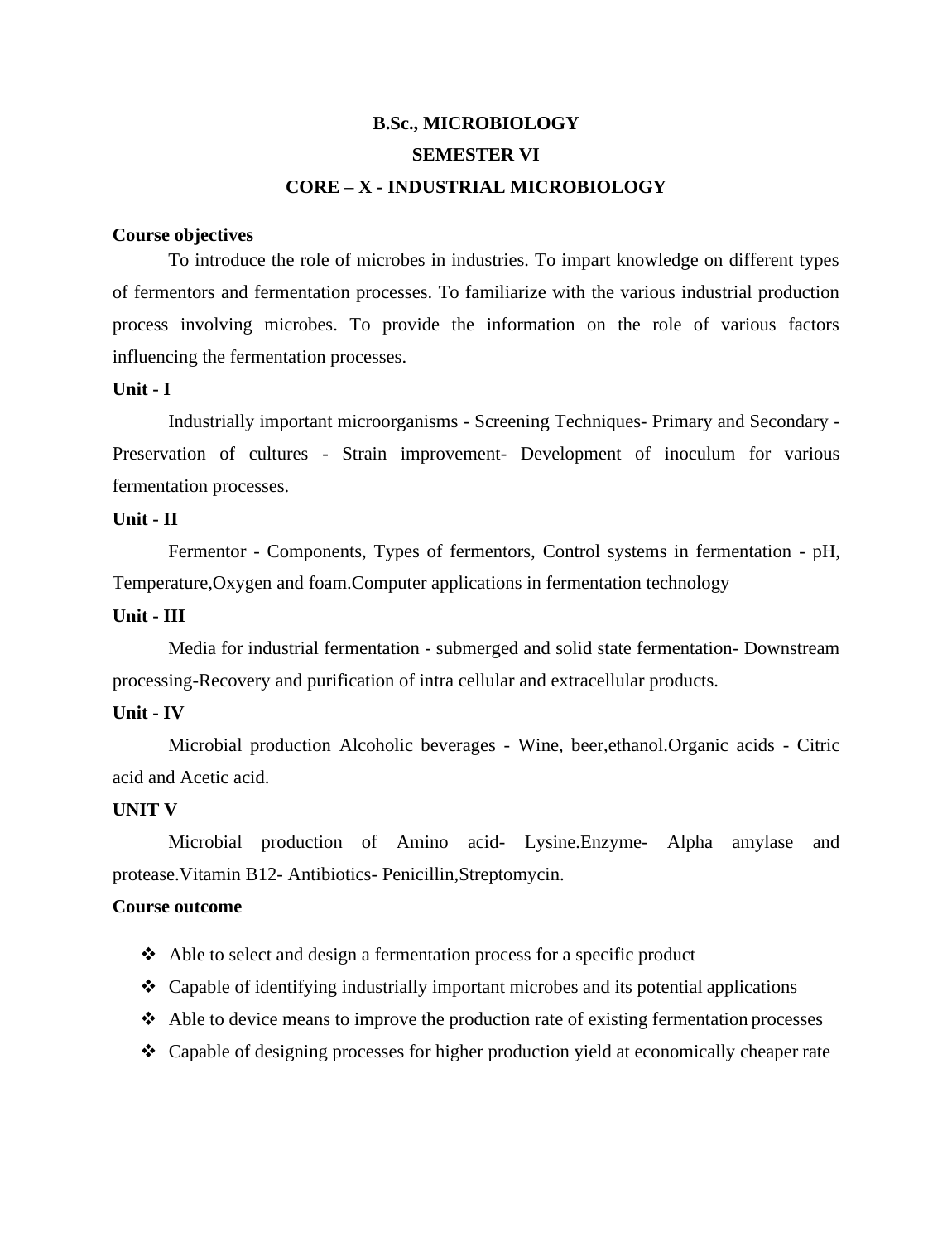- 1. Fundamentals of Bioanalytical Techniques and Instrumentation, Ghosal and Srivastava, PHI Learning Pvt. Ltd., 2009. M.Sc .Industrial Biotechnology-2019-20 onwards- UD Annexure No: 79A Page 30 of 49 SCAA Dated: 09.05.2019
- 2. Principles of Fermentation technology, Stanbury PF and Whitaker A. Pergamon Press, 1984.
- 3. Fermentation Microbiology and Biotechnology ,Mansi El-Mansi and Charlie Bryce, Taylor and Francis Ltd., 2002. 3.
- 4. Manual of Industrial Microbiology and Biotechnology, III edition, Arnold L. Demain and Julian Davies, ASM press, Washington DC, 1999.
- 5. Handbook of Downstream processing, Edin Goldberg, Blackie and Academic Professional, 1997.
- 6. [https://bio.libretexts.org/Bookshelves/Microbiology/Book%3A\\_Microbiology\\_\(Boundle](https://bio.libretexts.org/Bookshelves/Microbiology/Book%3A_Microbiology_(Boundless)) [ss\)](https://bio.libretexts.org/Bookshelves/Microbiology/Book%3A_Microbiology_(Boundless)) /17%3A\_Industrial\_Microbiology
- 7. <https://onlinelibrary.wiley.com/doi/abs/10.1002/9783527630233.ch3>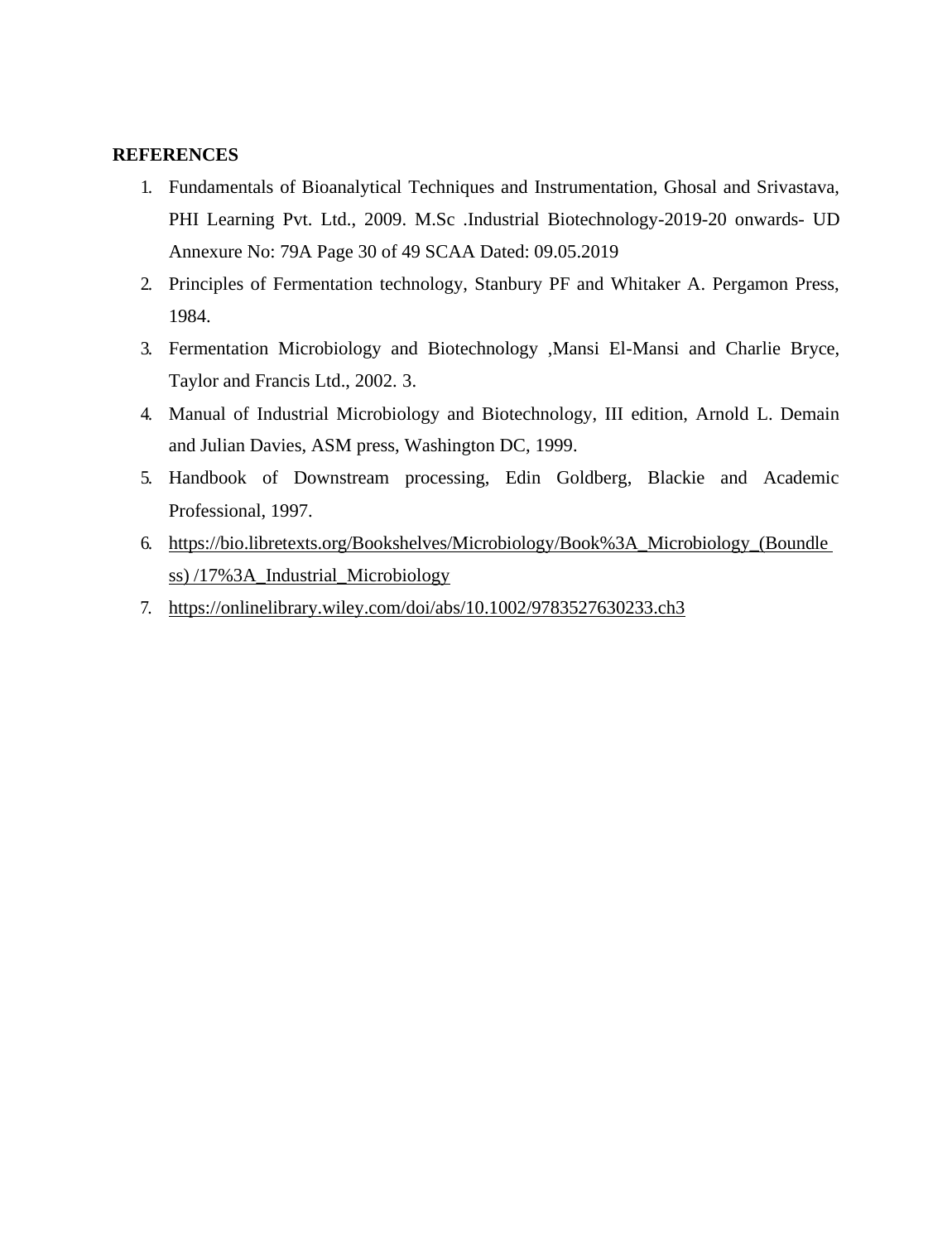# **B.Sc., MICROBIOLOGY SEMESTER VI ELECTIVE - II - MEDICAL MYCOLOGY**

#### **Course objectives**

To acquire basic knowledge of general properties and taxonomy of medically important fungi, morphological features, diseases caused by fungi, pathogenesis, diagnosis and treatment of fungal infections.

#### **Unit - I**

Introduction to Medical Mycology.Morphological features and methods of reproduction of fungi.Classification of medically important fungi. Culture media and stains in Mycology.Collection,transportation,isolation, identification and identification of mycological agent from clinical specimens.

#### **Unit - II**

Superficial mycosis - Pityriasisversicolor, Tineanigra, Black and White PiedraOtomycosis- Cutaneous mycosis -Dermatophytosis.

#### **Unit - III**

Subcutaneousmycosis- Sporotrichosis, Mycetoma,Chromoblastomycosis. Systemic mycosis-Histoplasmosis, Coccidioidomycosis, Blastomycosis

#### **Unit - IV**

Opportunistic mycosis- Candidiasis, Cryptococcosis, Aspergillosis,Penicilliosis.

#### **Unit - V**

Allergic fungal diseases - Bronchial Asthma, Maple Bark Stripper's disease - Antifungal agents- type and mode of action. Sensitivitytests,Mycotoxins(MycotoxicosisandMycetismus).

#### **Course outcome**

- ❖ Basic understanding of fungi, their morphology and culture methods of fungi.
- ❖ Obtain knowledge on pathogenicity and laboratory diagnosis of medically important fungi.
- ❖ Grasp knowledge on mycotoxins and their importance.
- ❖ Gain knowledge on antifungal agents and their testing methods.

#### **REFERENCES**

1. Rajan S (2009). Medical Microbiology. First edition, MJP Publishers, Chennai.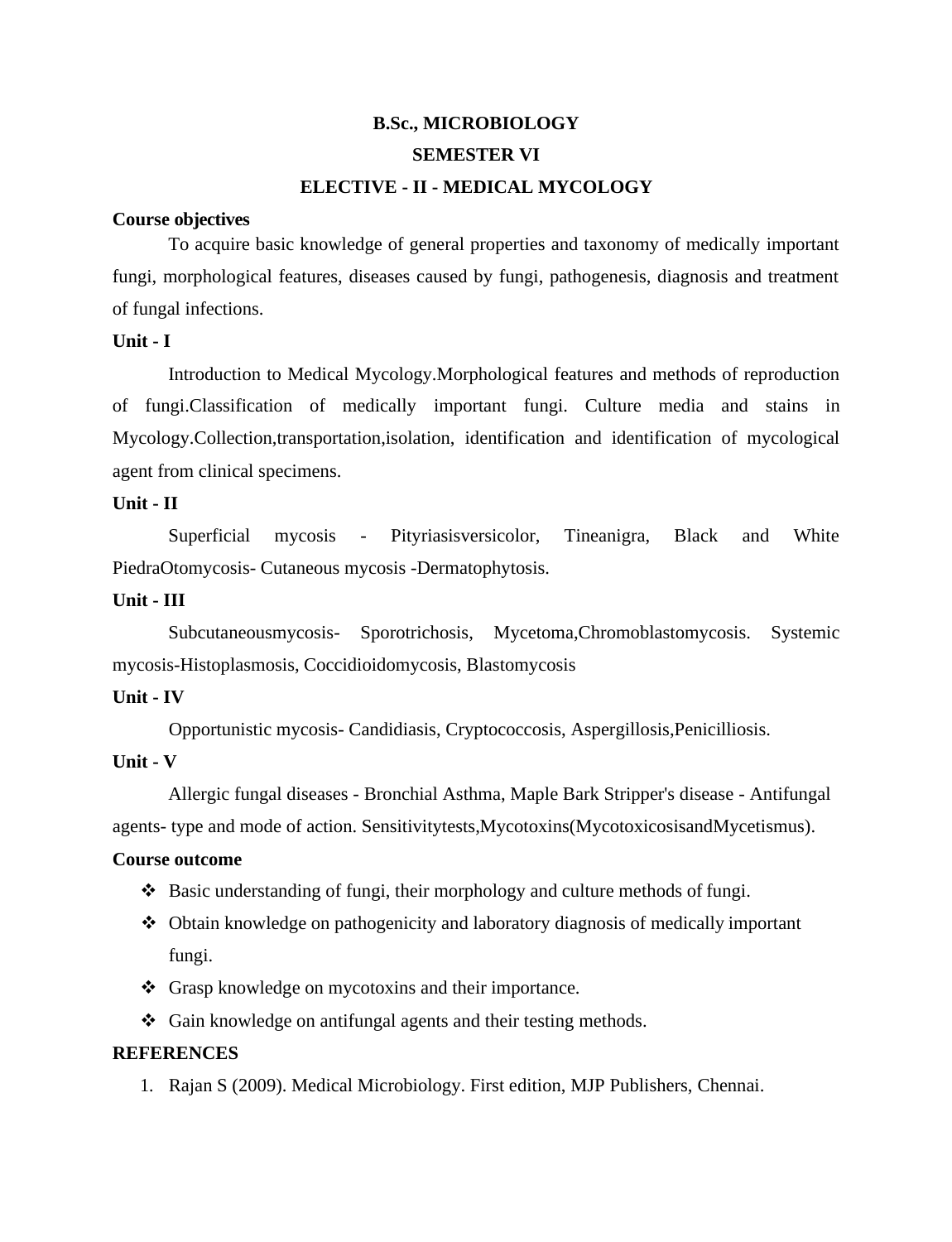- 2. Chakraborty P (2003). A text book of Microbiology. Second edition, Published by New central bookagency (P) Ltd., Kolkata.
- 3. Monica Cheesbrough (2003). District Laboratory Practice in Tropical Countries. Part 1 & 2 Low-Price edition, Cambridge University Press.
- 4. JagadishChander (1996). A Text Book of Medical Mycology. Interprint, New Delhi.
- 5. Mehrotra RS and Aneja KR (2006). An Introduction to Mycology. New age international Publishers
- 6. <https://mycology.adelaide.edu.au/>
- 7. [https://en.wikipedia.org/wiki/Opportunistic\\_infection](https://en.wikipedia.org/wiki/Opportunistic_infection)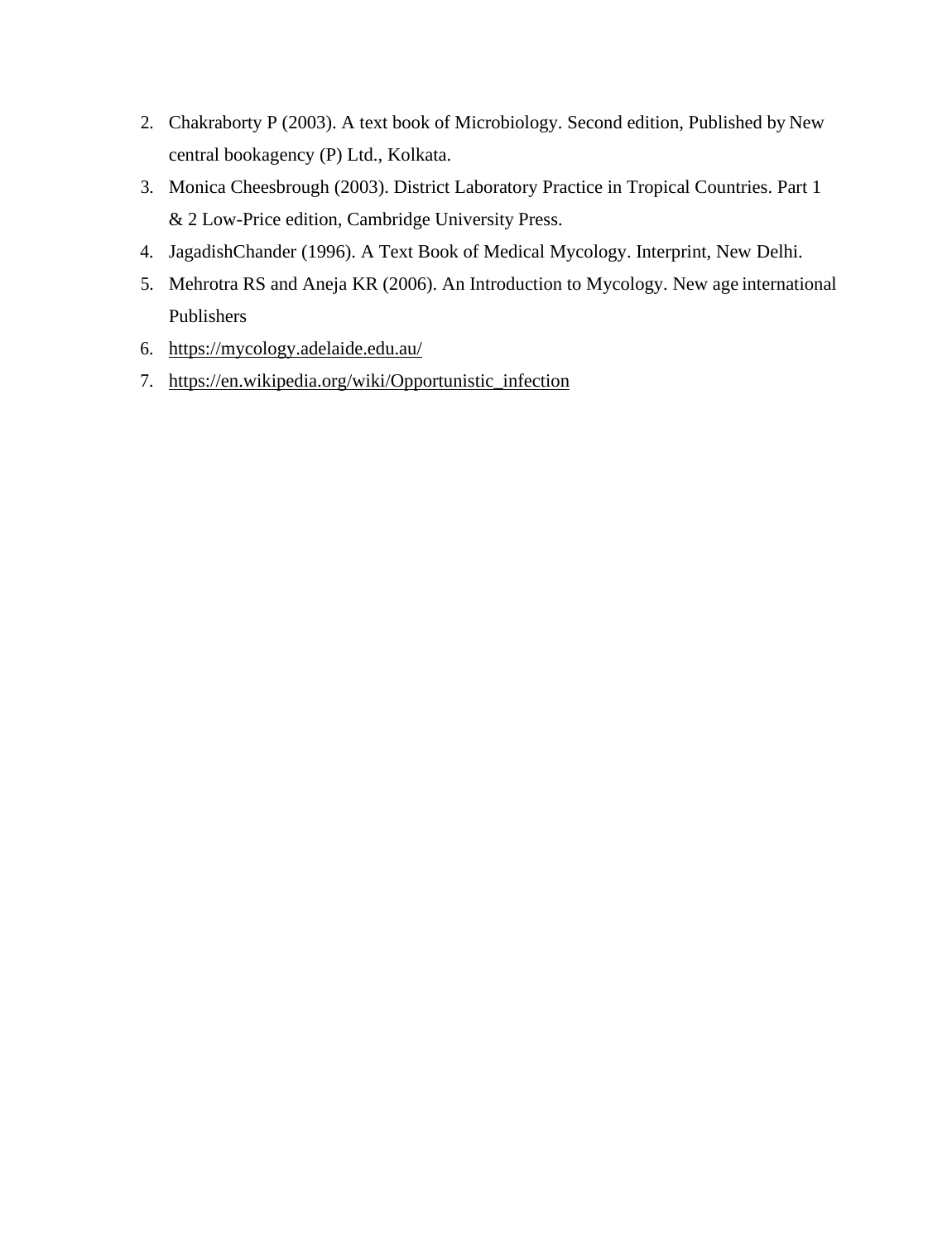# **B.Sc., MICROBIOLOGY SEMESTER VI SBEC IV - ENTREPRENEURIAL MICROBIOLOGY**

#### **Course objective**

The aim of the course is to make the student to learn importance of microorganism in various fields. To understand the patenting process and to know the different financial agencies support for entrepreneurship

#### **Unit- I**

Entrepreneur development - activities, Institutes involved, Government contributions to entrepreneur, risk assessment, Industrial Microbiology - Definition, scope and historical development.

#### **Unit - II**

Microbial cells as fermentation products Baker's yeast, food and feed yeasts, bacterial insecticides, legume inoculants, SCP production, Enzymes as fermentation products bacterial and fungal amylases, proteolytic enzymes.

#### **Unit - III**

Brewing-Media components, preparation of medium, involved, maturation, carbonation, packaging, keeping quality, contamination, byproducts.Production of industrial alcohol. Patient sand secret process, History of patenting, composition, subject matter and characteristics of a patent, inventor, infringement, cost of patent. Patent sin India and other countries.

#### **Courseoutcome**

- ❖ To make Knowledge about the role of microbes in Industries
- ❖ Gained knowledge about fermented products.
- ❖ To understand the significance of patenting
- ❖ Able to make the studentsideally skilled forself-employment

#### **REFERENCES**

1. SubbaRaoNS(1997).BiofertilizerinAgricultureandForestry,3'dedition,Oxford&IBUPublic ations.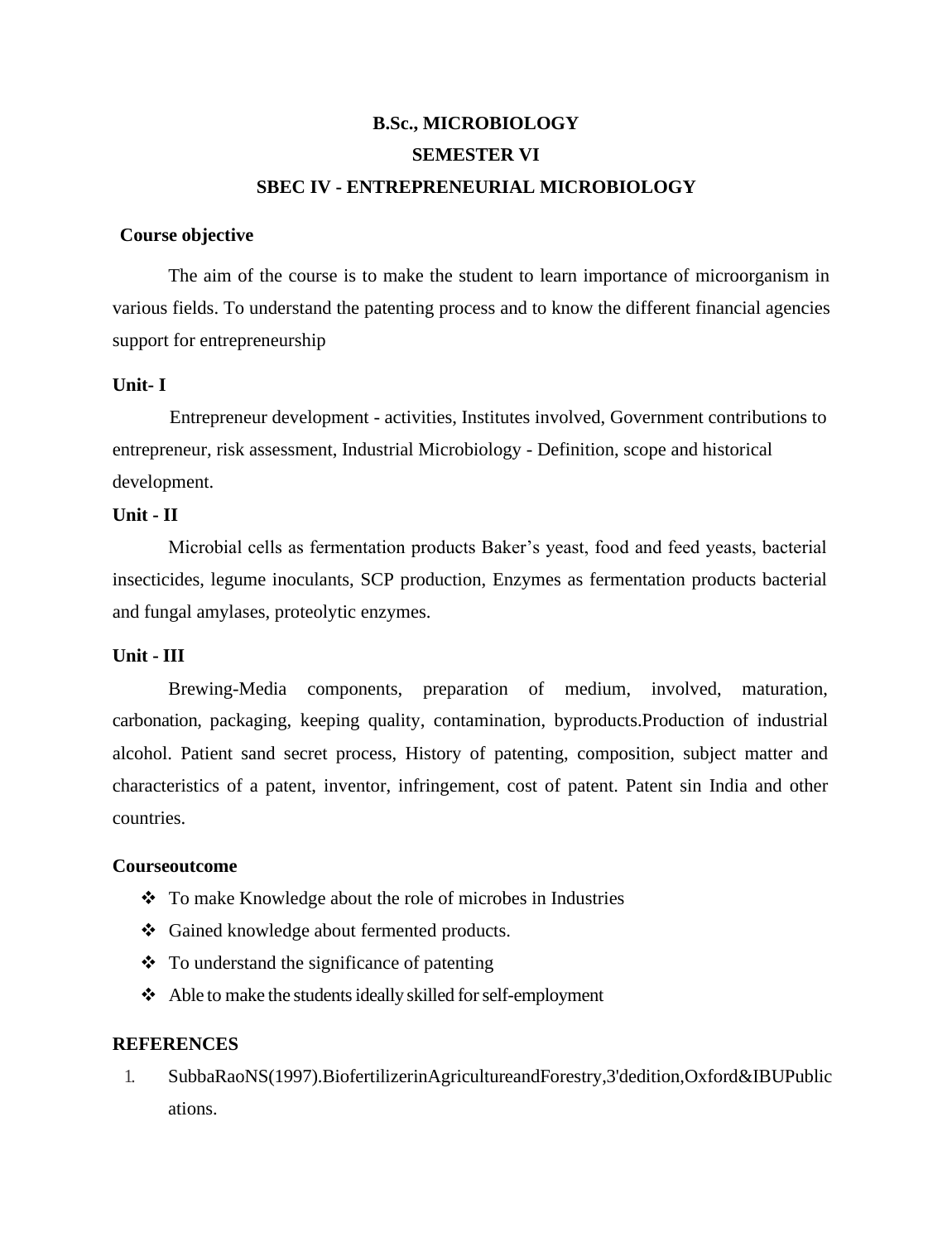- 2. LECassidaJR(2005).IndustrialMicrobiology.NewAgeInternational(P)Ltd.,NewDelhi.
- 3. Arora.EntrepreneurialDevelopmentinIndia.
- 4. Aneja, K.R. Experments in Microbiology, Plant Pathology, Tissue Culture and MushroomProductionTechnology,6thEdition,NewageInternationalPublication.
- 5. Frazier WC and West Hoff DC (1988). Food Microbiology. Fourth edition,McGraw Hill, New York.
- 6. <https://www.entrepreneur.com/article/200730>
- 7. [http://laghu-udyog.gov.in/sido/ppdc\\_agra.htm](http://laghu-udyog.gov.in/sido/ppdc_agra.htm)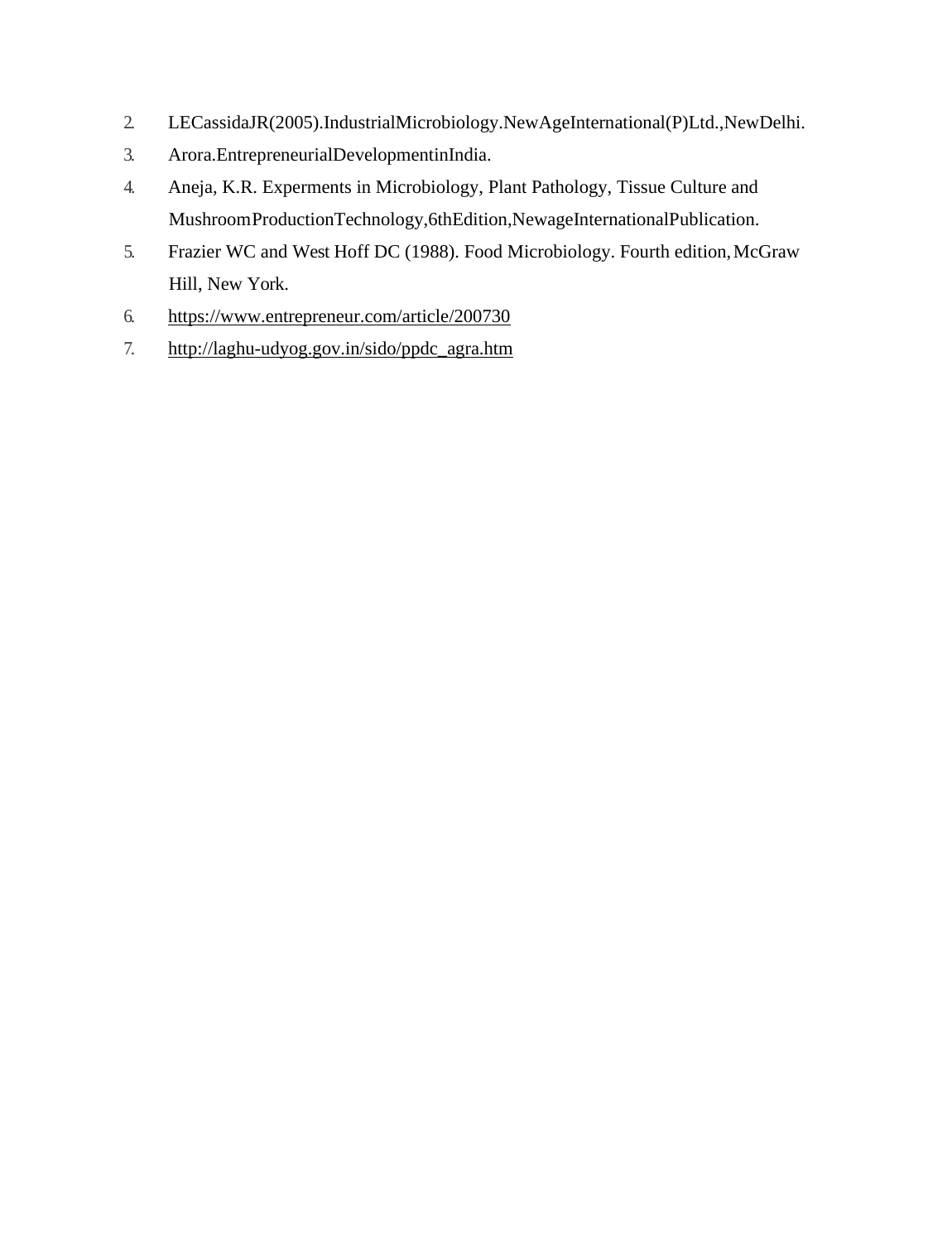# **B.Sc., MICROBIOLOGY SEMESTER III NMEC - I – BIOFERTILIZER TECHNOLOGY**

#### **Course objectives**

The aim of the course is to make the student to learn importance of biofertilizers in agriculture and to know about field application and production technologies.

#### **Unit - I**

Definition and types, importance of biofertilizers in agriculture, Application technology: Standards and quality control, application for field and tree crops, nursery plants and seedlings. Biofertilizers – carrier materials - storage, shelf life, foliar applications, quality control and marketing.

#### **Unit - II**

Isolation, identification, characterization, mass multiplication, formulation, field application and benefits of *Rhizobium*, *Azospirillum,Azotobacter* and Cyanobacteria

#### **Unit - III**

Phosphate solubilizing bacteria - isolation, identification, characterization, mass cultivation, formulation, field application andbenefits.Mycorrhizae – Ecto and Endo (Arbuscularmycorrhizae). Isolation, identification, characterization, mass cultivation, formulation, field application andbenefits.

#### **Course outcome**

- ❖ Able to get basic idea about biofertilizer production
- ❖ For to learn application techniques about biofertilizer
- ❖ Capable to make mass multiplication
- ❖ Able to make the studentsideally skilled forself-employment

- 1. Kannaiyan S and Kumar K. Azolla biofertilizers for sustainable rice production, Daya publishing house, Delhi.2005.
- 2. Mahendra K Rai. Hand book microbial biofertilizers. 9<sup>th</sup>edition. The Haworth press, Inc. New York.2015.
- 3. Ramesh Chandra and Raverkar KP. Bioresources for sustainable plant nutrient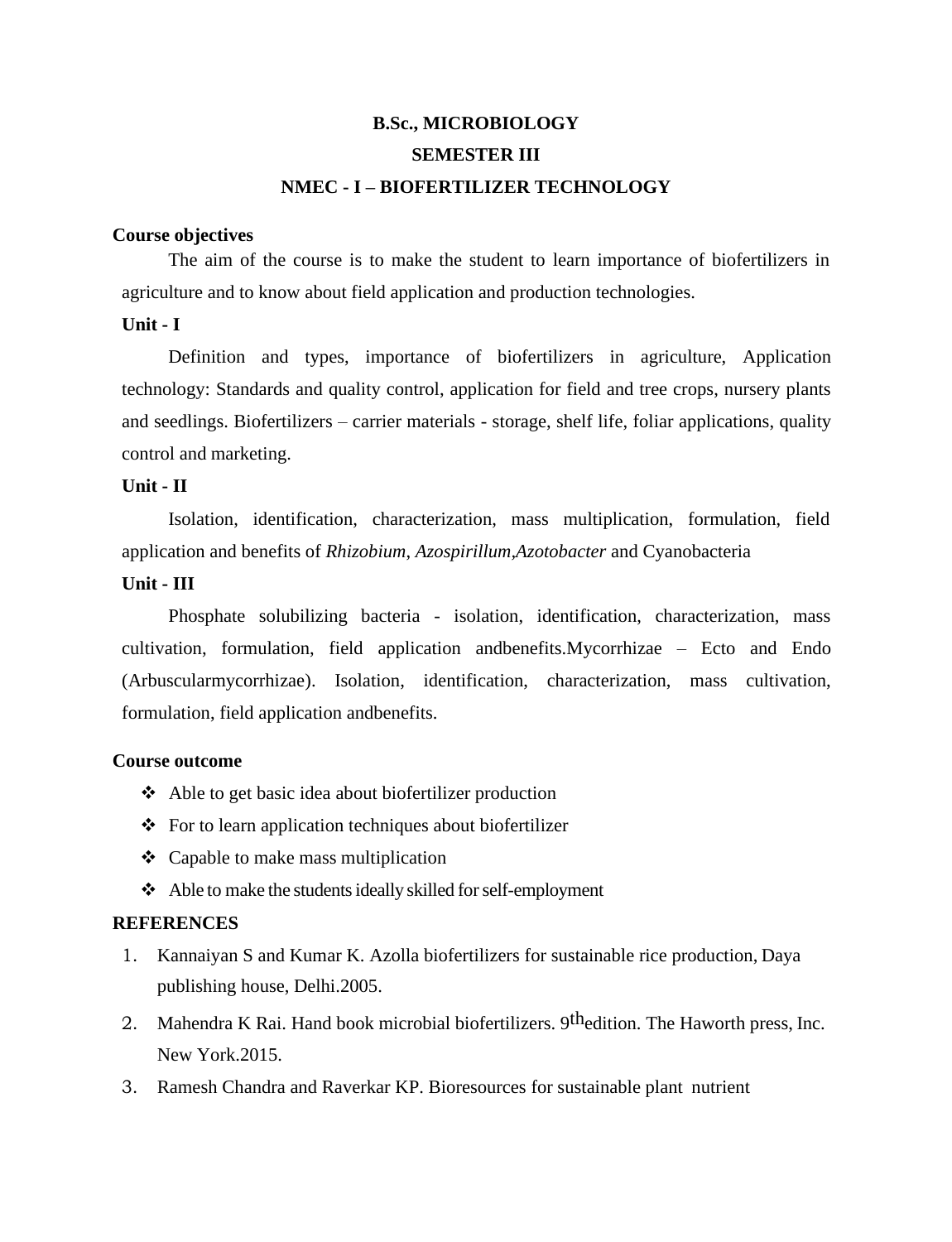management, scholars world publishers, New Delhi.2014.

- 4. Reddy SMLV, Gangwane P, Prakash and Kunwar IK. Bioinoculants for sustainable agriculture and forestry. Scientific publishers, Jodhpur.2002.
- 5. SubbaRao NS. Soil microorganisms and plant growth. 4thedition. Oxford and IBH publishing co Pvt. Ltd, NewDelhi.2002.
- 6. [https://www.abebooks.com/Biofertilizer-Technology-Tanuja-Singh-Purohit-](https://www.abebooks.com/Biofertilizer-Technology-Tanuja-Singh-Purohit-Agrobios/1267246944/bd)[Agrobios/1267246944/bd](https://www.abebooks.com/Biofertilizer-Technology-Tanuja-Singh-Purohit-Agrobios/1267246944/bd)
- 7. <https://www.kopykitab.com/Biofertilizer-Technology-by-R-A-Sharma>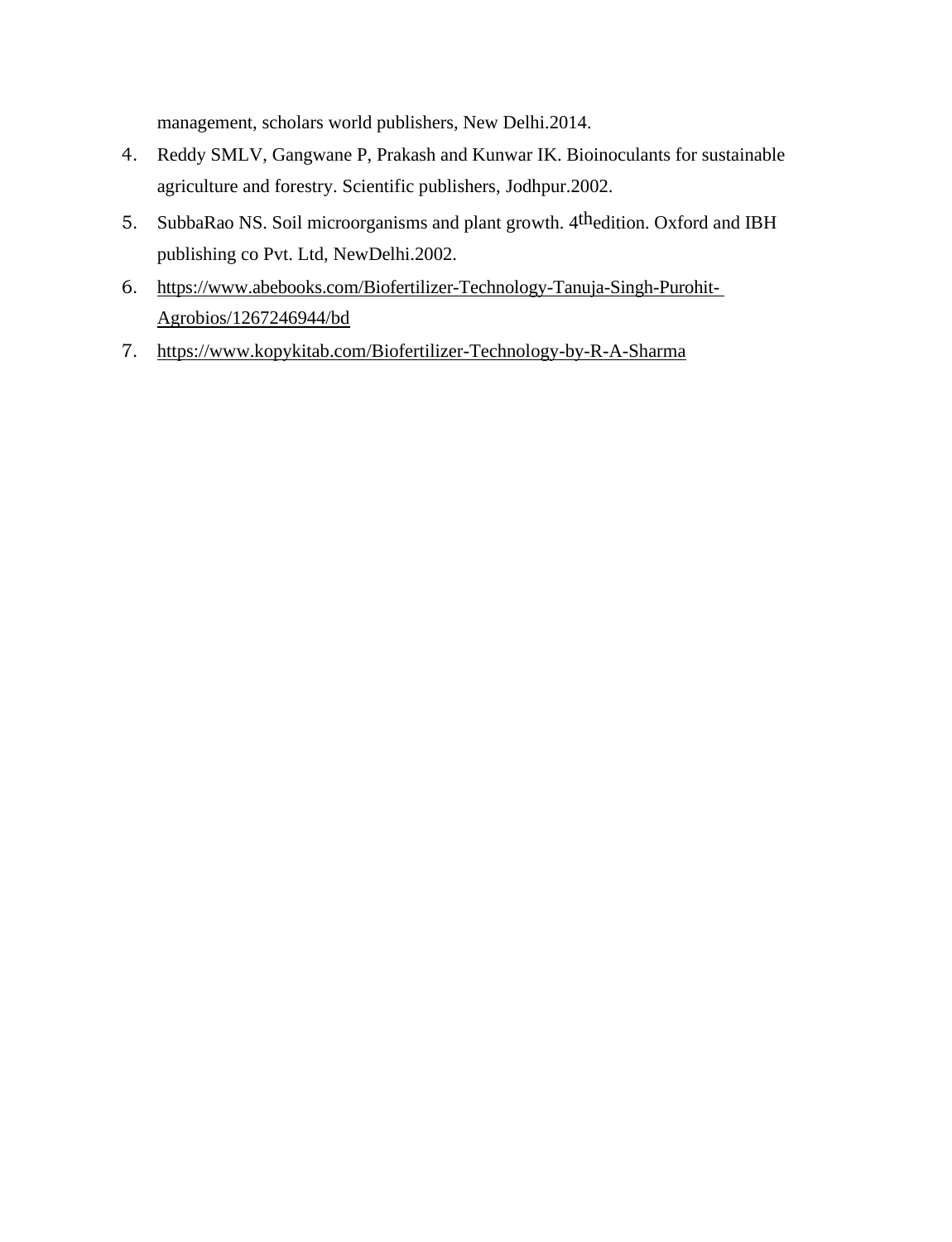# **B.Sc., MICROBIOLOGY SEMESTER III NMEC – II – MUSHROOM TECHNOLOGY**

#### **Course objective**

To make the students to understand about the mushroom cultivation technology, spawn preparation, diseases control and the medicinal values of Mushroom

#### **Unit- I**

Introduction-History-Scope and importance of mushroom cultivation. Present status of mushroom industry in India - Mushroom research and development - Pure Culture- Media-Preparation and maintenance of mother culture. Spawn production - types- methods storage and transportation.

#### **Unit- II**

Cultivation Technology - Infrastructures- substrates - inoculation methods. Mushroom bed preparation. Preservation technology- long term storage - short term storage.Post-harvest handling. Types and importance of edible mushroom in India*-Agaricusbisporus, Pleurotussps,*  Mushroom contamination. Poisonous Mushroom.

#### **Unit -III**

Nutritional and Medicinal values of Mushroom - protein - carbohydrates - vitamins minerals – fiber content. Preparation of low calorie foods – soups curry. Marketing values in India- export value.

#### **Course outcome**

- ❖ Able to get basic idea about mushroom cultivation
- ❖ For to learn techniques about spawn multiplication
- ❖ Capable to identify the diseases of ediblemushrooms
- ❖ Able to make the studentsideally skilled forself employment

- 1. Paul StametsJS and Chilton JS. Mushroom Cultivator: A practical guide to growing mushrooms athome,AgarikonPress.2004.
- 2. Suman BC andSharmaVP. Mushroom Cultivation, Processing and Uses. Agribios(India) Publishers, Jodhpur.2005.
- 3. Marimuthu, *et al.,* (1991). Oyster Mushroom, Dept. of Plant Pathology,TNAU,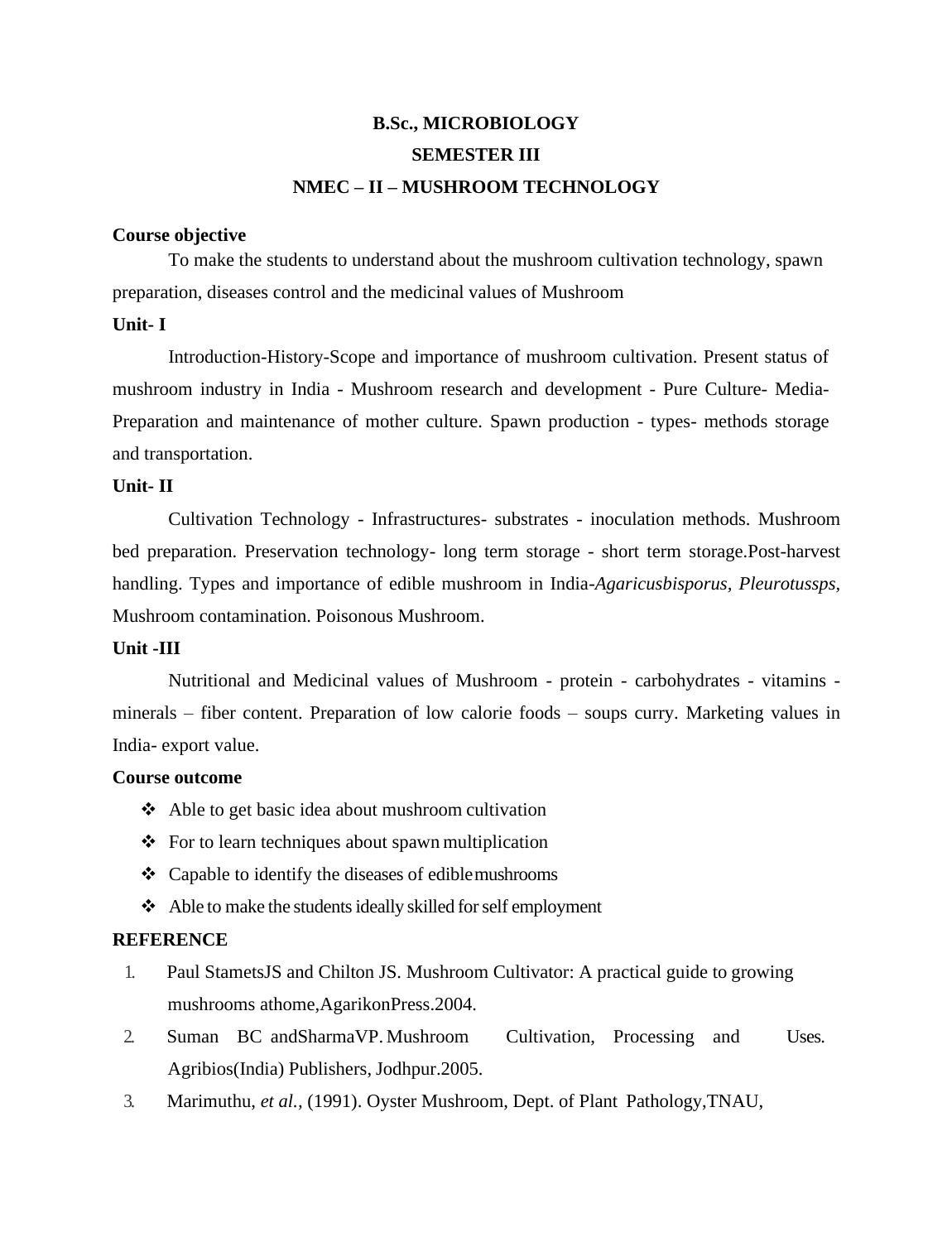Coimbatore.

- 4. NitaBahl(1988).HandbookofMushroom,2ndEdition,Vol.I&II.
- 5. TewariandPankajKapoor, S.C. (1988). Mushroom Cultivation. Mittal Publication,Delhi.
- 6. [https://www.indiamart.com/proddetail/mushroom-cultivation-processing-preservation](https://www.indiamart.com/proddetail/mushroom-cultivation-processing-preservation-book-7903478688.html)[book-7903478688.html](https://www.indiamart.com/proddetail/mushroom-cultivation-processing-preservation-book-7903478688.html)
- 7. <https://www.saraspublication.com/books/mushroom-cultivation/>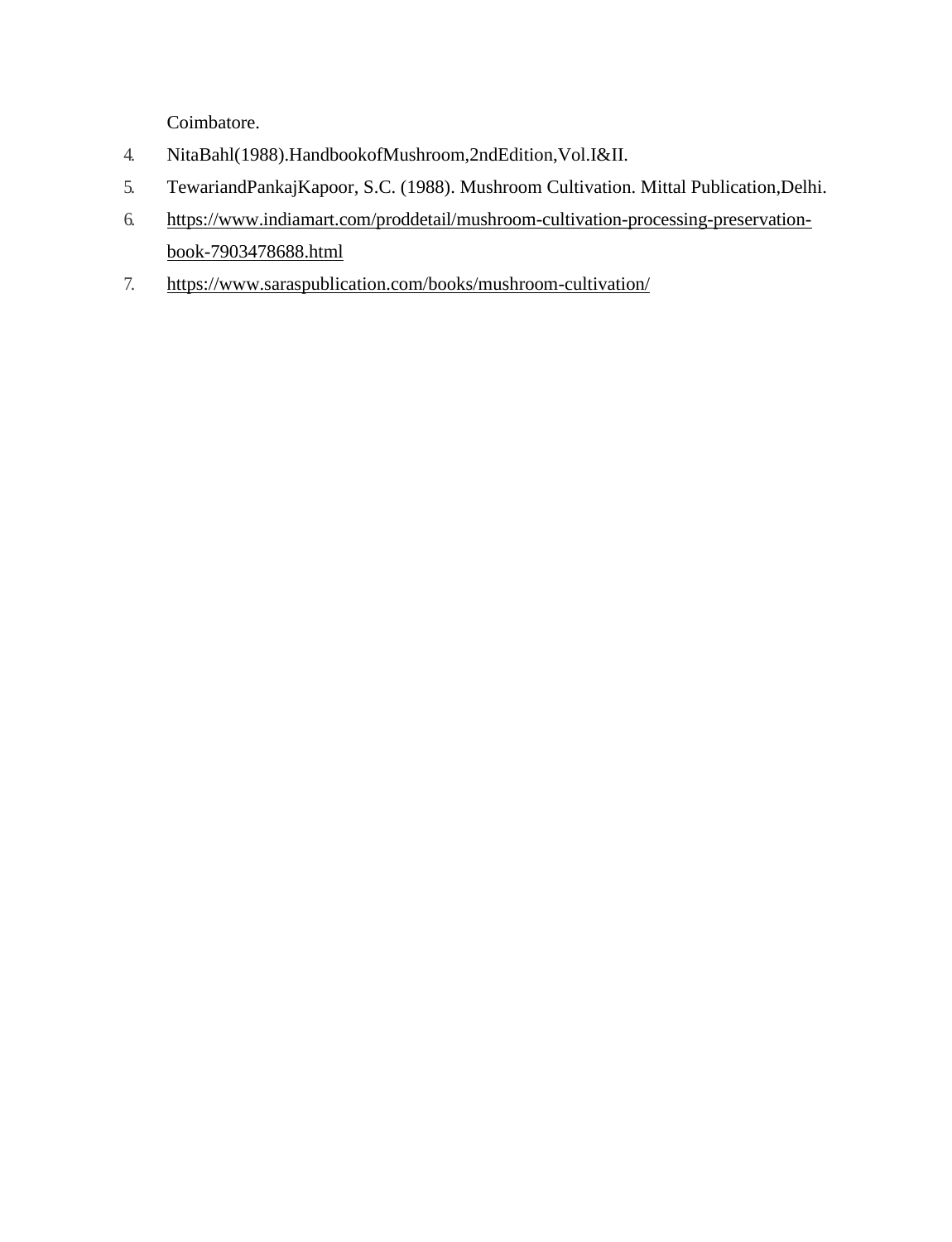# **B.Sc., MICROBIOLOGY SEMESTER III NMEC - III- CLINICAL LABORATORY TECHNOLOGY**

#### **Course objectives**

The course contents are designed to teach various methods of sterilization, handling various instruments used in the clinical laboratories and its significance in diagnostic field. To train the students on various diagnostic techniques especially to identify the different types bacteria and fungi from the clinical samples.

#### **UNIT - I**

Safety measures in a Laboratory. Laboratory instruments - Centrifuge - Ovens - Water Bath - Incubator – Laminar Airflow- Calorimeter-Working and applications.Rules of clinical laboratory - Maintenance of laboratory records - General precautions for avoidance of laboratory accidents. Standard protocol of biomedical waste disposal.

#### **UNIT - II**

Methods of clinical specimensCollection - Blood, Urine, Sputum, CSF, Pus and Feces.Staining techniques-Simple and differential- Gram's.Lacto phenol - cotton blue. Biochemical analysis - Urine analysis, physical, chemical, microscopic, routine test viz., sugar, albumin and phosphates, other tests - bile salt, bile pigment, urobilin ketone bodies.

#### **UNIT - III**

Introduction to haematology, collection of blood sample and anticoagulants, Specimen collection and processing in hematology, haemocytometer and procedure for RBC, WBC, ESR count, haemoglobin estimation, bleeding time with normal values and interpretation

#### **Course outcome**

- ❖ Learn the handling of instruments and various measurements used in the laboratory.
- ❖ Gained knowledge about laboratory techniques its significance in diagnostic evaluation.
- ❖ Identify and differentiate the different types of bacteria and fungi in clinical samples.
- ❖ Learn the differential diagnosis by the help of different serological techniques.

#### **REFERENCES**

1. Monica Cheesbrough (2006) *District Laboratory Practice in Tropical Countries Part 1 & 2*, 2nd Edition, Cambridge UniversityPress.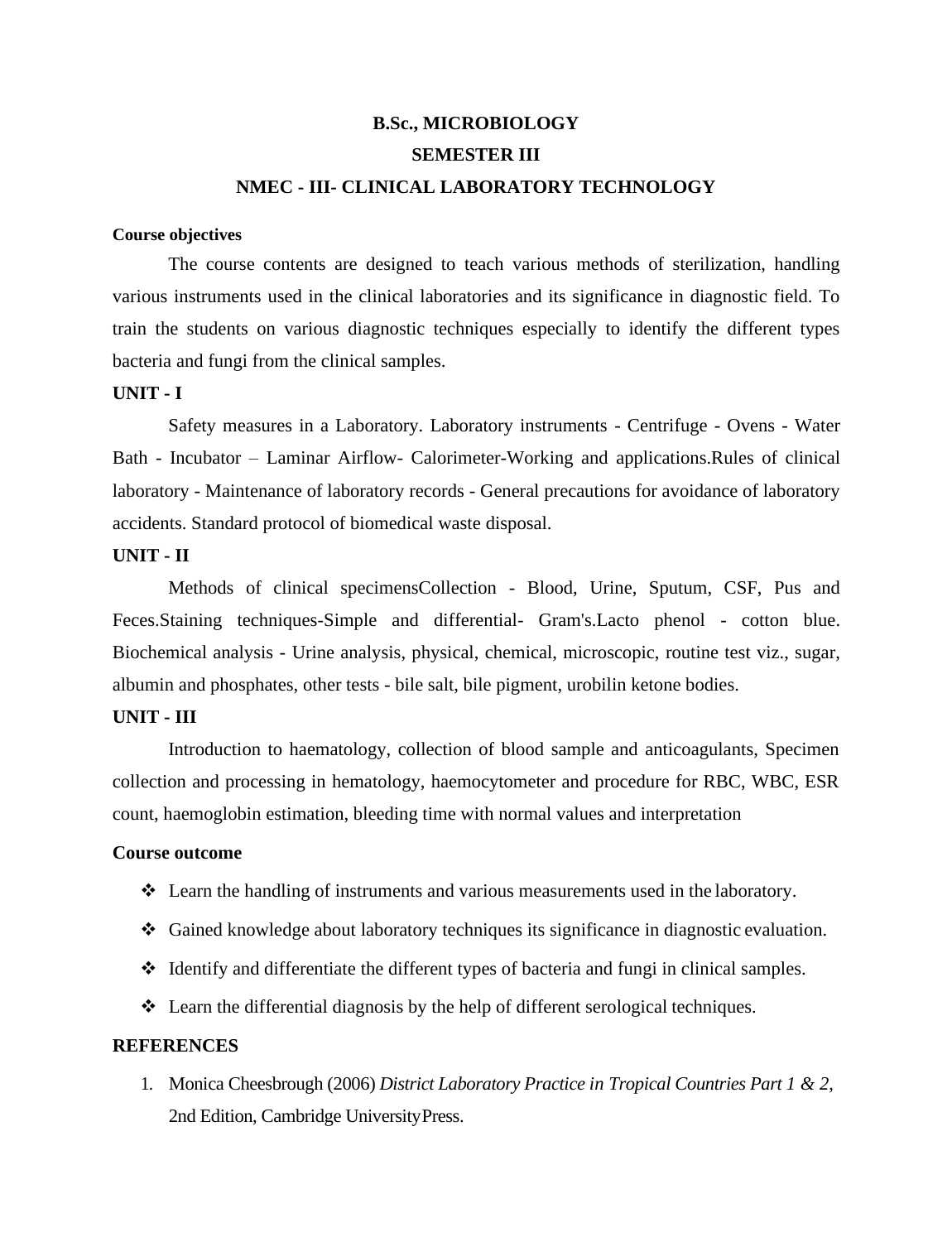- 2. Tortora, G.J., Funke, B.R. and Case, C.L. (2016) *Microbiology: An Introduction*, 11th Edition, Pearson Education, India
- 3. Madigan, T.M., Martinko, M.J., Bender, S.K., Buckley, H.D., Stahl, A.D. and Brock, T. (2017) *Brock Biology of Microorganisms*. 14th Edition, Licensing agency, UK.
- 4. [Baveja,](http://www.amazon.in/s/ref%3Ddp_byline_sr_book_1?ie=UTF8&amp%3Bfield-author=CP%2BBaveja&amp%3Bsearch-alias=stripbooks) C.P. and Baveja, V. (2017) *APC Text Book of Microbiology*, 4thEdition, Arya Publications, NewDelhi.
- 5. Johanne, M.W., Linda, M.S. and Christopher, J.W. (2017) Willey Prescott's Microbiology 10E,10<sup>th</sup> Edition. McGraw Hill Education, India.
- 6. [http://www.cartercenter.org/resources/pdfs/health/ephti/library/lecture\\_notes/med\\_lab\\_te](http://www.cartercenter.org/resources/pdfs/health/ephti/library/lecture_notes/med_lab_tech_students/MedicalLabTechnology.pdf) [ch\\_students/MedicalLabTechnology.pdf](http://www.cartercenter.org/resources/pdfs/health/ephti/library/lecture_notes/med_lab_tech_students/MedicalLabTechnology.pdf)
- 7. [http://www.cartercenter.org/health/ephti/learning\\_materials/lecture\\_notes/medical\\_lab\\_t](http://www.cartercenter.org/health/ephti/learning_materials/lecture_notes/medical_lab_technology_students.html) [echnology\\_students.html](http://www.cartercenter.org/health/ephti/learning_materials/lecture_notes/medical_lab_technology_students.html)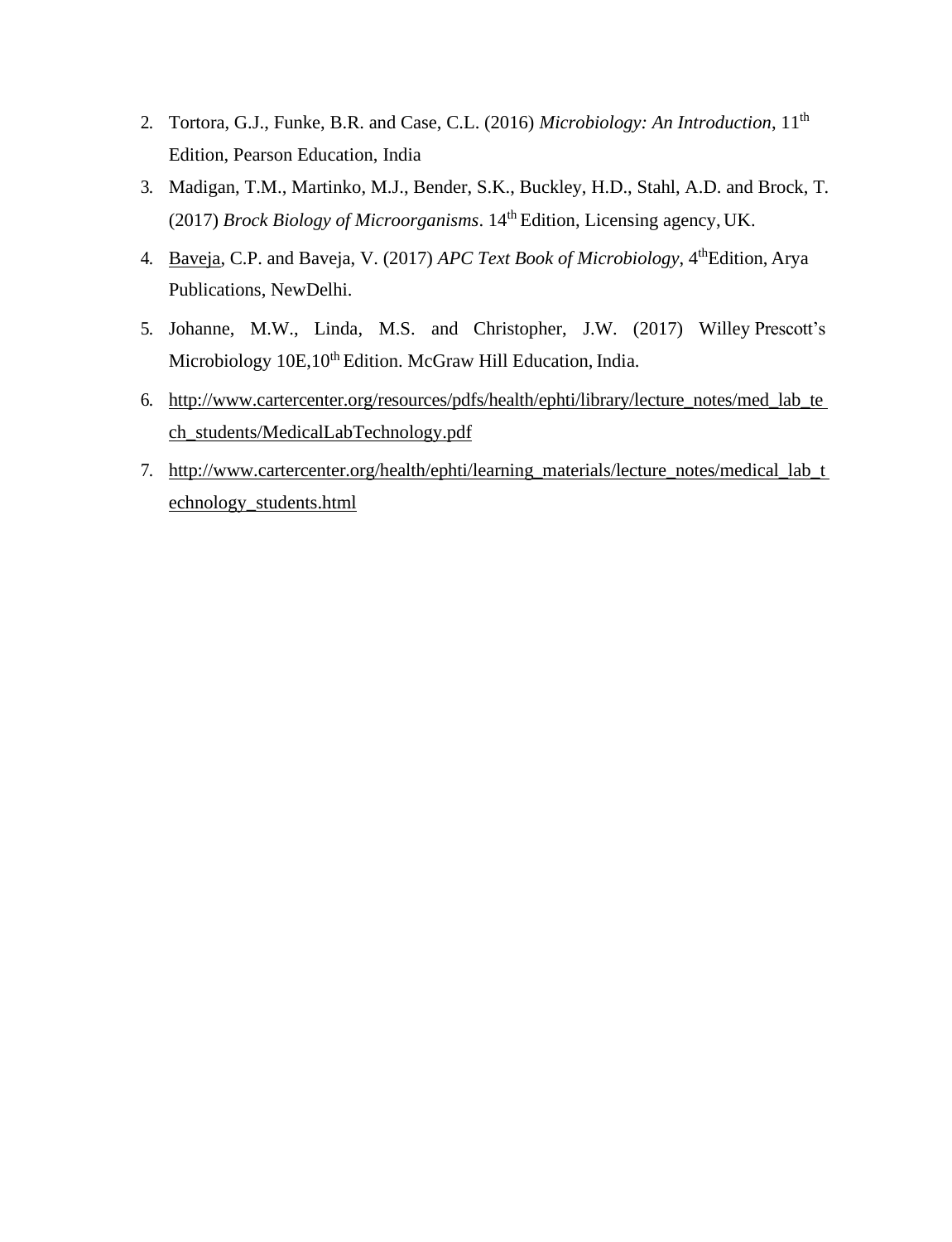# **B.Sc., MICROBIOLOGY SEMESTER III**

#### **NMEC - III - QUALITY CONTROL IN INDUSTRIES**

#### **Course Objective**

The objective of this course is to impart basic knowledge about quality control in pharmaceutical industry, quality control audits in industries. Train the students on the basics of food safety and food quality. To teach the microbial quality control in hospitals aim to impart knowledge on manufacturing operation in industries

#### **UNIT - I**

Industrial quality control-Process of quality control- sterile and non-sterile preparations – raw materials, purity check, quality check of finished products - Pharmaceutical products and their quality control-drugs and vaccines. Environmental Monitoring – Pharmaceutical industry.

## **UNIT - II**

Food safety and Food Quality-Microbiological criteria of food, food products, Monitoring of factory hygiene and sanitation, Food Safety and Standards. Food contaminants and diseases. Microbial quality control in Hospitals-Control of Healthcare associated infections - Monitoring water quality in hospitals, healthcare infrastructures.

#### **UNIT - III**

Manufacturing operations and controls-Sanitation of manufacturing premises, cross contamination, processing of bulk products, packaging operations, release of finished product. Expiry date calculation, calculation of yields, production record review, and handling of waste and scrap disposal.

#### **Course Outcome**

- ❖ To acquire the knowledge quality control in pharmaceutical industry
- ❖ To learn the quality control audits in industries.
- ❖ To understand the basics of food safety and food quality.
- ❖ Skilled on manufacturing operation in industries

#### **REFERENCES**

1. Nally, J. D. (Ed.) (2007). Good Manufacturing Practices for Pharmaceuticals, Sixth Edition,Informa Healthcare USA, Inc., ISBN 10: 0-8593-3972-3 & ISBN 13: 978-0- 8493-3972-1, New York.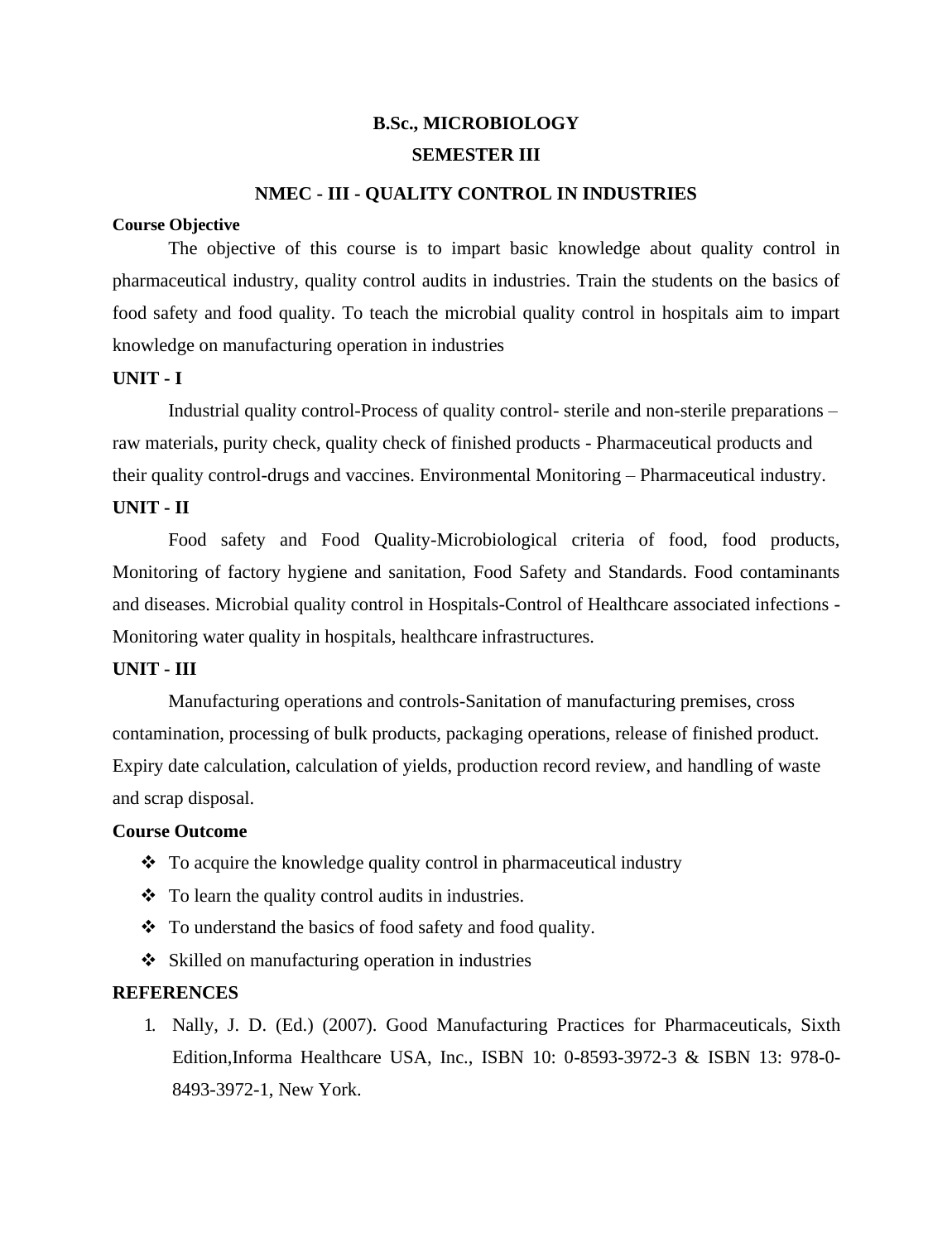- 2. The training manual for Food Safety Regulators. (2011) Food Safety regulations and food safety management. Food Safety and Standards Authority of India, New Delhi (*<http://www.fssai.gov.in/> trainingmanual.aspx*)
- 3. U.S. Environmental Protection Agency (EPA). Washington, DC (2014). 21-Food and drugs , chapter I--Food and Drug Administration.
- 4. WHOTRS823. (1992). WHO expert committee on specifications for pharmaceutical preparations: thirty-second report. WHO Technical Report Series: 823, ISBN 92 4140823 6, ISSN 0512-3054, Geneva
- 5. EPA. "Noise Pollution." 2010-05-18
- 6. <https://foodlicensing.fssai.gov.in/index.aspx>
- 7. [https://www.fda.gov/drugs/pharmaceutical-quality-resources/guidances-and-manuals](https://www.fda.gov/drugs/pharmaceutical-quality-resources/guidances-and-manuals-pharmaceutical-quality)[pharmaceutical-quality](https://www.fda.gov/drugs/pharmaceutical-quality-resources/guidances-and-manuals-pharmaceutical-quality)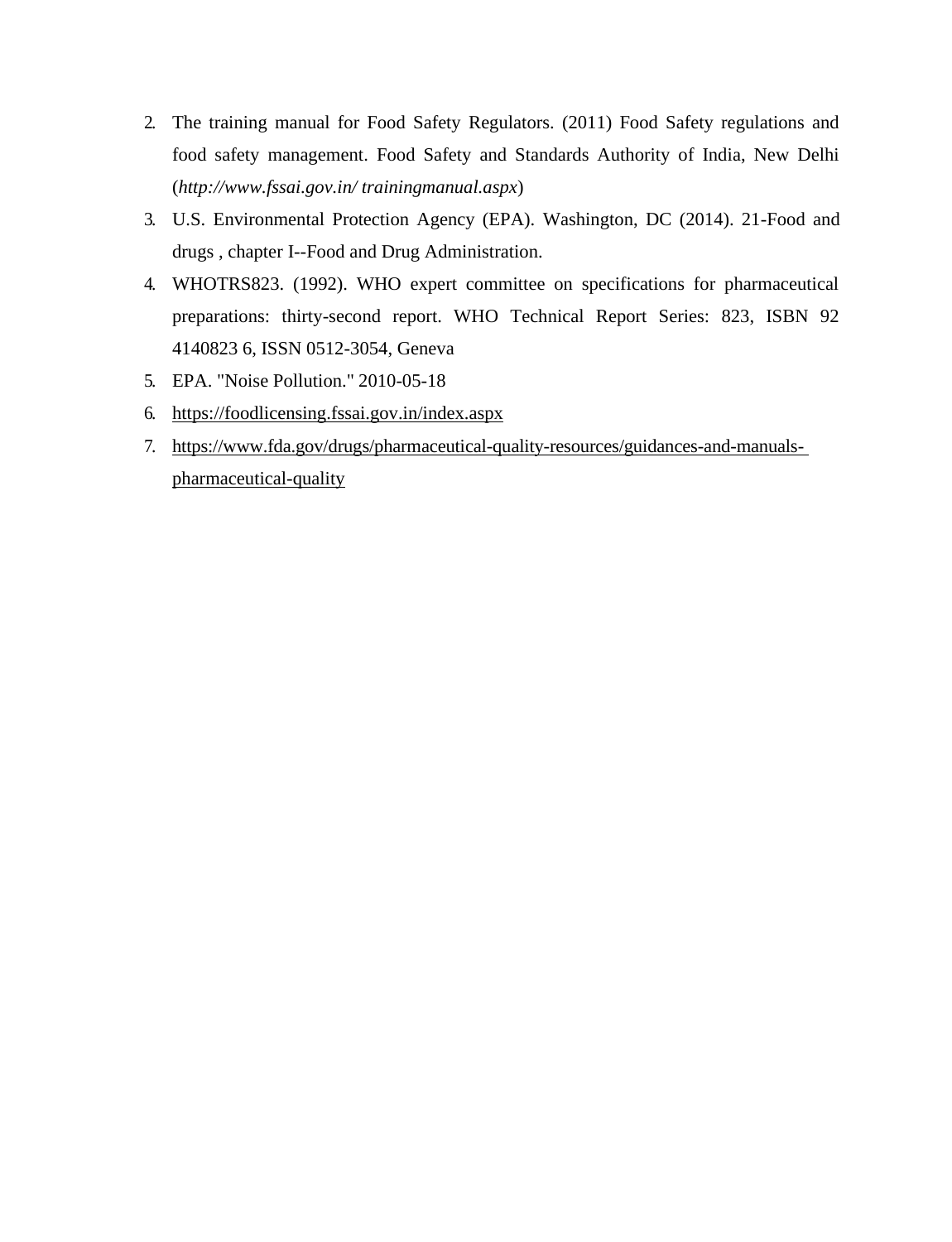# **B.Sc., MICROBIOLOGY SEMESTER I CORE PACTICAL - I BASICS OF MICROBIOLOGY**

- 1. Handling of microbiological laboratory instruments and Laboratory safety measures.
- 2. Handling and Maintenance of compound microscope.
- 3. Cleaning of glassware and preparation of cleaning solutions
- 4. Principles and methods of Sterilization: moist heat, dry heat, filtration, and chemical sterilants.
- 5. Colorimeter- Beer & Lambert's law
- 6. pH meter- principle and measurements
- 7. Preparation of media
	- a. Liquid media
	- b. Solid media
	- c. Enriched Medium
	- d. Differential medium
	- e. Selective medium
- 8. Scientific Inquiry field visit to different ecosystem for sample collection
- 9. Enumeration of bacteria from environmental samples (Soil, Water and Air)
- 10. Determination of microorganisms by direct count and viable count

- 1. Aneja KR (2005). Experiments in Microbiology, Plant pathology and Biotechnology. 4th Edition, NewAgeInternationalPublishers,Chennai.
- 2. RajanSand SelviChristy (2011). Experimental procedures in life sc1ences. AnjanaBook House,publishersanddistributors,Chennai
- 3. JamesGCappuccinoandNatalieSherman(2004).Microbiology:Alaboratorymanual.Sixthe dition, PublishedbyPearsonEducation.
- 4. Kannan N (1996). Laboratory Manual in General Microbiology. First edition, Palani Paramount Publications,Palani.TamilNau.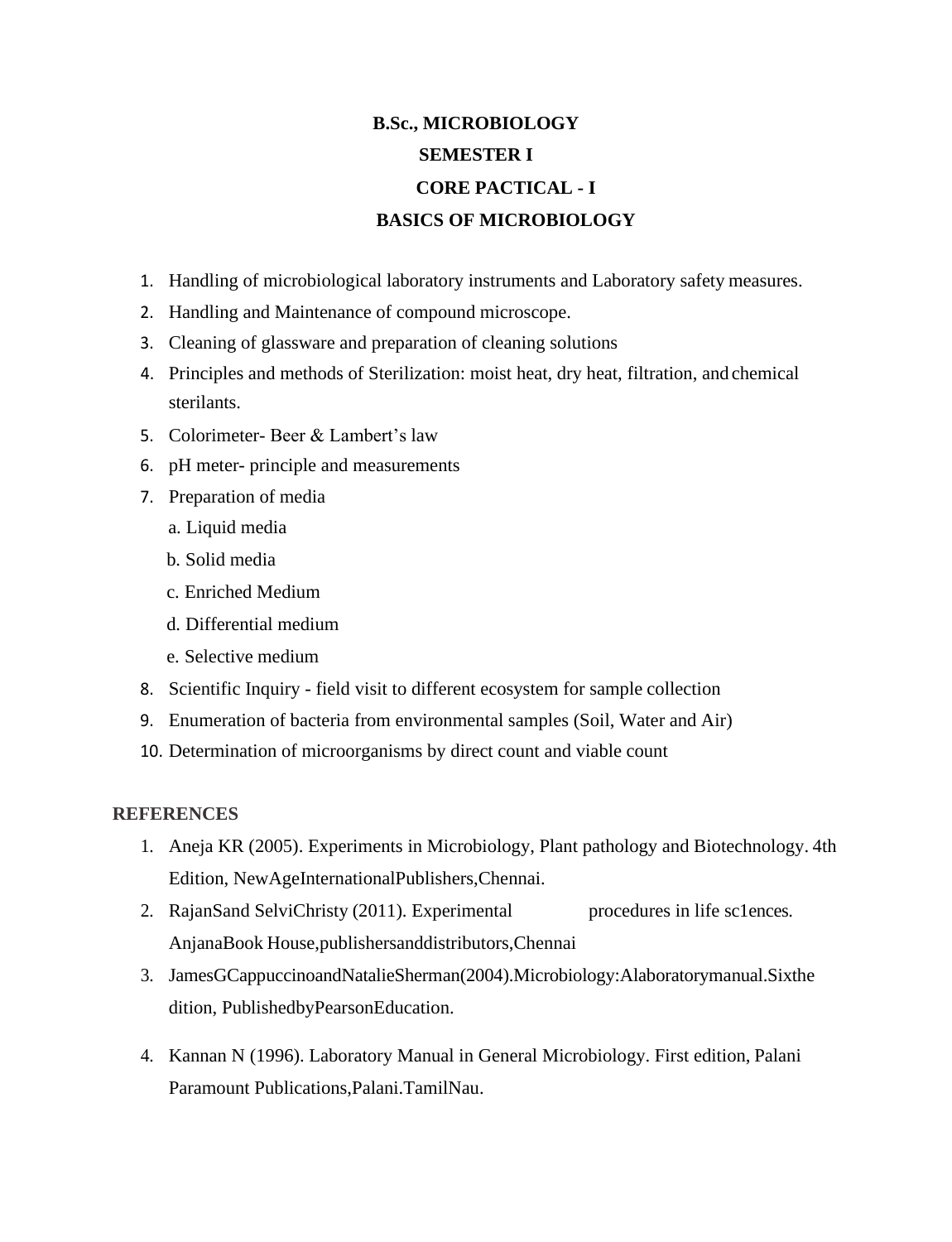- 5. HaroldJBenson(1998).MicrobiologicalApplications-LaboratoryManualinGeneralMicrobiology.SeventhInternationaledition,MeGrew-Hill,Boston.
- 6. [https://www.researchgate.net/publication/317340829\\_Fundamentals\\_of\\_Microbiology](https://www.researchgate.net/publication/317340829_Fundamentals_of_Microbiology)
- 7. <https://www.agrimoon.com/fundamentals-of-microbiology-pdf-book/>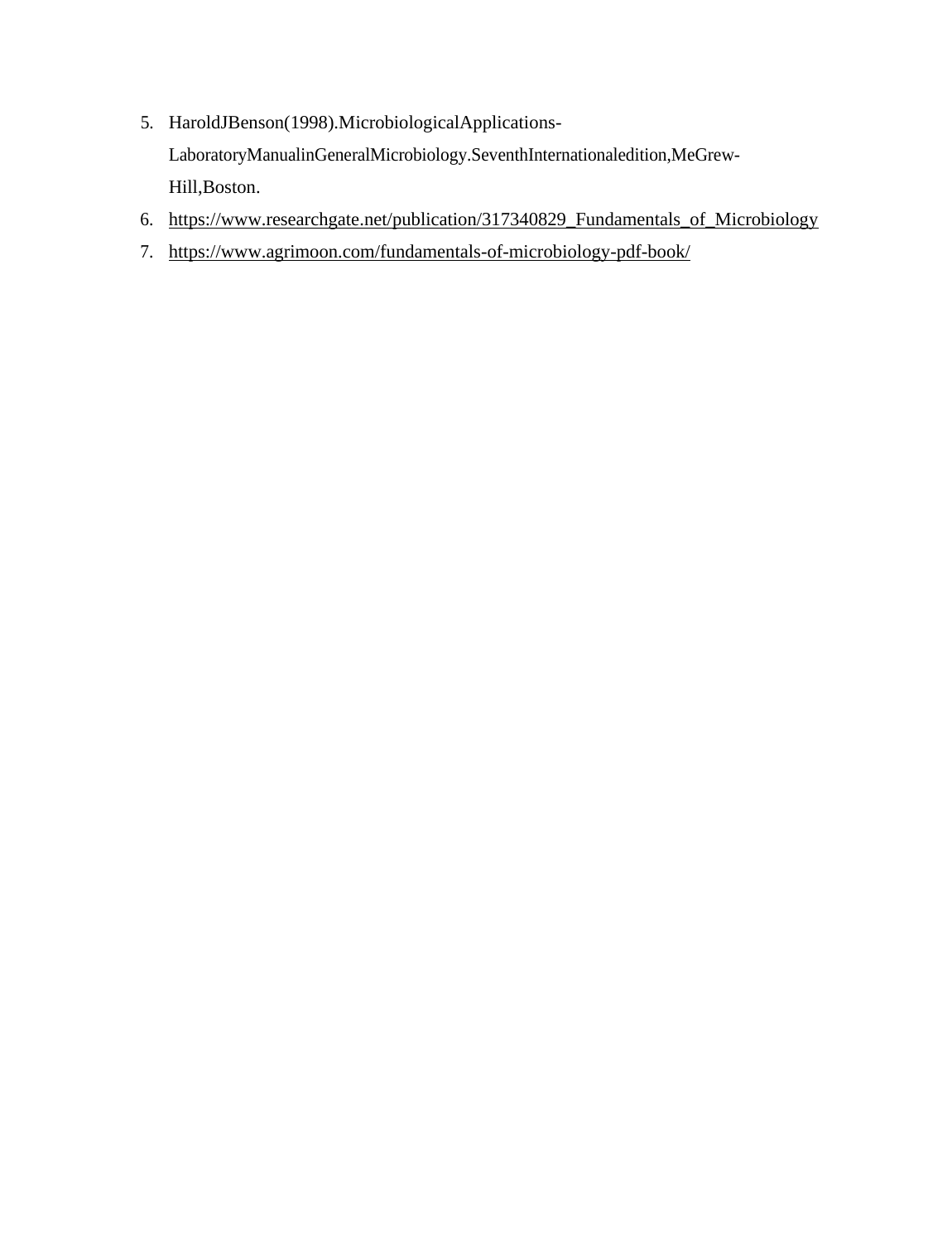# **B.Sc., MICROBIOLOGY SEMESTER II CORE PRACTICAL - II MICROBIALPHYSIOLOGY**

- 1. Pure culture techniques: streak, spread and pour plate methods
- 2. Motility determination Hanging drop method, semisolid agar
- 3. Culture characteristics of Microorganisms- colony morphology, shape, margin.
- 4. Staining of microorganisms. Grams staining, AFB staining, Capsular staining and spore staining
- 5. Biochemical test- IMViC test, Oxidase test, Catalase test, Urease test, Nitrate reduction test
- 6. Enzymatic Hydrolysis of Starch, Gelatin, Casein.
- 7. Bacterial Growth curve.
- 8. Studying the effect of temperature, pH, carbon and nitrogen sources on bacterial growth.
- 9. Anaerobic cultivation- candle jar, gas pack method.

- 1. Aneja KR (2005). Experiments in Microbiology, Plant pathology and Biotechnology. 4th Edition, NewAgeInternationalPublishers,Chennai.PriceRs.225/-.
- 2. Dubey RC andMaheswari DK (2004). Practical Microbiology 1st Edition, S.Chand&CompanyLtd.,NewDelhi.
- 3. Kannan N (2003). Handbook of Laboratory Culture Media, Reagents, Stains and Buffers. Panima PublishingCorporation,NewDelhi.PriceRs.395/-.
- 4. RajanSand SelviChristy (2011). Experimental procedures in life sc1ences. AnjanaBook House, publishers and distributors, Chennai
- 5. SundararajT. Microbiology laboratory manual. Revised and published by AswathySundararaj.No.5 First Cross Street, Thirumalai Nagar,Perungudi, Chennai.
- 6. [https://www.frontiersin.org/books/Microbial\\_Physiology\\_and\\_Metabolism](https://www.frontiersin.org/books/Microbial_Physiology_and_Metabolism)
- 7. <https://onlinelibrary.wiley.com/doi/book/10.1002/0471223867>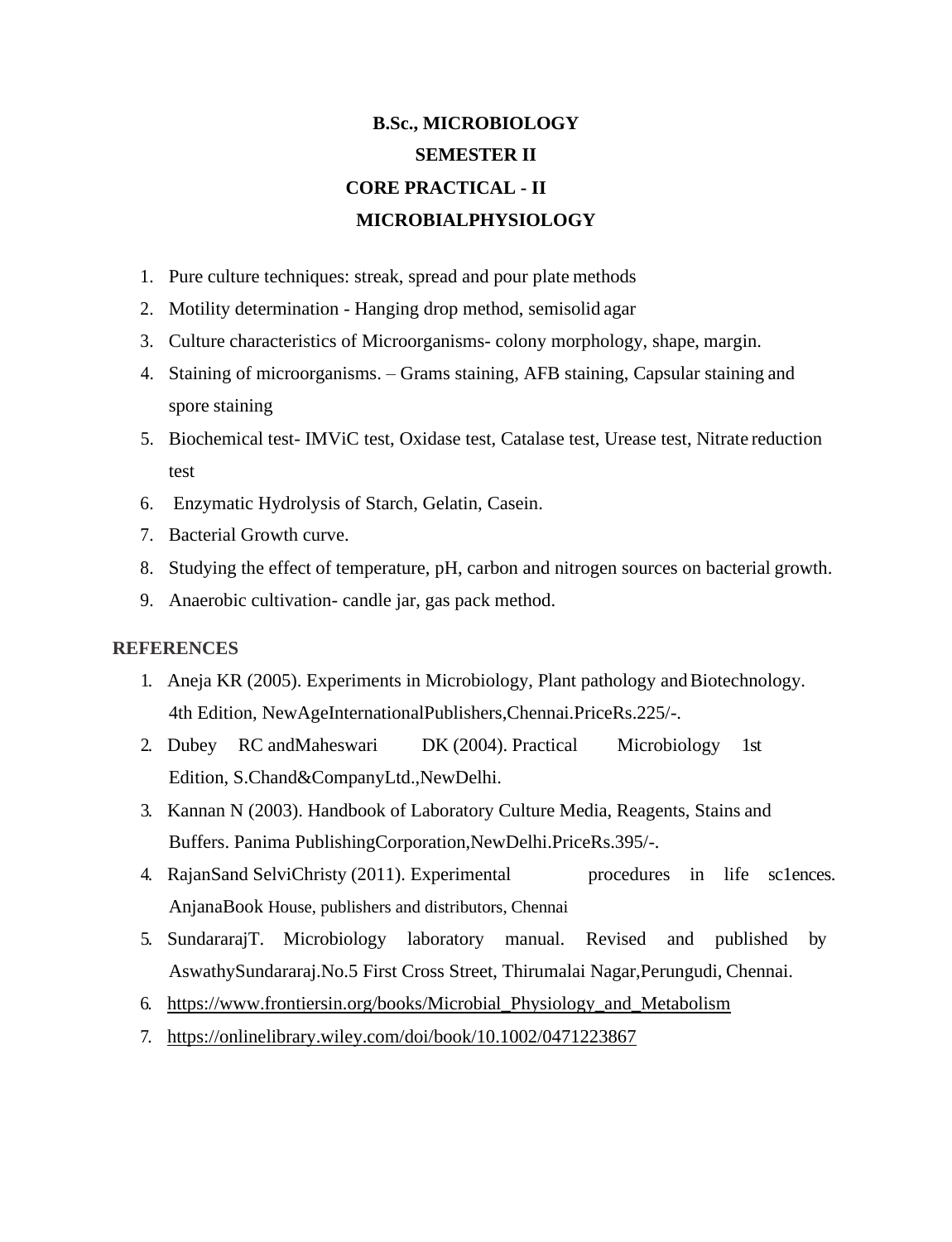# **B.Sc., MICROBIOLOGY SEMESTER II CORE PACTICAL - III MICROBIAL GENETICS AND MOLECULAR BIOLOGY**

- 1. Isolation of Genomic DNA from Bacteria
- 2. Electrophoresis- Agarose gel electrophoresis,
- 3. Poly Acrylamide Gel Electrophoresis (PAGE)
- 4. Estimation of DNA by DPA method.
- 5. Restriction digestion of DNA
- 6. Isolation of Auxotrophic mutants from Soil sample by Replica plating.
- 7. Isolation of spontaneous mutants by Gradient plate technique.
- 8. Isolation of phage from Sewage (Demonstration)
- 9. PCR amplification Demonstration.

- 1. RajanSand SelviChristy (2011). Experimental procedures m life sc1ences. AnjanaBook House,publishersanddistributors,Chennai
- 2. Aneja KR (2005). Experiments Microbiology, Plant pathology and Biotechnology. Fourth edition, NewAgeInternationalPublishers,Chennai.
- 3. Dubey RC and Maheswari DK (2004). Practical microbiology First edition, S Chand and Company Ltd., NewDelhi.
- 4. James G Cappuccino and Natalie Sherman (2004). Microbiology : A laboratory manual. Sixth edition,PublishedbyPearsonEducation.
- 5. Kannan N (2003). Handbook of laboratory culture media, Reagents, Stains and buffers. Panima PublishingCorporation,NewDelhi.
- 6. [https://www.researchgate.net/publication/280111071\\_Microbiology\\_Microbial\\_Geneti](https://www.researchgate.net/publication/280111071_Microbiology_Microbial_Genetics_Molecular_Biology_and_Biochemistry) [cs\\_Molecular\\_Biology\\_and\\_Biochemistry](https://www.researchgate.net/publication/280111071_Microbiology_Microbial_Genetics_Molecular_Biology_and_Biochemistry)
- 7. <https://www.asmscience.org/content/book/10.1128/9781555817480>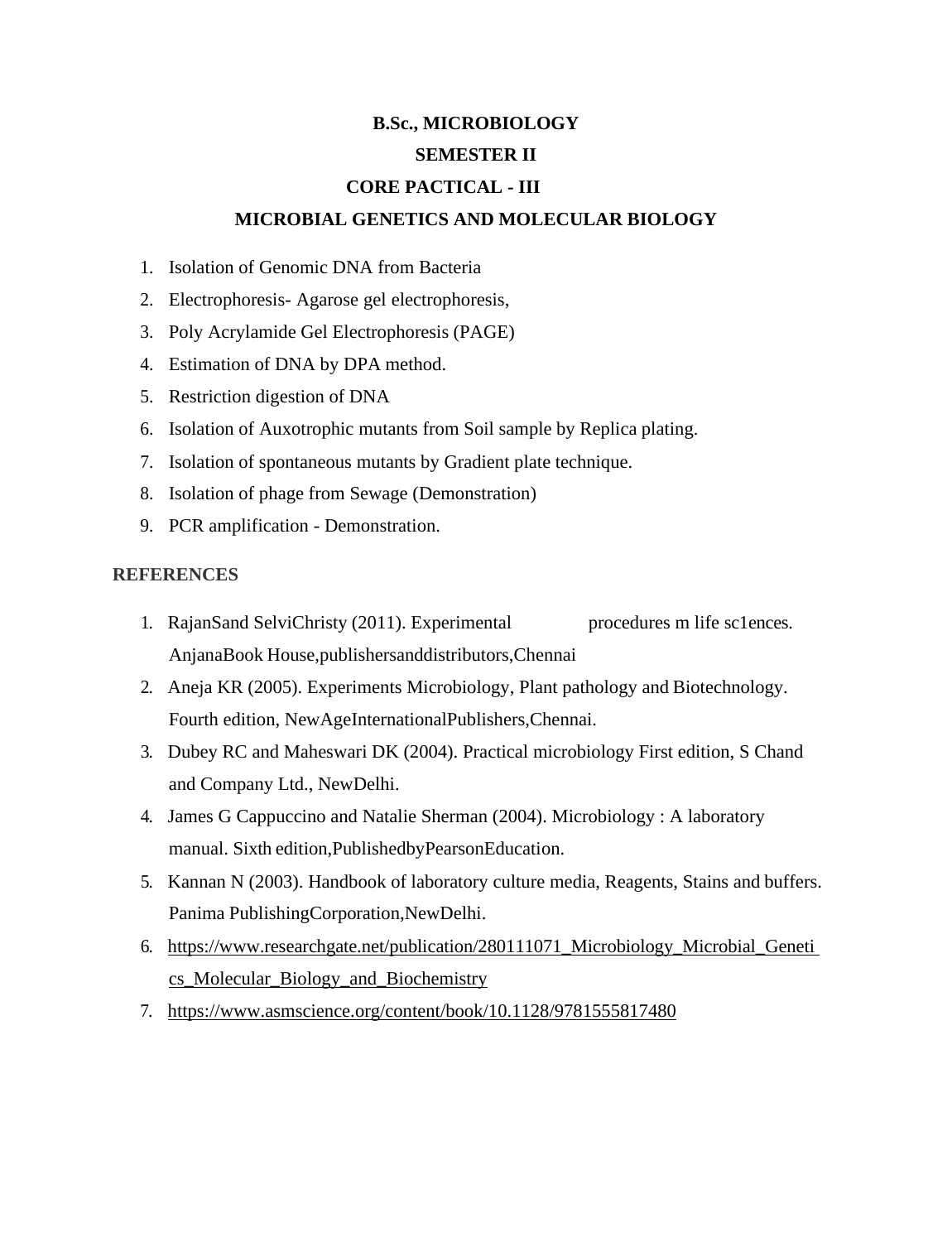### **B.Sc., MICROBIOLOGY**

### **SEMESTER IV**

# **CORE PACTICAL - IV**

### **IMMUNOLOGY AND IMMUNOTECHNOLOGY**

- 1. Collection and Separation of serum/plasma from blood.
- 2. Serological tests:
	- a. Blood grouping- A,B,O, Rh
- 3. Blood cell count: RBC count, WBC count total and differential.
- 4. Erythrocyte sedimentation rate
- 5. Agglutination reaction :
	- a. Widal test, RA test, CRP test
	- b. Pregnancy test (Slide and Card test)
- 6. Ouchterlony double immunodiffusion test.
- 7. Immunoelectrophoresis
- 8. Counter current immunoelectrophoresis
- 9. HIV Tri Dot test and Hepatitis- Hepacard

- 1. Dubey RC and Maheswari DK (2004). Practical Microbiology First edition, S Chand and Company Ltd., NewDelhi.
- 2. HaroldJBenson(1998).MicrobiologicalApplications-Laboratory Manualin General Microbiology. SeventhInternationaledition,MeGrew-Hill,Boston.
- 3. Myer's and Koshy's manual of diagnostic procedures in medical microbiology and immunology / serology. Published by department of clinical microbiology, CMC and Hospital, Vellore, Tamil Nadu.
- 4. The HiMedia Manual (2003). For microbiology and Cell Culture Laboratory Practice. Published byHiMediaLaboratories(P)Ltd.,Mumbai.
- 5. Mukherjee, L. (1997). Medical Laboratory Technology. Volume I & II. Tata McGrew-Hill PublishingCompanyLimited,New Delhi.
- 6. [https://www.researchgate.net/publication/280733624\\_A\\_TEXT\\_BOOK\\_OF\\_IMMUNOLO](https://www.researchgate.net/publication/280733624_A_TEXT_BOOK_OF_IMMUNOLOGY_AND_IMMUNOTECHNOLOGY) [GY\\_AND\\_IMMUNOTECHNOLOGY](https://www.researchgate.net/publication/280733624_A_TEXT_BOOK_OF_IMMUNOLOGY_AND_IMMUNOTECHNOLOGY)
- 7. h[ttps://www.academia.edu/14724561/A\\_TEXT\\_BOOK\\_OF\\_IMMUNOLOGY\\_AND\\_IMM](http://www.academia.edu/14724561/A_TEXT_BOOK_OF_IMMUNOLOGY_AND_IMM) UNOTECHNOLOGY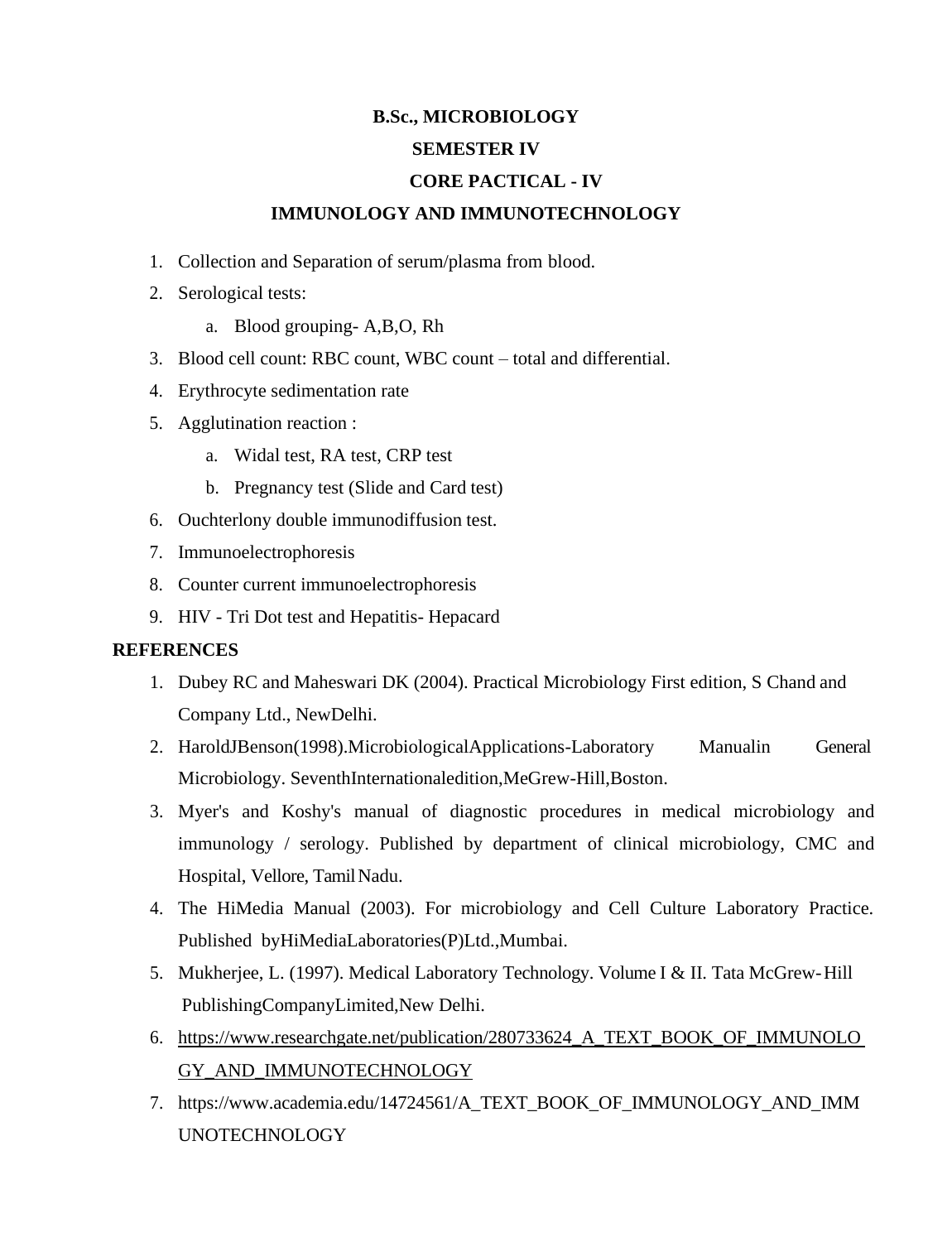# **B.Sc., MICROBIOLOGY SEMESTER V CORE PACTICAL - V MEDICAL AND FOOD MICROBIOLOGY**

- 1. Collection and processing of medical samples (Urine, pus and faces)
- 2. Isolation and identification of pathogenic bacteria from clinical specimens
	- *a. Staphylococcus aureus*
	- *b. Escherichia coli*
	- *c. Klebsiella pneumoniae*
	- *d. Salmonella typhi*
	- *e. Proteus vulgaris*
	- *f. Psedomonas aeruginosa*
- 3. Isolation and identification of clinically important fungi- *Candida albicans, Aspergillussp,* and *Cryptococcus neoformans*
- 4. Blood smear examination for malaria parasite (*Plasmodium vivax and Plasmodium malariae*)
- 5. Antibiotic susceptibility test: disc diffusion method and Determination of minimal inhibitory concentration (MIC)
- 6. Microscopic examination for parasite from Stool samples by Zinc-sulphate floatation method.
- 7. Staining Techniques (Grams and LPCB)–Food samples- vegetables and packed foods.
- 8. Isolation and identification of food born pathogen from spoiled and contaminated food/Vegetable samples.
- 9. Milk quality test (Methylene blue reductase assay, Resazurin test.).

- 1. Dubey RC and Maheswari DK (2004).Practical microbiology First edition, S Chand and Company Ltd., NewDelhi.
- 2. SundararajT. Microbiology laboratory manual. Revised and published by AswathySundararaj.No.5 First Cross Street, Thirumalai Nagar,Perungudi, Chennai.
- 3. Kannan N (1996). Laboratory Manual in General Microbiology. First edition, Palani Paramount Publications,Palani.TamilNau.
- 4. Harold J Benson (1998). Microbiological Applications Laboratory Manual in General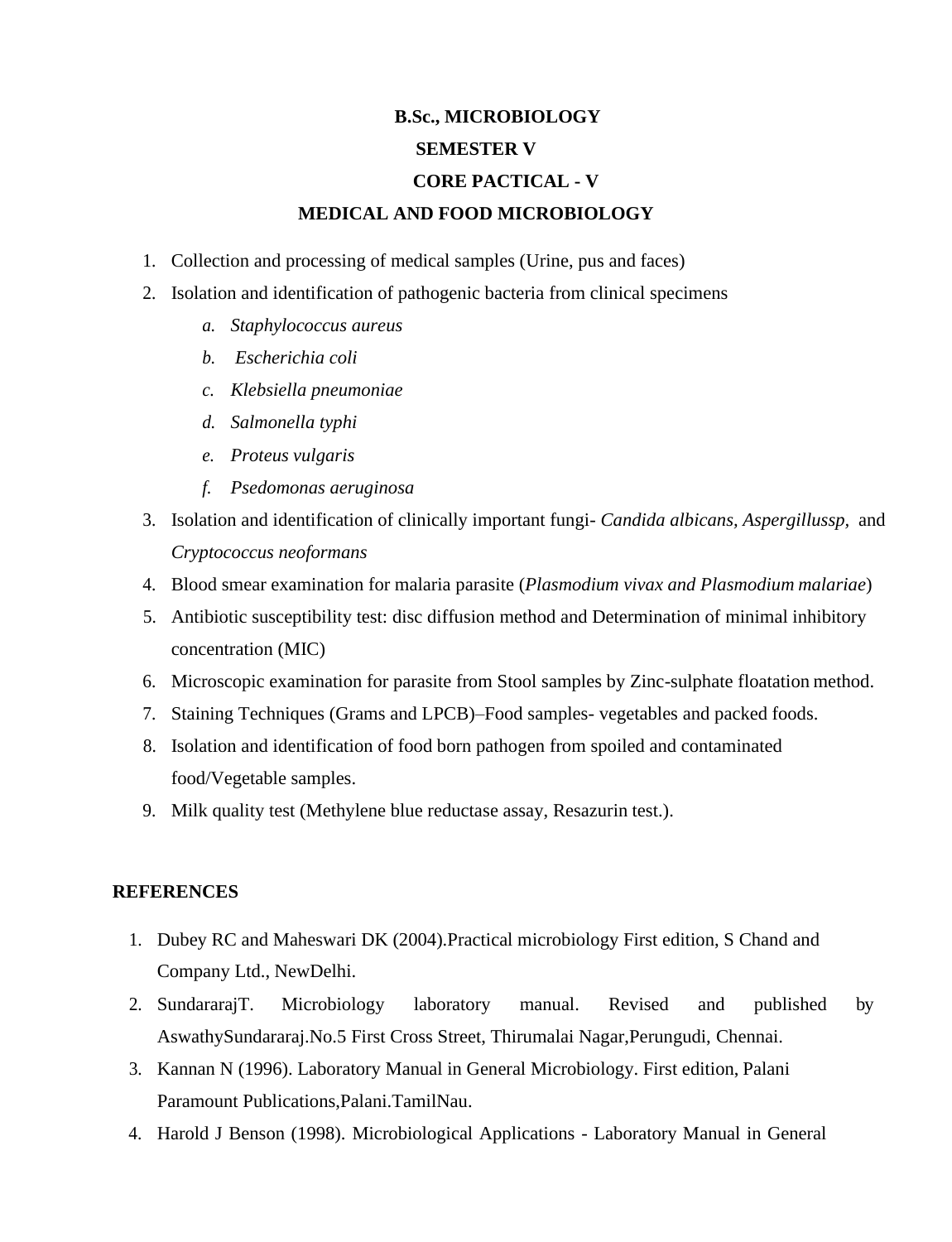Microbiology.SeventhInternationaledition,MeGrew-Hill,Boston.

- 5. Bailey&Scott's(2014).DiagnosticMicrobiology.13thedition,TheC.V.MosbyCompany.
- 6. <https://www.asmscience.org/content/book/10.1128/9781555815912>
- 7. <https://www.asmscience.org/content/book/10.1128/9781555817206>